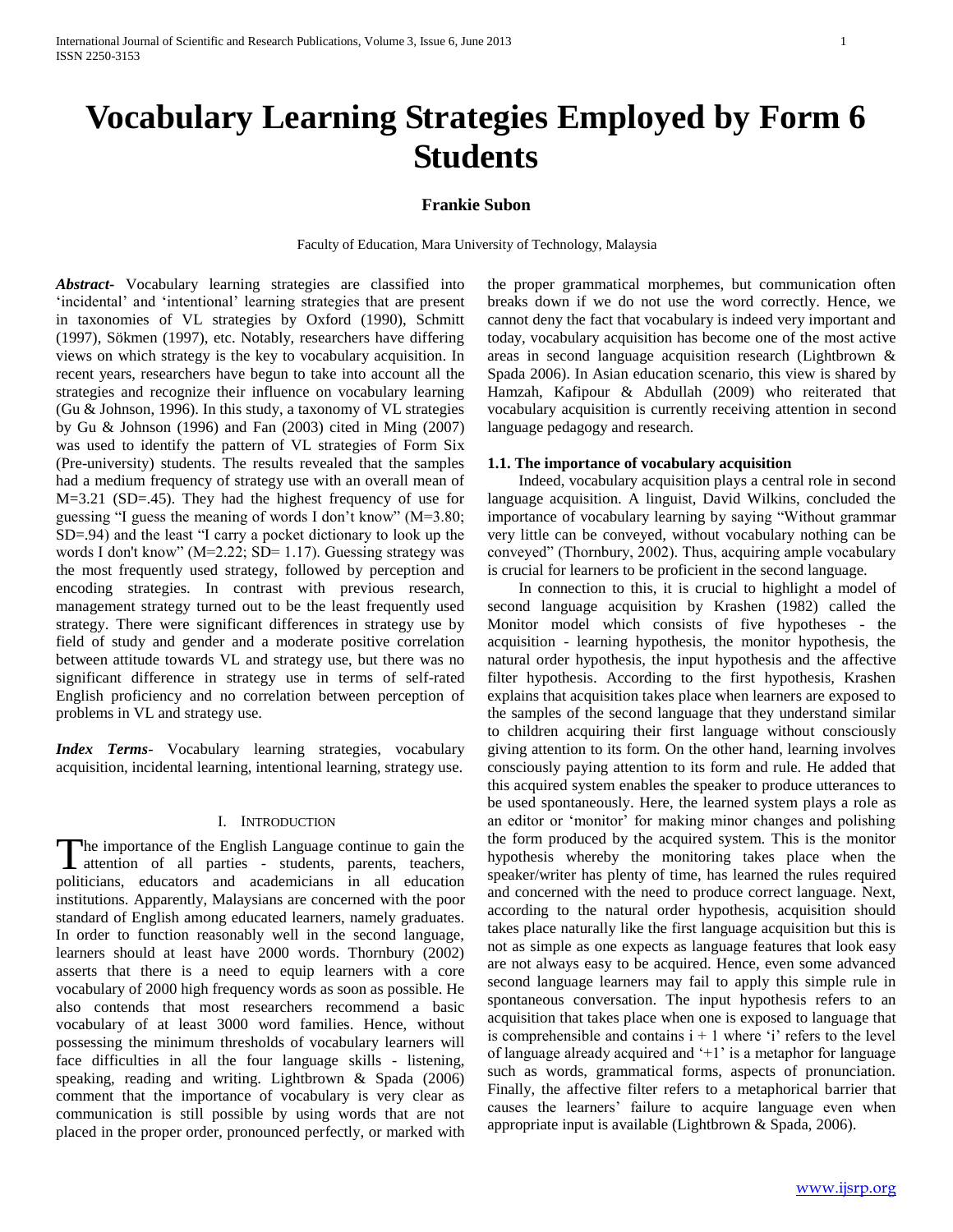Krashen"s ideas had great influence during a transition of approaches in second language teaching from learning rules or memorizing dialogues to emphasis using language with a focus on meaning (Lightbrown & Spada, 2006). They also claim that students" exposure to comprehensible input can lead to a great deal of progress even without direct instruction. However, studies also showed that students might reach a point whereby they failed to make further progress on some features of the second language unless they were given direct instruction. With regards to second language acquisition, every student has their own individual learning strategies that they use to acquire the second language. Oxford (1990: 8) as cited in Richards (2005) defines learning strategies as "specific actions taken by the learner to make learning easier, faster, more enjoyable, more self-directed, and more transferable to new situations."

 In relation to the above, Hulstijn (2003) stated that there were two important learning strategies used by learners in vocabulary acquisitions, namely "incidental" and "intentional" or direct study. Incidental learning strategy means students learn vocabulary indirectly or by chance as they engaged in other learning experiences such as reading and listening activities. On the other hand, "intentional" or direct study is a strategy used by learners to acquire vocabulary by learning it directly for instance by reading and memorising it, learning it by using a dictionary and etc. Past researchers have differing views about which strategy is the key to vocabulary acquisition. Some researchers said that the combination of both strategies is necessary to achieve efficiency in vocabulary acquisition.

 Modern foreign language pedagogy stresses the importance of teaching students appropriate learning and studying strategies (Brown, 2002; Oxford, 1990). In reality, however, learners tend to use a variety of strategies in combination rather than as a single one.

# **1.2. Background of the study**

 English has gained importance and fair attention in the Malaysian education system. Hence, efforts have been geared to improve the teaching and learning of English Language in schools. Curriculum involving the English syllabus is revised from time to time to meet those needs and teachers are being equipped with the knowledge and skills to impart the knowledge to their students. Teachers are also taught the knowledge of Information Technology to enable them to carry out the teaching and learning processes by using information communication technology (ICT) tools in order to enhance students" understanding and acquisition. Despite these concerted efforts, there has been a great concern among Malaysians about the poor command of English among young Malaysians.

 "The decline of proficiency in the English Language among young Malaysians is a cause for concern especially when the language continues to be an important communication tool in an increasingly competitive and borderless world (The Sunday Mail, August 8, 2004). It was reported that a poor command of English and the lack of ICT knowledge were among the reasons for over 44,000 unemployed graduates in the country (The Star, July 28, 2002). Amidst this scenario in our country"s education system, the government introduced the teaching of Science and Mathematics in English which became effective in 2003 whereby students who were in the first batch were those in Year One,

Form One and in the first year of pre-university level would study the two subjects in English (The Straits Times, January 6, 2003).

 Although the government has made the stand that the policy is reversed i.e. Science and Mathematics will be taught in Bahasa Malaysia and vernacular languages in stages, from 2012, the importance of English will continue to be given attention. It was stated that bold and decisive measures will be put in place to strengthen the teaching of English at all levels of education – primary, secondary and matriculation (The Straits Times, July 9, 2009). The measures include increasing the English Language hours, English Children Contemporary Literature programme will be introduced to Level 2 primary students to instill reading interest, English language laboratories will be set up in schools to facilitate the learning of English more effectively, information technology will be utilised in the teaching and learning of English via suitable computer software, grammar will be given emphasis in the teaching and learning of English, etc.(The Straits Times, July 9, 2009). In relation to this, the Deputy Education Minister, Datuk Dr Puad Zarkashi said the government would spend RM5 billion in its effort to improve the teaching and learning of English in schools (The Straits Times, July 10, 2009). But, what really causes the poor proficiency of students in the English Language? One possible reason discovered is that students are lacking in vocabulary to function well in the stated four language skills. In order to function well, students need to acquire ample amount of vocabulary. In connection to this, included in every English syllabus for Primary or Secondary school is a word list that students need to acquire throughout a one year course of study. This word list is chosen based on the topics covered in the English syllabus, but have students learnt and acquired all the words listed in the word list? This decontextualised word lists have been used extensively to teach vocabulary. Presenting vocabulary in list form is an efficient study method in which students can learn a large number of words in a short time (Meara, 1995). The weakness with such lists, however, is that they present words that have been stripped of all context-based meaning. To enable students to use these lists more effectively, lists are now generally included in a reading passage to provide context which are easy to memorize. Hence, subsequent exposure to meaning in context will allow students to fine-tune the approximate meanings learned from the list .Through direct study or intentional learning students should be able to acquire these words and widen their vocabulary size. Besides, incidentally students also build up their vocabulary through their extensive reading. Notably, past researchers have differing views about which strategy is the key to vocabulary acquisition. In reality; however, learners tend to use a variety of strategies in combination rather than as a single one (Lachini, 2007). Therefore, the purpose of this study is to examine the learning strategies used by the Form Six (Pre-university) students in relation to their fields of study, gender, self-rated proficiency, attitudes and problems in vocabulary acquisition. It also aims to investigate the most and least frequently used categories of vocabulary learning strategies by the Form 6 students.

#### **1.3. Research Objectives**

The objectives of this study are as follows.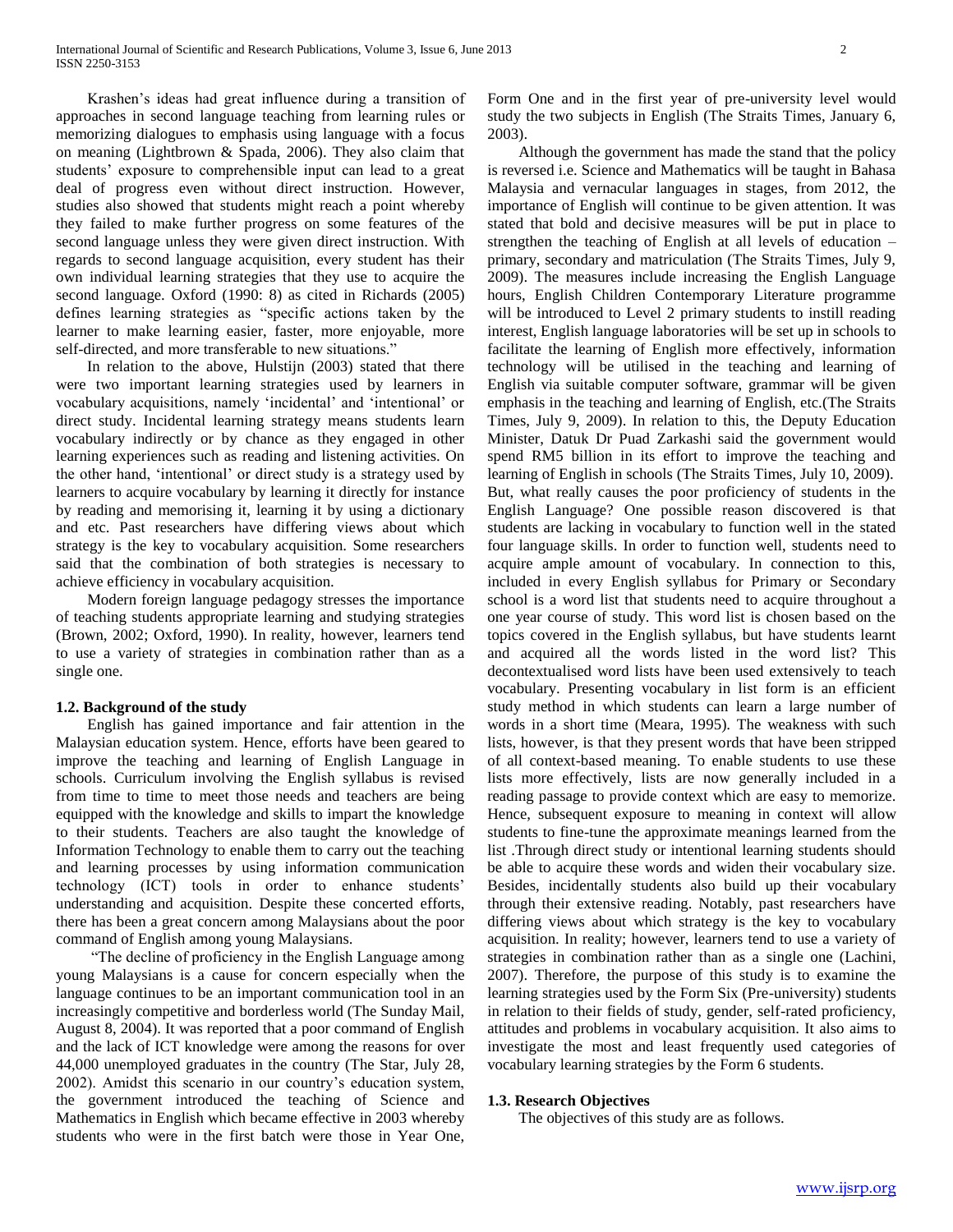a. To identify the vocabulary learning strategies employed by the Form 6 students in their language learning?

 b. To find out the most and the least frequently used categories of vocabulary learning strategies by Form 6 students.

 c. To examine the differences in the use of vocabulary learning strategies among the Form 6 students in relation to field of study, gender, self-rated English proficiency and attitude towards vocabulary learning?

 d. To investigate whether the problems experienced in vocabulary learning by Form 6 students are related to the strategy use of vocabulary learning?

### **1.4. Research questions**

This study serves to research the following questions:

 a. What vocabulary learning strategies do the Form students employ in their language learning?

 b. What are the most and the least frequently used categories of vocabulary learning strategies by Form 6 students.

 c. Are there any differences in the use of learning strategies among these students in relation to field of study, gender, selfrated English proficiency and attitude towards vocabulary learning?

 d. Are the problems experienced in vocabulary learning by Form 6 students related to the strategy use of VL?

# **1.5. The significance of the study**

 Vocabulary acquisition is one of the important prerequisites for learners to function well in a language especially in relation to the four language skills – reading, speaking, listening and writing. Related studies on vocabulary acquisition show that students are unable to function well in L2 as their vocabulary size is limited. It is also found in studies that students are not ready for higher level of studies due to the said limitation and they face difficulties in the target language when they continue their studies to higher level of studies namely to Upper secondary school. Thus, a poor vocabulary acquisition in Lower secondary school has adverse effects on students' English Language learning in Upper Secondary school. Through random observation during lessons, it is discovered that these students have difficulties in reading and understanding more challenging and difficult reading texts. Their limited vocabulary size also affects other language skills such as speaking and writing. Above all, this deficiency leads to the lack of confidence in using the language in general and this, in the long run will hamper the second language acquisition. This study is chosen upon realizing its importance and contributions to teachers, the school, students and future research in relation to vocabulary acquisition.

 First and foremost, teachers will benefit from the results of this study. It is significant for educators or teachers to know about the most frequently used strategies by students in vocabulary acquisition as this will be able to help them in building up their vocabulary. The results of this study will provide information to teachers about some suitable techniques which they can use to help students build up their vocabulary capacity. Based on the results of this study later teachers can take the necessary steps, which would be helpful in motivating and helping students to build up their vocabulary capacity. Besides, teachers will be able to obtain some crucial knowledge about the approaches students used for each learning strategy. With this

knowledge, teachers will be able to take positive efforts especially in the classroom to implement these approaches obtained from this study in future. Hamzah, Kalipour & Abdullah (2009) contend that the understanding of the students' beliefs of vocabulary learning and their learning strategies use will provide teachers and researchers knowledge about the types of materials and activities to be designed to polish their vocabulary learning in order to enhance their lexical competence.

 Secondly, the school will also benefit from this study. The school will be able to obtain useful statistics about the students' learning behavior, English proficiency and problems in connection to vocabulary acquisition. As information about the types of approaches students use to widen their vocabulary size can also be obtained, the school may be able to take a proactive efforts to implement them in the school curriculum. The school management can also work closely with teachers in the school by providing the necessary resources – whether financially or physically to develop a reading culture which can help to develop students' vocabulary thresholds.

 Certainly, the students themselves will benefit from this study. Through the questionnaires given to them, students will be able to know about their own abilities in relation to vocabulary acquisition. Thus, it serves as a "check and balance" effort to improve their vocabulary learning. They will be able to reflect how far they have progressed in building up their vocabulary and make the necessary adjustment in their reading habits. In the long run, they will be able to see the importance of vocabulary acquisition toward their proficiency in English and academic achievement. Nation (2001) and Scharle & Szabo (2000) as cited in Hamzah, Kalipour & Abdullah (2009) pointed that the benefits gained from vocabulary learning strategies is they enable learners to take more responsibility for their studies as they learnt to take control of their own learning.

 Researchers of the second language acquisition will gain the advantage through this study. They will be able to explore deeper into this area of research or even dispatch a research on a more specific aspect of vocabulary acquisition. For instance, taking the most crucial and frequently used learning strategies to be researched upon. Thus, this research paper will serve as a stepping stone to achieve future endeavour in related field. This is especially meaningful for future development of the second language acquisition in Malaysian context of education, in line with the government effort to upgrade the standard of English amongst students in schools and the institution of higher learning. Certainly, vocabulary acquisition is a critical research area that needs to be studied further by local researchers to make the government"s dream of uplifting the standard of English among Malaysians a success.

 Thus, this study has its own significance to teachers, schools, students and future research. Above all, the results obtained from this study will help to suggest pertinent recommendations relating to pre-university students' vocabulary learning strategies.

#### **1.6. The limitations of the study**

 However, there are some limitations of this study. First, it only uses questionnaires to obtain information about students' attitude, English proficiency, problems and the most and the least frequently used strategies to learn vocabulary. Thus, the results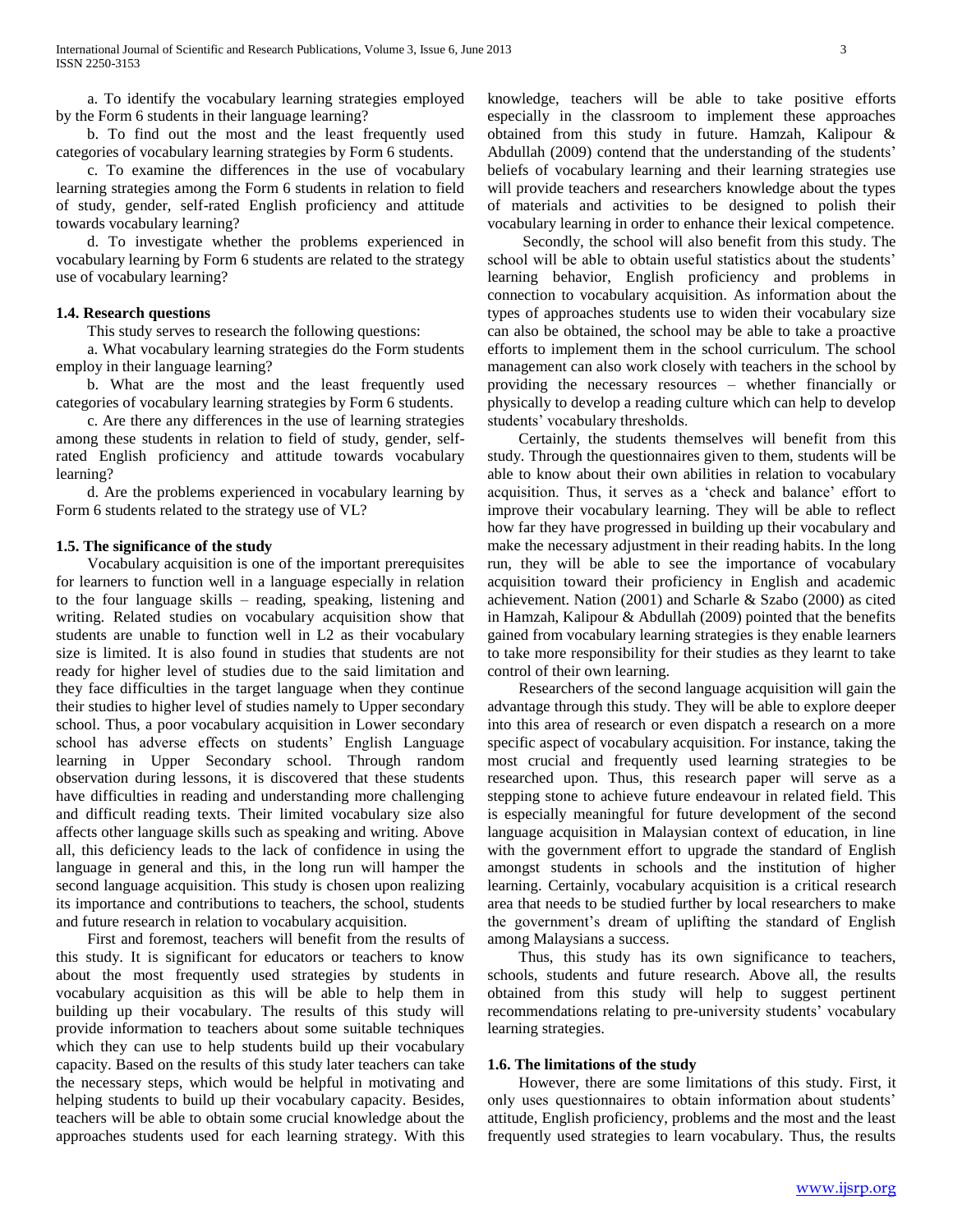may not be conclusive. Second, this study is only involving the Form 6 (Pre-university) students of one selected secondary school in Samarahan, Sarawak. Thus, the results may not portray the condition of other students' vocabulary learning strategies in other schools and cannot be generalised to a larger population.

# II. LITERATURE REVIEW

 This chapter provides evidence on the importance of vocabulary learning in the second language acquisition, the vocabulary size needed in order to be proficient users, intentional and incidental vocabulary learning, taxonomies of vocabulary learning strategies and related studies in vocabulary learning strategies.

#### **2.1 Introduction**

 Past researchers have proven and recognised the importance of vocabulary in Second and Foreign Language learning and acquisition. Leaver, Ehrman & Shekhtman (2005) said that vocabulary has been called the building blocks of language learning and the proponents of some teaching approaches (e.g. the Natural Approach) believe that vocabulary is the most important thing in acquiring a language. They added that the more vocabulary ones know the more things ones will be able to talk about, read about, write about, and listen to well. Studies by previous researchers found that a considerable amount of vocabulary size is crucial for learners to function effectively in the four language skills - listening, speaking, reading and writing. Laufer & Sim (1985) and Qian (2002) cited in Tschirner (2004) asserted that an important predictor of efficient reading and of academic success in general, is vocabulary size.

#### **2.2 Knowing a word**

 English vocabulary is expanding continuously with time as Pittman (2003) pointed out that English vocabulary is enormous and is growing steadily with the assimilation of technology and culture whereby there are large number of new words introduced from time to time. Thus, learning and knowing new words is crucial for learners of both EFL and ESL. But, what does knowing a word mean?

 Generally people believe that knowing a word means knowing its meaning. Cook (2001) cited in Wa-Mbaleka ( 2002) explained that a word is more than its meaning because it involves 4 aspects of comprehension: form, grammatical properties, lexical properties and meaning. Similarly, Nation (1990) and Oxford & Scarcella (1994) cited in Ming (2007) commented that knowing a word involves more than the ability to recognize its form or its dictionary meaning but also includes knowledge of its grammatical properties and collocations, functions and the ability to use the word correctly in interactions. In connection to vocabulary learning, Oxford & Scarcella (1994) cited in Ming (2007) classified it into three types: decontextualized (e.g. word lists, flashcards, dictionary-lookup), partially decontextualized (e.g. word grouping, word association/elaboration, physical response) and fully contextualized (i.e. practicing the four language skills in authentic communication activities). On the other hand, Hatch & Brown (1995) cited in Wa-Mbaleka ( 2002) identified 5 steps to learning new words: encountering new words, learning word

form and word meaning, remembering the word form and meaning in memory and finally using it in a language function. Based on this explanation, they reached an understanding that learners need to reach the receptive comprehension before they can achieve the production comprehension.

 Thus, knowing a word requires considerable efforts on the part of the learners to go through quite a tedious process of learning the related elements to acquire a complete knowledge of a word.

#### **2.3. Vocabulary size**

 Nation (2001) believed that a large amount of vocabulary could be acquired by using vocabulary learning strategies and they are useful for learners of different proficiency levels. Thus, it is crucial for learners to learn many words in order to be proficient in a foreign language. Waring (2002) points out that educated English native speakers have a vocabulary of about 20,000-25,000 word families (A 'word family' refers to a group of words that share the same basic meaning e.g. create, creation, creating, created, creative etc) but foreign learners of English need far fewer. The speaking vocabulary is usually said to be half of the reading and writing vocabulary. Basically, foreign learners of English only need about 3000-5000 word families to be quite competent in speaking and listening to English. However, Nation & Waring (1997) argued that it should not be assumed that if a learner has sufficient vocabulary then all other aspects of language usage are easy. Notably, vocabulary knowledge is only one component of language skills such as reading and speaking, hence, it should not be assumed that substantial vocabulary knowledge is always a prerequisite to the performance of language skills. Nevertheless, it is important to know that vocabulary knowledge enables language use, language use enables the increase of vocabulary knowledge, knowledge and language use and so on (Nation, 1993a) cited in Nation & Waring (1997). Thus, we cannot deny the crucial need of second language learners to acquire ample vocabulary size to enable comprehension and continuous learning to take place.

 McCarthy & O"Dell (1999) suggested that to speak and write English in normal situations you need at least 1000-2000 words. On the other hand, Sheehan (2004) asserted that perhaps the most significant figure, however, is the one corresponding to the most frequent 2000 words. It is explained that the top 2000 words account for about 80% of reading texts. In other words, a learner who knows the most frequent 2000 words will be able to understand about 80% of a text (one in five words, or 20%, will be unknown). From this evidence, we can conclude that 2000 words is the absolute minimum a language learner needs in order to be able to process a text. Any fewer than that, the unknown gaps in the text will be too many to enable the learner to deduce meaning from context. Analysis also shows that "knowing" 10,000 words means that 93% of a text will be understood. This is recommended as the next ideal vocabulary size for a proficient language learner.

 It is clear from the above that learners are not going to get very far or be a proficient user without ample vocabulary size. Hence, a program of systematic learning will enable learners to acquire measurable language gains which will give a sense of accomplishment, achievement, and building confidence. Research evidence shows that we don't start speaking in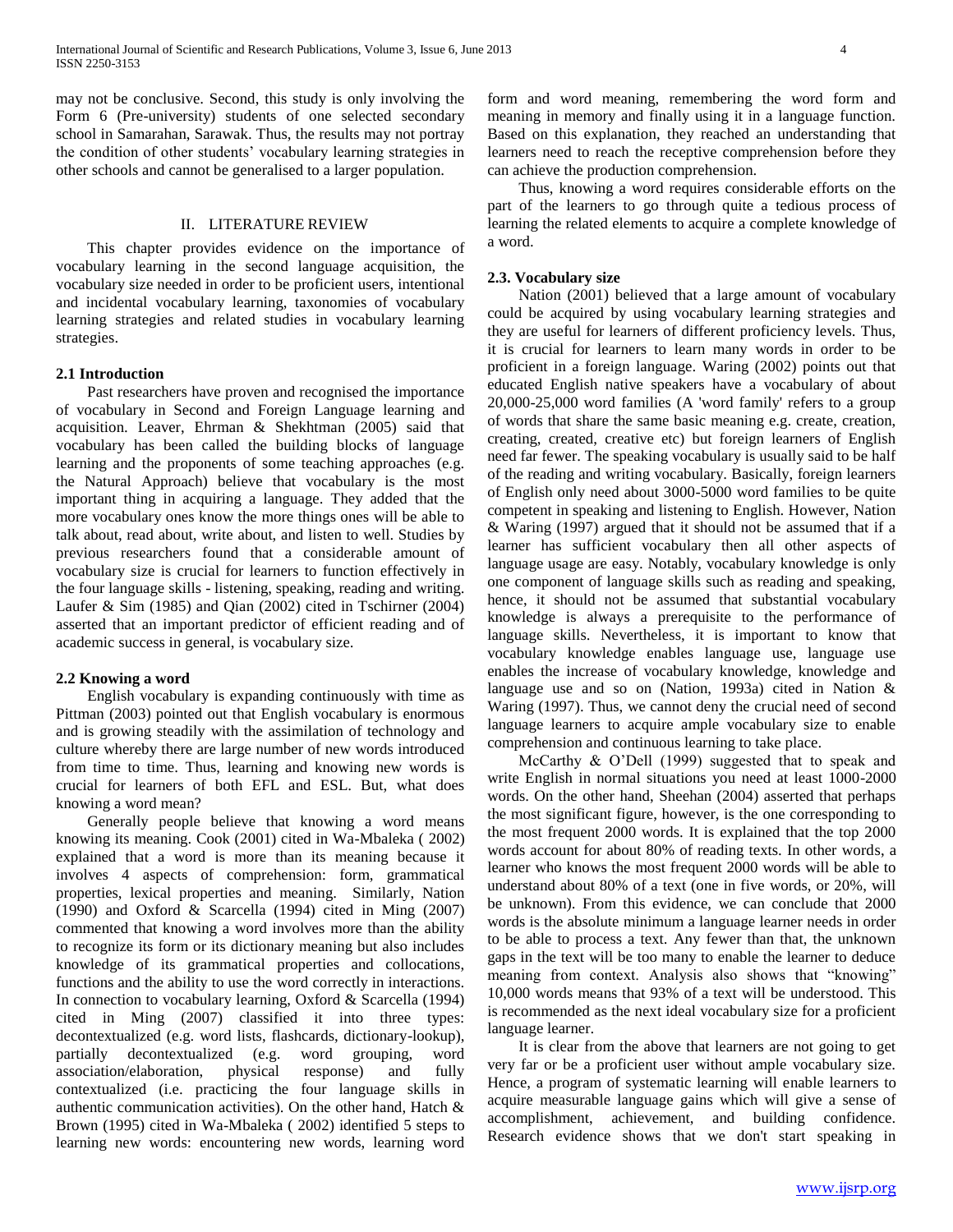sentences until a critical threshold of language has been learned (in both 1st and 2nd languages). A larger vocabulary allows learners to get to the point where they understand most of a text. Only when about 98-99% (1 new word in 100 or 1 in 50) of a text is understood can one consistently and successfully guess new word meanings from the context. Research shows that below this level, successful guessing without the need to turn to a dictionary is extremely difficult (Waring, 2002).

#### **2.4. Intentional and incidental vocabulary learning.**

 Hulstijn (2003) pointed out that there are two popular views on what it means to learn a second language. One view holds that it means months and even years of "intentional" study, involving the deliberate efforts done to remember thousands of words (their meaning, sound, and spelling) and dozens of grammar rules. The other, 'incidental' learning' involving the 'picking up' of words and structures, simply by engaging in a variety of communicative activities, in particular reading and listening activities, during which the learner's attention is focused on the meaning rather than on the form of language. In short, intentional learning is defined as a learning process that is being designed, planned for, or intended by a teacher or a student and incidental learning as the type of learning that is a byproduct of doing or learning something else (Hatch & Brown, 2000).

 Research by Nagy and colleagues claimed that learning from context is one of the most significant aspects of incidental learning. This laid the groundwork for the belief that authentic context is a particularly powerful source of incidental language learning (Krashen, 1989; Pitts, White & Krashen, 1989) cited in Smith, Kilgarriff & Sommers (2008). Incidental vocabulary acquisition is a common mean of learning new vocabulary, especially for proficient readers. Students with strong reading skills who read a variety of texts may realize substantial gains in their vocabulary without direct instruction. The incidental learning of vocabulary requires that teachers provide opportunities for extensive reading and listening. As cited in Hunt & Beglar (2002), in the long run, most words in both first and second languages are probably learned incidentally, through extensive reading and listening (Nagy, Herman, & Anderson, 1985).

 However, there is little doubt that incidental learning, particularly, that is acquired through reading is key to learning the vocabulary necessary for functioning in an English environment. Some researchers have argued that this form of acquisition has limitations and that an essential role is played by the direct instruction of strategies for learning vocabulary and meaning. Without these, they believe long-term retention of new vocabulary rarely follows. They emphasize the role of dictionaries and other word reference books, and note that direct instruction is important in fostering an interest in words (Smith, Kilgarriff & Sommers, 2008). According to Chaffin (1997) and Zechmeister, Chronis, Cull, D"Anna & Healy (1995) cited in Shostak (2002), research has shown that although reading is essential for vocabulary growth and development, it is not sufficient for most students because the meanings they take away from their readings will not be deep and enduring: nor does it help them gain strategies for becoming independent word learners. Researchers agree that although reading is indeed important to achieve deeper, richer levels of lasting vocabulary understanding, direct instruction is more effective and more efficient than incidental learning (McKeown & Beck, 1988).

 What is actually meant by "intentional learning" or "direct study"? In the literature on vocabulary learning, "intentional learning" is commonly given a cognitive interpretation, as the rehearsal and memorizing techniques invoked by learners when they have the explicit intention of learning and retaining lexical information (Schmitt,1997) as cited in Hulstijn (2005). Direct acquisition studies recognize that vocabulary can be learnt using tools that bring the learner"s attention into direct contact with the form and meaning of words, such as dictionaries and vocabulary lists. Leaver, Ehrman & Shekhtman (2005) assured that certainly one could seek to gain a large vocabulary by memorizing the dictionary. However, the question of how best to use these tools for direct vocabulary acquisition remains unanswered.

 In Taiwan, and other parts of Asia, the traditional (and intuitively suboptimal) approach has been simply to memorize the vocabulary item along with one or two possible L1 translations (Smith, Kilgarriff & Sommers 2008). Of the two ways students acquire vocabulary, direct study is the more efficient, particularly for high-risk students with poor vocabulary (McGraw-Hill, 2005). This is supported by Shostak (2002) who said that the teaching of vocabulary should be systematic, repetitive and eclectic. In introducing new words, teachers should be guided by three principles that Stahl (1986) recommends that other research supports: (1) use both a definitional and a contextual approach. (2) strive for "deep processing" and (3) provide multiple exposures (Baumann & Kameenui, 1991).

 In general, emphasizing explicit instruction is probably best for beginning and intermediate students who have limited vocabulary. On the other hand, extensive reading and listening might receive more attention for more proficient intermediate and advanced students. In view of the important role played by vocabulary in Second language acquisition, Hamzah, Kafipour & Abdullah (2009) contended that a number of linguists have recognized the importance of learner independence in vocabulary acquisition for many years. Hence, it is vital to help L2 learners to be independent learners in order to speed up their vocabulary acquisition process.

#### **2.5 Implicit and explicit learning**

 Apparently, there are several interpretations of the terms "implicit" and "explicit" learning. One important characteristic feature that differentiates implicit and explicit learning is the absence or presence of "conscious operations" (Ellis, 1994) and as the absence or presence of "awareness at the point of learning" (Schmidt, 1994) cited in (Doughty & Long, 2003). Hence, an implicit vocabulary learning learners are engaged in activities that do not focus attention on vocabulary (Mohseni-Far, 2008). The implicit vocabulary learning hypothesis has its roots in Krashen"s Seminal Input Hypothesis (Krashen, 1989) which maintains that the meanings of new words are acquired subconsciously as a result of repeated exposure in a range of contexts, where the conscious focus is not on form, but on the message. On the other hand, the explicit vocabulary learning hypothesis holds that the employment of a range of vocabulary learning strategies can greatly facilitate and enhance vocabulary acquisition; in this view, learners are seen as active processors of information (Ellis, 1995). From a pedagogically oriented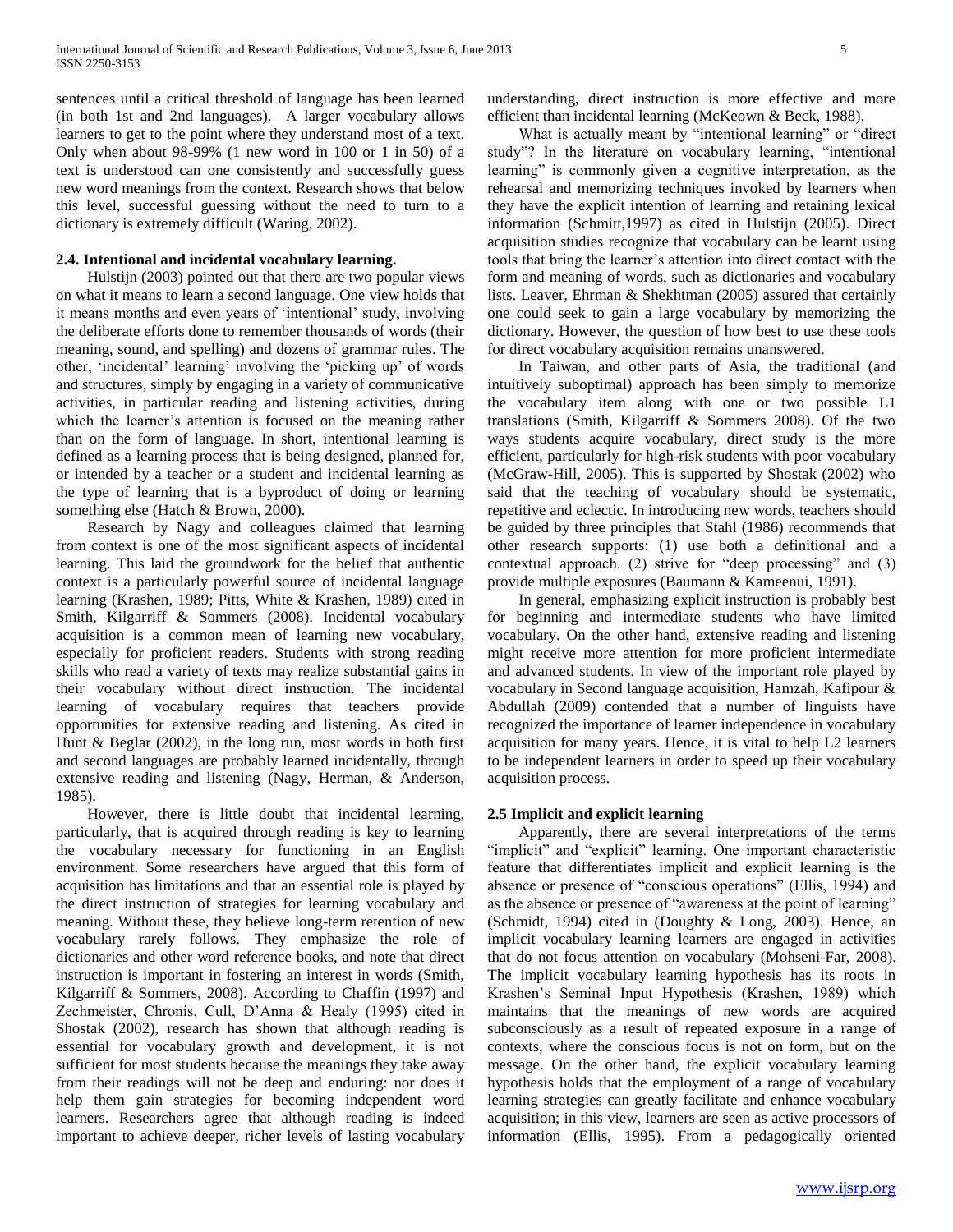perspective, the goal of explicit teaching is "to lead the learner"s attention", whereas the aim of an implicit focus on form is "to draw the learner"s attention". In fact, there is evidence in recent studies of second language learning learners that a combined approach is superior to a single learning method. Most researchers have recognized that a well-structured vocabulary programme needs a balanced approach that includes explicit teaching together with activities providing appropriate contexts for incidental learning (Celce-Murcia, 2001: 286). Hunt & Beglar (2005: 3) also highlighted the point that the most efficient learning involves a carefully selected combination of both explicit and implicit instruction and learning.

# **2.6 Taxonomies of Vocabulary learning strategies and related studies**

 The above incidental and intentional vocabulary learning are present in taxonomies of vocabulary learning strategies such as Schmitt's (1997) taxonomy of VLS is based on Oxford's (1990) division of language learning strategies into direct (memory, cognitive, and compensation) and indirect (metacognitive, affective, and social) strategies. Catalan ( 2003) cited in Ruutmets (2005) contended that VLS constitute knowledge about what students do to find out the meaning of new words, retain them in long-term memory, recall them when needed in comprehension, and use them in language production.

 Several VLS taxonomies have been proposed (Gu & Johnson, 1996; Schmitt, 1997; Nation, 2001; all in: Segler et al., 2001) and they classified L2 vocabulary learning strategies in several different ways. As stated earlier, Oxford, (1990) classified the strategies into two main dimensions: direct and indirect. Sökmen (1997) categorizes vocabulary learning strategies into implicit and explicit teaching of words. Implicit teaching includes inferring of words from context. Explicit teaching consists of several strategies such as building a large size of vocabulary, integrating new words with the old ones, providing adequate amount of encounters with a word, promoting deep level processing, using different techniques, encouraging independent learner strategies, etc. In addition, Sökmen (1997) cited in Schmitt (1997) also iterated that in the 1970s and 1980s vocabulary learning focused mainly on implicit and incidental strategies and it was not given much attention as other language aspects, for instance, grammar. Nevertheless, the use of explicit vocabulary teaching is growing nowadays. Vocabulary learning strategies can also be divided into two groups; the first group concentrates on understanding the meaning of words and the other includes the strategies for acquiring words (Cook, 2001).

 Sanaoui (1995) introduced two different approaches to vocabulary learning: a structured and an unstructured approach which differ along 5 dimensions. Schmitt (1997) adopted Oxford"s (1990) VLS to develop a comprehensive inventory of individual vocabulary learning strategies. In order to include the case where meanings of new words are discovered without the help of other people's expertise, Schmitt introduced a fifth category, determination (DET) strategies. Schmitt's taxonomy of vocabulary learning strategies is grouped into 5 main categories with 58 individual strategies in total. The strategies are determination strategies, social strategies, memory strategies, cognitive strategies, and metacognitive strategies.

 Gu & Johnson (1996) created a taxonomy on the basis of the responses to their self-reporting questionnaire. The researchers identified six types of strategy: Guessing strategies (using background knowledge/wider context, using linguistic cues/immediate context), Dictionary strategies (Dictionary strategies for comprehension, extended dictionary strategies, looking-up strategies), Note-taking strategies (Meaning-oriented note-taking strategies, usage-oriented note-taking strategies), Rehearsal strategies (Using word lists, oral repetition, visual repetition), Encoding strategies (Association/ Elaboration, imagery, visual encoding, auditory encoding, using wordstructure, semantic encoding, contextual encoding) and Activation strategies (Memorising lists of facts by linking them to familiar words or numbers by means of an image, remembering lists by picturing them in specific locations, establishing an acoustic and image link between an L2 word to be learned and a word in L2 that sounds similar).

 Notably, most of the studies conducted on vocabulary learning have examined the effectiveness of the individual strategies (Cohen & Aphek, 1980) or have compared the results of the application of two or three strategies (Royer, 1973; Atkinston, 1975; Crow & Quigley, 1985). In addition, Edar (2008) contends that the research which has been done on vocabulary learning strategies has predominantly tended to deal with individual or small number of strategies, with very few studies looking at the group of vocabulary learning strategies as a whole. Fewer studies can be found on learner-related vocabulary learning strategies. Only in recent years have researchers begun to consider all the strategies and recognize their influence on language/vocabulary learning (Gu & Johnson, 1996). This approach seems to be more realistic because no language learners use just a single strategy for vocabulary acquisition. Therefore, researchers have taken an alternative approach to vocabulary acquisition research, i.e., a holistic/integrated approach which incorporates all the strategies that have their role in the expansion of vocabulary (Gu & Johnson, 1996) as cited in Lachini (2007)

 Besides, (Gu, 2003) also comments that research efforts have largely been directed towards discovering the "best" strategy for vocabulary retention. In reality, however, learners tend to utilize a variety of strategies in combination. Recent research (e.g., Ahmed, 1989; Gu & Johnson, 1996; Parry, 1997; Sanaoui, 1995) indicates that these approaches to, or styles of vocabulary acquisition, which may relate more to the learner than to the task, may be more potent predictors of success than individual vocabulary learning strategies. Mohseni-Far (2007) reveals that most of the noted recent researchers came to this conclusion that the most efficient and practical learning approach involves a carefully selected combination of both explicit and implicit instruction and learning.

 The field of research on vocabulary learning strategies needs a diversification of approaches. This includes continuous efforts in theory building so that future empirical research receives clearer guidance (Laufer & Hulstijn, 2001; Meara, 1998), more bottom-up empirical effort on different aspects of vocabulary learning at different stages of acquisition for different learners in various cultural and educational contexts will help us answer so many other research questions beyond the presentation and retention of words. After all, a full-fledged, interrelated, functional, and dynamic L2 vocabulary is developed, gradually,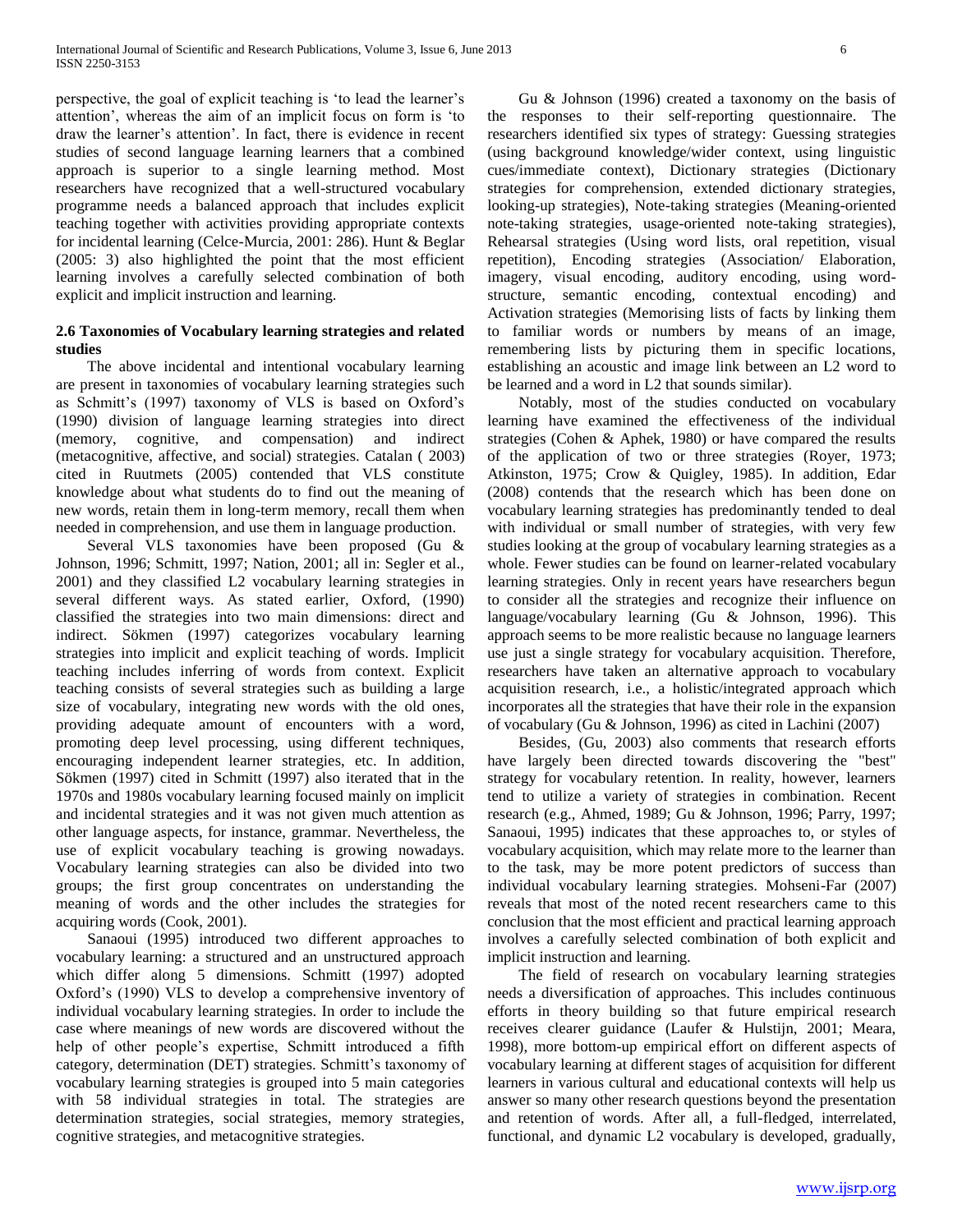and grows by itself, if the learner makes use of strategies that aim for the use, rather than retention, of words. Mohseni-Far (2008) commented that in spite of the expansion in the amount of empirical research on vocabulary acquisition, consensus is lacking over issues such as the conceptualization of the process by which vocabulary acquisition occurs, the importance of context for acquiring vocabulary, and the extent to which learners build up specific strategies for vocabulary learning during their language acquisition.

 Based on this literature review, this study focuses on the examination of vocabulary learning strategies of Form 6 (Preuniversity) students. A relatively comprehensive taxonomy of vocabulary learning strategies by Gu & Johnson (1996) and Fan (2003) as cited in Ming (2007) were identified and evaluated with respect to several important dimensions of vocabulary acquisition and their suitability with the participants of the study.

#### III. THE RESEARCH METHODOLOGY

 This chapter explains the type of research employed, the population and samples involved in this study, the data collection method, procedures involved in the data collection and the analysis.

## **3.1. Research Design**

#### **3.1.1 Type of research**

 This is a survey Research (Cross-sectional design) which requires the collection of information about variables or phenomenon within a population through the use of questionnaires (Heppner et al., 1992; Garson, 2006). A crosssectional design involves data collection at a single point in time from samples representing a population (Babbie, 1990)

#### **3.1.2 Population and samples**

 A simple random sampling technique is used to randomly select the samples. There are about 156 Form 6 (Pre-university) students at SMK Sungai Tapang, Samarahan (44 Science students and 112 Arts students) for the academic year 2009-2010 and 2010-2011. For the purpose of this study, 88 students who were made up of all the 44 Science students and 44 Arts students were selected randomly from the total of 112 students who studied in four different classes namely Upper Six Science One and Two, Upper Six Arts One and Upper Six Arts Two, Lower Six Science One and Two and Lower Six Arts One and Two. In this academic year (2009-2010), the researcher was teaching MUET (Malaysian University English Test) to two classes (Lower Six Arts One and one Upper Six Science One). The students chosen as samples were made up of 5 different races: 53 Chinese, 20 Bidayuhs, 6 Ibans, 6 Malays and 3 others (1 Kayan, 1 Melanau and 1 Indian) who lived in Kota Sentosa, Bau and Samarahan. Fifty-two were females and 36 were males and the age of the students ranged from 17 to 20 years old. They had studied English as second language between 11 and 12 years. Both students from the Science and Arts streams were taking MUET (Malaysian University English Test) as a compulsory subject to take in Form Six because it was necessary for them to have a MUET exam slip as a requirement to further their studies to the university.

#### **3.1.3. Data collection method**.

 The data for this study was collected using Selfadministered questionnaires which consist of two sections. The first section is a vocabulary learning questionnaire adapted from Gu & Johnson (1996) and Fan (2003) as cited in Ming (2007). It contains 28 statements on students" approaches to vocabulary learning which are divided into eight categories.

 There are four statements on dictionary use (DIC), two statements on rehearsal (REH), five statement on management (MAN), four statements on sources (SOU), two statements on guessing (GUE), five statements on encoding (ENC), two statements on activation (ACT) and four statements on vocabulary perceptions (PER). The respondents were required to rate their frequency of use which was measured by 5-point Likert scales (1=Never,  $2 =$  Rarely,  $3 =$  Sometimes,  $4 =$  Very often and  $5 =$  Always). As measured by Cronbach's alpha, this instrument has an internal consistency of .87 (Ming, 2007). The second section contains a series of demographic questions about the respondents" age, sex, field of study, etc and questions about students" self-rated proficiency, attitudes towards vocabulary and vocabulary learning and their perceptions of problems about vocabulary learning.

 Despite its high validity and reliability, a pilot testing was carried out with 20 samples. It was done with the reason that one item was missing in the questionnaire and it was replaced with an item of the same category which was taken from another research paper. The pilot testing was also done as it was used in a different setting and with different samples. The pilot testing as computed by Cronbach"s alpha showed that the instrument had high validity and reliability of .85.

#### **3.1.4. Procedures**

 Several procedures were followed in order to collect the relevant data required for this research. They are as follows;

 (i) Permission was obtained from the Principal of the school to carry out this research with the specified sample of students.

 (ii) Adapting and constructing questionnaires - A set of questionnaires used by previous researcher was adapted by taking only relevant questions, doing modifications such as replacing one missing item and simplifying difficult questions.

 (iii) Pilot Testing - When the questionnaires were ready, pilot testing was carried out with 20 Form Six students of the same school. This was carried out to test its validity, reliability and practicality based on local context.

 (iv) Analysing data to test reliability using Cronbach"s alpha and doing modification where necessary.

 (v) Distributing questionnaires to students – The standardized questionnaires were distributed to all the 88 samples who were selected using random sampling. The samples took 15- 20 minutes to complete the questionnaires. Before answering the questionnaires, students were told that their participation was

voluntary and their responses would be kept confidential. Besides, they were told to give their opinions as honestly as possible as it was vital for the success of this study.

 (vi) Questionnaires were collected and analysed. Results required were stated and highlighted for the purpose of the research.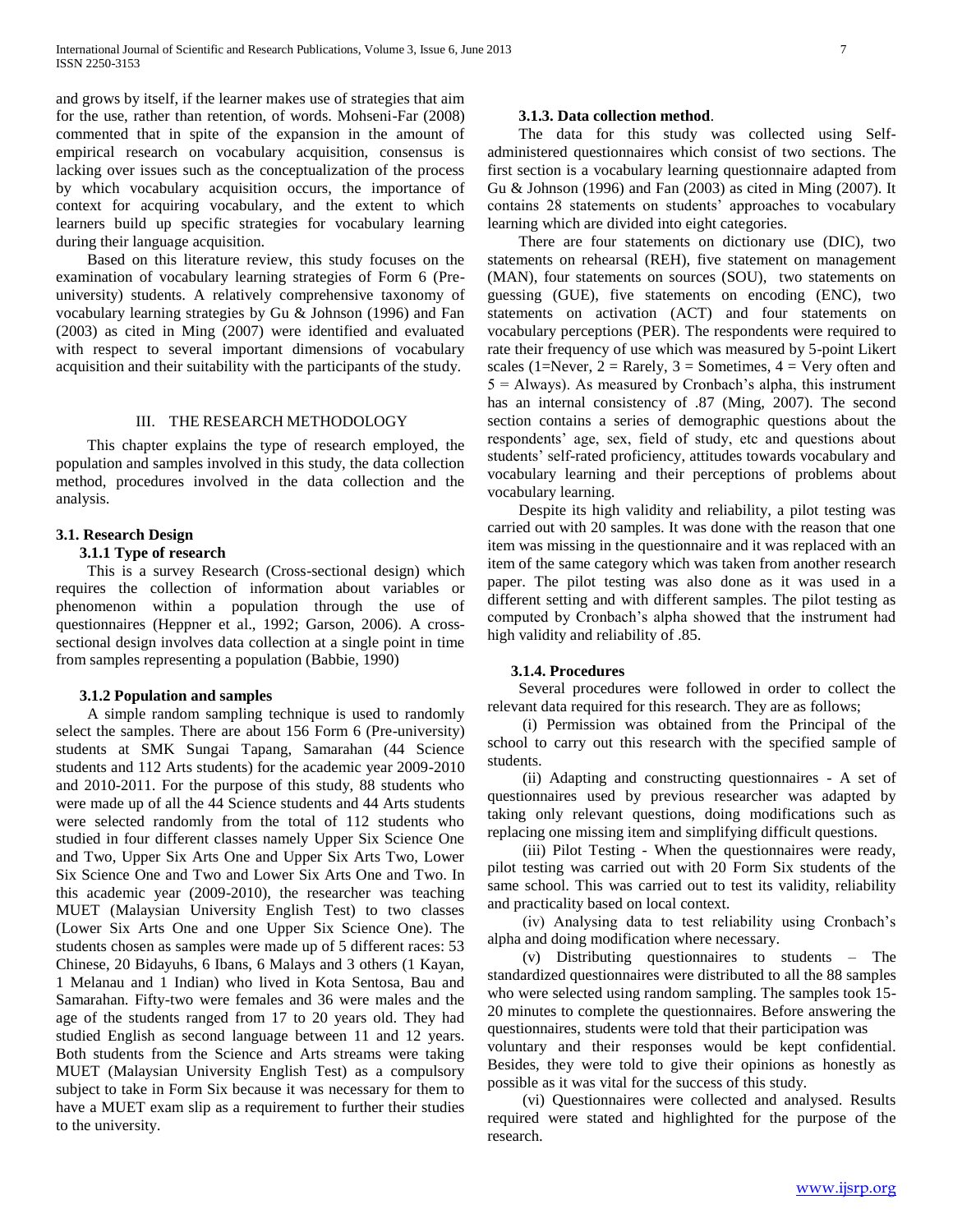International Journal of Scientific and Research Publications, Volume 3, Issue 6, June 2013 8 ISSN 2250-3153

 (vii) The responses obtained were then computed into raw data and analysed in the form of tables. The quantitative data was then interpreted and the results were generated.

#### **3.2. Data Analysis**

 The data obtained from the questionnaire was coded for statistical analysis to answer the research questions. The Statistical Package for the Social Sciences (SPSS, version 17.0) was used for statistical analysis. Descriptive statistics (means, standard deviation, etc.) were applied to obtain patterns of demographic information from the questionnaires and strategies use. Specifically, to identify the vocabulary learning strategies employed and to find out the most and least frequently used categories of vocabulary learning strategies by the sample students in their language learning, data obtained was analysed by comparing the central tendencies; means and standard deviation. In addition, two- Independent-Samples tests using Mann-Whitney U test and Spearman"s Rho Correlation Coefficient were computed to determine whether there were any significant differences in the strategies use in relation to samples' field of study, gender, self-rated proficiency, attitude towards VL and perceptions of VL problems (Wei, 2007). The data obtained was conceptualized in the form of tables and the results of the study were noted quantitatively and qualitatively.

# IV. RESULTS AND DISCUSSION

 This chapter presents the results of the research study. The results presented are based on the data analysis obtained and they are presented both quantitatively and qualitatively. The data is presented in the form of tables and the key features highlighted and discussed to provide answers for the research questions. Then, comparison of results of the present study with previous studies is done to generate new understanding and knowledge about the Form Six students' vocabulary learning strategies in relation to their field of study, gender, self-rated proficiency, attitude and perceptions of problems in vocabulary learning.

#### **4.1. Introduction**

 The data obtained from the questionnaire was analysed using SPSS 17.0 and the results noted quantitatively and conceptualized in the form of tables. Then, the researcher highlighted the quantitative data obtained to generate the results of the study to answer the research questions. The results obtained exhibited some of previous research findings and also demonstrated some contrasts which gave new insights and knowledge about a pre-university students' vocabulary learning strategies in second language acquisition.

#### **4.2. Results**

#### **4.2.1 The vocabulary learning strategies employed.**

 Table 4.2.1 below shows the vocabulary learning strategies employed by the eighty-eight samples of the Form Six students under study. It is listed in a descending order based on the means and standard deviations obtained using descriptive statistics.

| Table 4.2.1Means of Vocabulary Learning Strategies used by the Sample Students in Descending Order |  |
|----------------------------------------------------------------------------------------------------|--|
|----------------------------------------------------------------------------------------------------|--|

| Cate- |                                                                                                                          |                  | Std.              |
|-------|--------------------------------------------------------------------------------------------------------------------------|------------------|-------------------|
| gory  | Strategy                                                                                                                 |                  | N Mean Deviation  |
|       | GUE I guess the meaning of words I don't know.                                                                           | 88 3.8068 .94514 |                   |
|       | SOU I listen to English songs, radio programs, watch English 88 3.7727 1.07988<br>movies, etc to increase my vocabulary. |                  |                   |
|       | ENC I try to remember the BM or Chinese equivalent of the 88 3.7159 1.11364<br>word.                                     |                  |                   |
|       | GUE I check to see if my guesses about the words are right or 88 3.6818 .95346<br>wrong.                                 |                  |                   |
|       | PER I pay attention to the pronunciation of new word.                                                                    | 88 3.6477 .92276 |                   |
|       | MAN I highlight the words that seem important to me.                                                                     |                  | 88 3.6250 1.03182 |
|       | DIC I look up new words in an English-Bahasa Malaysia or 88 3.6250 1.22533<br>English-Chinese dictionary.                |                  |                   |
|       | PER I pay attention to the example of how a word is used in 88 3.6136 .90251<br>English.                                 |                  |                   |
|       | DIC When I look up a word in the dictionary, I read all the 88 3.6136 1.10829<br>meanings of new words.                  |                  |                   |
|       | PER I pay attention to the unfamiliar usage of a known word. 88 3.5341 .94624                                            |                  |                   |
|       | ENC I try to remember the sentence in which the word is used 88 3.3864 .99922<br>to remember it.                         |                  |                   |
|       | ACT I use the newly-learned words as much as possible in<br>speaking and writing.                                        | 88 3.2386 .95886 |                   |
|       | ENC I associate new words with those I already know.                                                                     | 88 3.2386 83038  |                   |
|       |                                                                                                                          |                  |                   |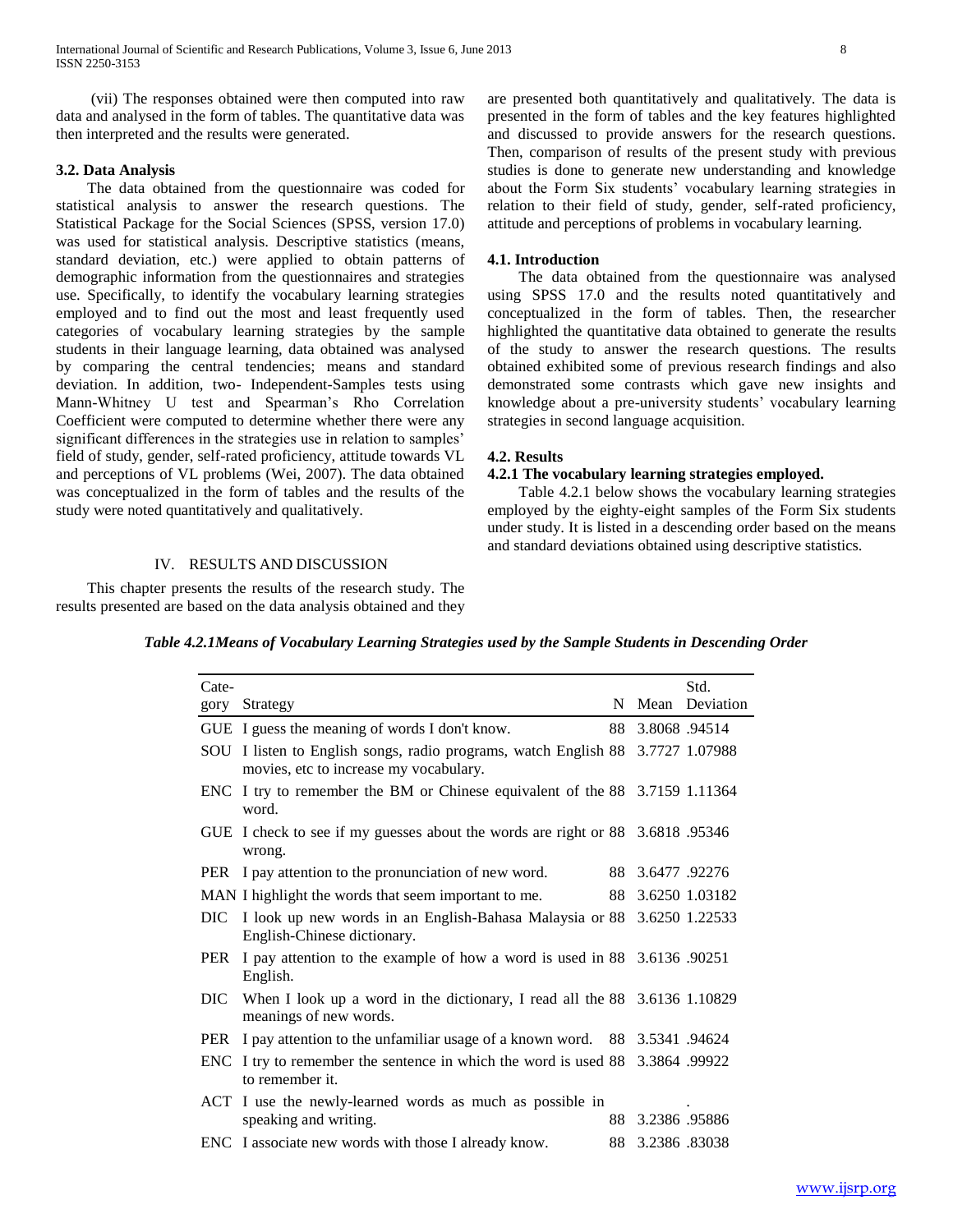|     | SOU I read stories, magazines etc outside class to increase my 88 3.1591 1.13347<br>vocabulary. |    |                  |                   |
|-----|-------------------------------------------------------------------------------------------------|----|------------------|-------------------|
|     | SOU When I come across a new word, I make a note of it.                                         |    | 88 3.1364 .99634 |                   |
|     | ENC I distinguish words with similar meanings.                                                  | 88 | 3.1250.78510     |                   |
|     | DIC I look up new words in an English-English dictionary.                                       | 88 |                  | 3.1023 1.24143    |
|     | REH I repeatedly visualize the new word to remember it.                                         |    | 88 3.1023 .98307 |                   |
|     | PER I pay attention to the grammatical patterns of a new word 88 3.0455 .82920                  |    |                  |                   |
|     | REH I repeat a new word out loud several times to remember it 88 3.0455 1.12351                 |    |                  |                   |
|     | SOU I use textbook to learn new words.                                                          |    | 88 2.9659 .77976 |                   |
|     | ENC I analyse the structure of a word to remember it.                                           |    | 88 2.9091 .95456 |                   |
|     | MAN I keep a vocabulary notebook to jot down new words I 88 2.8636 1.08471<br>want to learn.    |    |                  |                   |
|     | ACT I make up my own sentences using the words I just learnt. 88 2.6591 .98128                  |    |                  |                   |
|     | MAN I review my vocabulary regularly                                                            |    | 88 2.6477 .88460 |                   |
|     | MAN I group words in my own way to remember them.                                               |    |                  | 88 2.4773 1.00547 |
|     | MAN I make plans for my vocabulary learning                                                     | 88 | 2.2841.88342     |                   |
| DIC | I carry a pocket dictionary to look up the words I don't 88 2.2273 1.17177<br>know.             |    |                  |                   |
|     | Overall                                                                                         |    | 88 3.2103 .45179 |                   |

 Table 4.2.1 shows the mean values of all the 28 strategies used by the samples selected for this study. It is discovered that the average mean of frequency of strategy ranged from 2.22 to 3.80, with an overall mean of 3.21 (*SD*= .45) indicating a medium strategy use. The students preferred Vocabulary Learning strategies that involved guessing, listening, perceptions and dictionary use. Hence, they chose to guess the meaning of new words that they did not know and this had the highest mean in terms of its frequency of use i.e. *M*=3.80 and a standard deviation of *SD*=0.94. The second frequently used strategy is "I listen to English songs, radio programs, watch English movies, etc to increase my vocabulary" ( $M = 3.77$ ;  $SD = 1.07$ ). The third frequently used strategy with a mean slightly lower than the second highest mean is "I try to remember the Bahasa Malaysia or Chinese equivalent of the word" ( $M = 3.71$ ;  $SD = 1.11$ ). This is followed by six other strategies that had an average mean between *M*=3.61 to *M*=3.68. This includes "I check to see if my guesses about the words are right or wrong" ( $M = 3.68$ ;  $SD =$ .95), "I pay attention to the pronunciation of new word" ( $M =$ 3.64;  $SD = .92$ ), "I highlight the words that seem important to me" ( $M = 3.62$ :  $SD = 1.03$ ), "I look up new words in an English-

Bahasa Malaysia or English-Chinese dictionary" (*M* = 3.62: *SD*  $= 1.22$ ), " I pay attention to the example of how a word is used in English" ( $M = 3.61$ :  $SD = .90$ ) and "When I look up a word in the dictionary, I read all the meanings of new words"  $(M = 3.61$ :  $SD = 1.10$ .

 Still significant, 12 other frequently used strategies had an average mean ranging between  $M = 3.53$ ;  $SD = .94$  and  $M = 3.04$ ;  $SD = 1.12$ . Only 8 strategies had an average mean lower than 3.00 i.e. ranging between *M* = 2.96; *SD* = .77 and *M* = 2.22; *SD* 1.17. The least frequently used strategy being "I carry a pocket dictionary to look up the words I don't know."  $(M = 2.22; SD)$ 1.17)

## **4.2.2 The most and the least frequently used categories of vocabulary learning strategies.**

 Table 4.2.2 shows the means and standard deviations of frequently used categories of vocabulary learning strategies by the samples selected for this study. This is listed in descending order.

| <b>Table 4.2.2</b>                                                        |  |  |  |  |
|---------------------------------------------------------------------------|--|--|--|--|
| The Categories of Vocabulary Learning Strategies used in Descending Order |  |  |  |  |

| Category          | N  | Mean   | Std. Deviation |
|-------------------|----|--------|----------------|
| <b>GUESSING</b>   | 88 | 3.7443 | .73498         |
| <b>PERCEPTION</b> | 88 | 3.4602 | .64426         |
| <b>ENCODING</b>   | 88 | 3.2750 | .50951         |
| <b>SOURCES</b>    | 88 | 3.2585 | .60464         |
| <b>DICTIONARY</b> | 88 | 3.1420 | .76074         |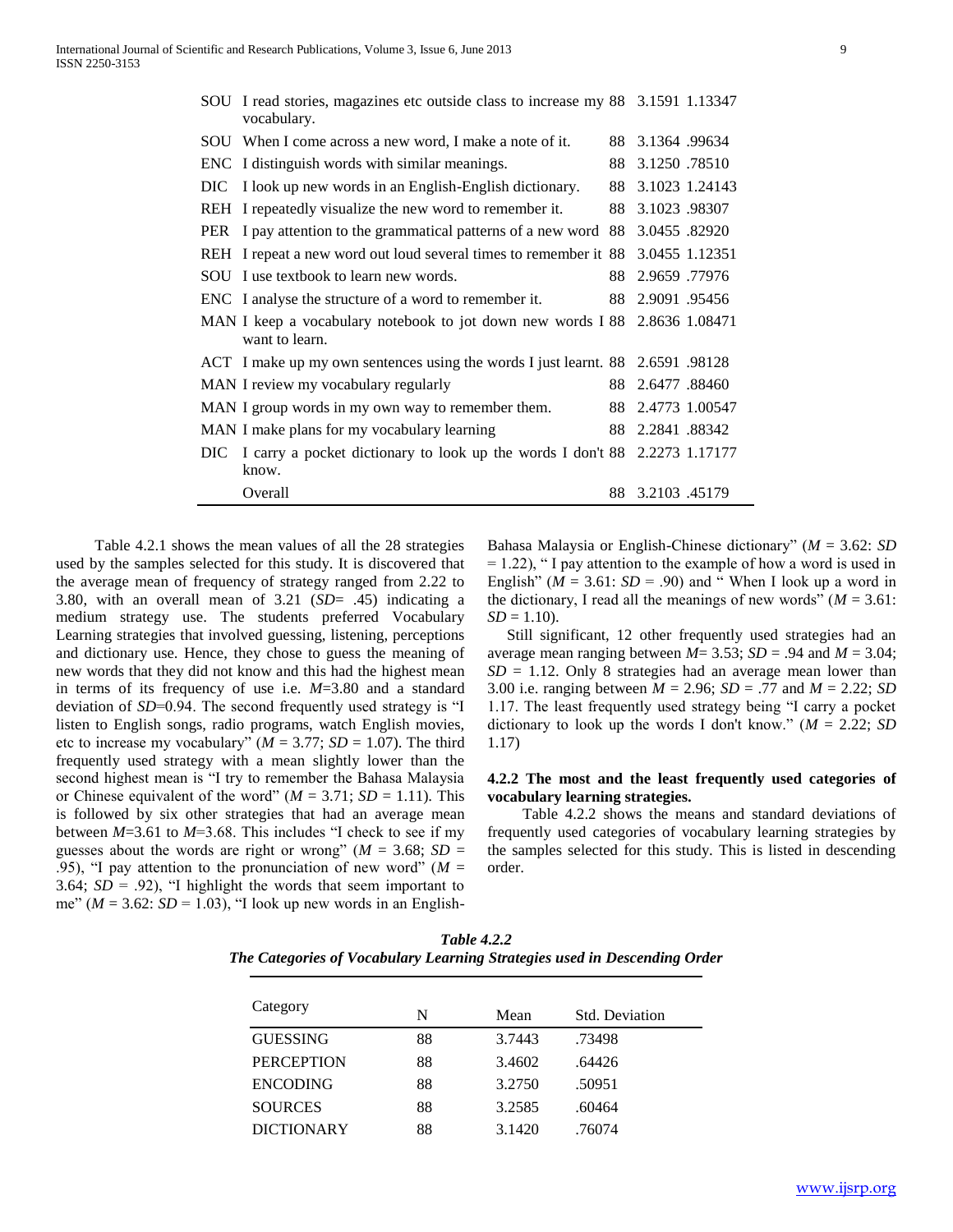| <b>REHEARSAL</b>   | 88 | 3.0739 | .84941 |  |
|--------------------|----|--------|--------|--|
| <b>ACTIVATION</b>  | 88 | 2.9489 | .82015 |  |
| <b>MANAGEMENT</b>  | 88 | 2.7795 | .65953 |  |
| Valid N (listwise) | 88 |        |        |  |

 The first four most frequently used categories of vocabulary learning strategy were Guessing with an average mean *M* = 3.74; *SD* = .73, Perception (*M* = 3.46; *SD* = .64), Encoding (*M* = 3.27;  $SD = .50$ ) and Sources ( $M = 3.25$ ;  $SD = .60$ ). This is followed by 3 other categories which had an average mean closed to 3.00 - Dictionary ( $M = 3.14$ ;  $SD = .76$ ), Rehearsal ( $M = 3.07$ ;  $SD = .84$ ) and Activation ( $M = 2.94$ ;  $SD = .82$ ) The least used category of vocabulary learning strategy is Management which had an average mean of 2.77 and a standard deviation of .65.

# **4.2.3 The differences in vocabulary learning strategies in relation to field of study, gender, self-rated English proficiency and attitude toward vocabulary learning.**

#### **4.2.3.1. Field of study**

 The students were divided into two fields of studies. One group consists of 44 students taking Arts studies and another 44 students were taking Science studies. The Arts students were consisted of two groups – one group was taking General Knowledge, Bahasa Melayu, History, Business Studies and Muet. The other group was taking General Knowledge, Economics, Bahasa Melayu, Business Studies and MUET. The Science students were also made up of two groups; one group was taking General Knowledge, Biology, Additional Maths,

Chemistry and MUET while the other group was taking General Knowledge, Chemistry, Physics, Additional Maths and MUET. All the Science subjects were taught in English and the Science students had been using English in learning Science subjects since they were in Form One. Hence, in terms of contact hours in using English, they had more than students who were taking Arts Studies. Nevertheless, both groups (Arts and Science students) had been learning English subject in schools for more than 11 years i.e. from Primary One to Form Six.

 For the purpose of comparison, two-independent samples tests (Mann-Whitney U test) was used to generate data for the analysis. Table 4.2.3.1(a) shows that there were significant differences in Vocabulary Learning strategies employed between the two fields of studies: Science Majors (English as medium of instruction for all Science subjects) and Arts Majors (BM as medium of instructions for all subjects except for MUET) with a *p*-value less than  $p < .05$  i.e.  $z = -2.06$  and  $p = .04$ .

|                                   |          | Summary of strategy |  |  |
|-----------------------------------|----------|---------------------|--|--|
| Mann-Whitney U                    | 721.000  |                     |  |  |
| Wilcoxon W                        | 1711.000 |                     |  |  |
| Z                                 | $-2.061$ |                     |  |  |
| Asymp. Sig. (2-tailed)            | .039     |                     |  |  |
| a. Grouping Variable: Field_study |          |                     |  |  |

*Table 4.2.3.1(a) Significant of Difference according to Fields of Study*

 On the other hand, Table 4.2.3.1(b) shows that students majoring in Arts had higher mean rank of 50.11 than students majoring in Science who only had a mean rank of 38.89. Besides, Arts students also had higher Sum of ranks than Science Majors.

*Table 4.2.3.1(b) Mean Rank and Sum of Rank according to Fields of Study*

|            | Field of<br>study | N  | Mean<br>Rank | Sum of<br>Ranks |
|------------|-------------------|----|--------------|-----------------|
| Summary of | Arts              | 44 | 50.11        | 2205.00         |
| strategy   | Science           | 44 | 38.89        | 1711.00         |
|            | Total             | 88 |              |                 |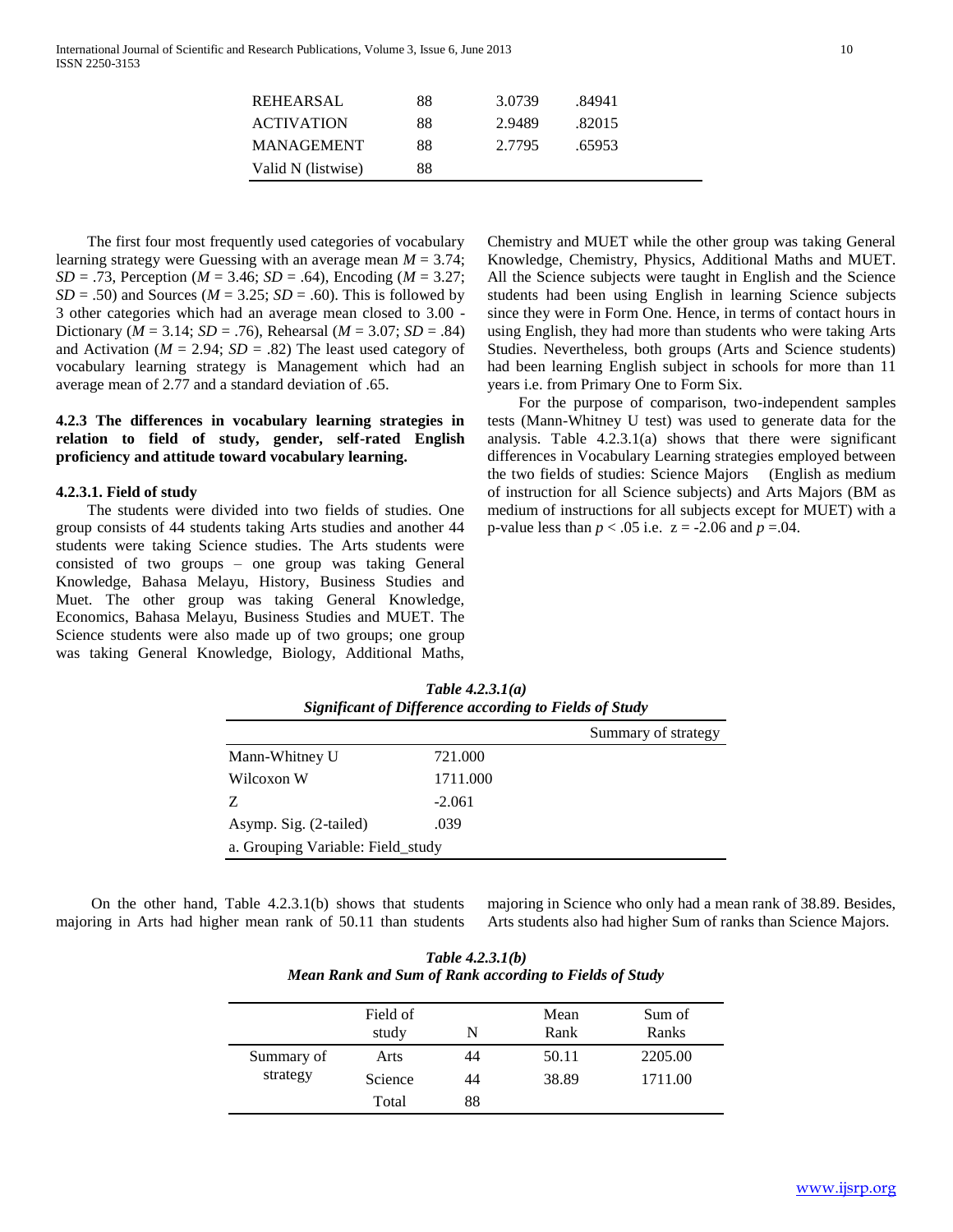Table 4.2.3.1(c) shows that students majoring in Arts had significantly higher mean rank of 50.86 than Science majors who had a mean rank of only 38.14 and this difference was significant at a *p*-value of *p*=.01 for Dictionary strategy. Although insignificant, Arts majors had slightly higher mean ranks and sum of ranks than Science Majors for almost all the other categories of Vocabulary learning strategy, except for Perception strategy where Science Majors had a slightly higher mean rank than Arts Majors i.e. 45.97 vs 43.03 but this difference was insignificant. Notably, Arts majors had insignificantly slightly higher mean ranks and sum of ranks than Science majors in six other categories of vocabulary learning strategy. For Sources, Arts majors had a mean rank of 48.78 vs 40.22, Encoding 47.93 vs 41.07, Rehearsal 47.74 vs 41.26, Guessing 47.61 vs 41.39, Management 47.78 vs 41.28 and Activation 48.55 vs 40.45.

|                   | Field   | of |             | Mean  | Sum     | of |
|-------------------|---------|----|-------------|-------|---------|----|
|                   | study   |    | $\mathbf N$ | Rank  | Ranks   |    |
| <b>PERCEPTION</b> | Arts    | 44 |             | 43.03 | 1893.50 |    |
|                   | Science | 44 |             | 45.97 | 2022.50 |    |
|                   |         |    |             |       |         |    |
|                   | Total   | 88 |             |       |         |    |
| <b>SOURCES</b>    | Arts    | 44 |             | 48.78 | 2146.50 |    |
|                   | Science | 44 |             | 40.22 | 1769.50 |    |
|                   | Total   | 88 |             |       |         |    |
| <b>ENCODING</b>   | Arts    | 44 |             | 47.93 | 2109.00 |    |
|                   | Science | 44 |             | 41.07 | 1807.00 |    |
|                   | Total   | 88 |             |       |         |    |
| <b>REHEARSAL</b>  | Arts    | 44 |             | 47.74 | 2100.50 |    |
|                   | Science | 44 |             | 41.26 | 1815.50 |    |
|                   | Total   | 88 |             |       |         |    |
| <b>DICTIONARY</b> | Arts    | 44 |             | 50.86 | 2238.00 |    |
|                   | Science | 44 |             | 38.14 | 1678.00 |    |
|                   | Total   | 88 |             |       |         |    |
| <b>GUESS</b>      | Arts    | 44 |             | 47.61 | 2095.00 |    |
|                   | Science | 44 |             | 41.39 | 1821.00 |    |
|                   | Total   | 88 |             |       |         |    |
| <b>MANAGE</b>     | Arts    | 44 |             | 47.72 | 2099.50 |    |
|                   | Science | 44 |             | 41.28 | 1816.50 |    |
|                   | Total   | 88 |             |       |         |    |
| <b>ACTIVATION</b> | Arts    | 44 |             | 48.55 | 2136.00 |    |
|                   | Science | 44 |             | 40.45 | 1780.00 |    |
|                   | Total   | 88 |             |       |         |    |

*Table 4.2.3.1(c) Mean Rank and Sum of Rank according to Category of Vocabulary Learning Strategy based on Fields of Study*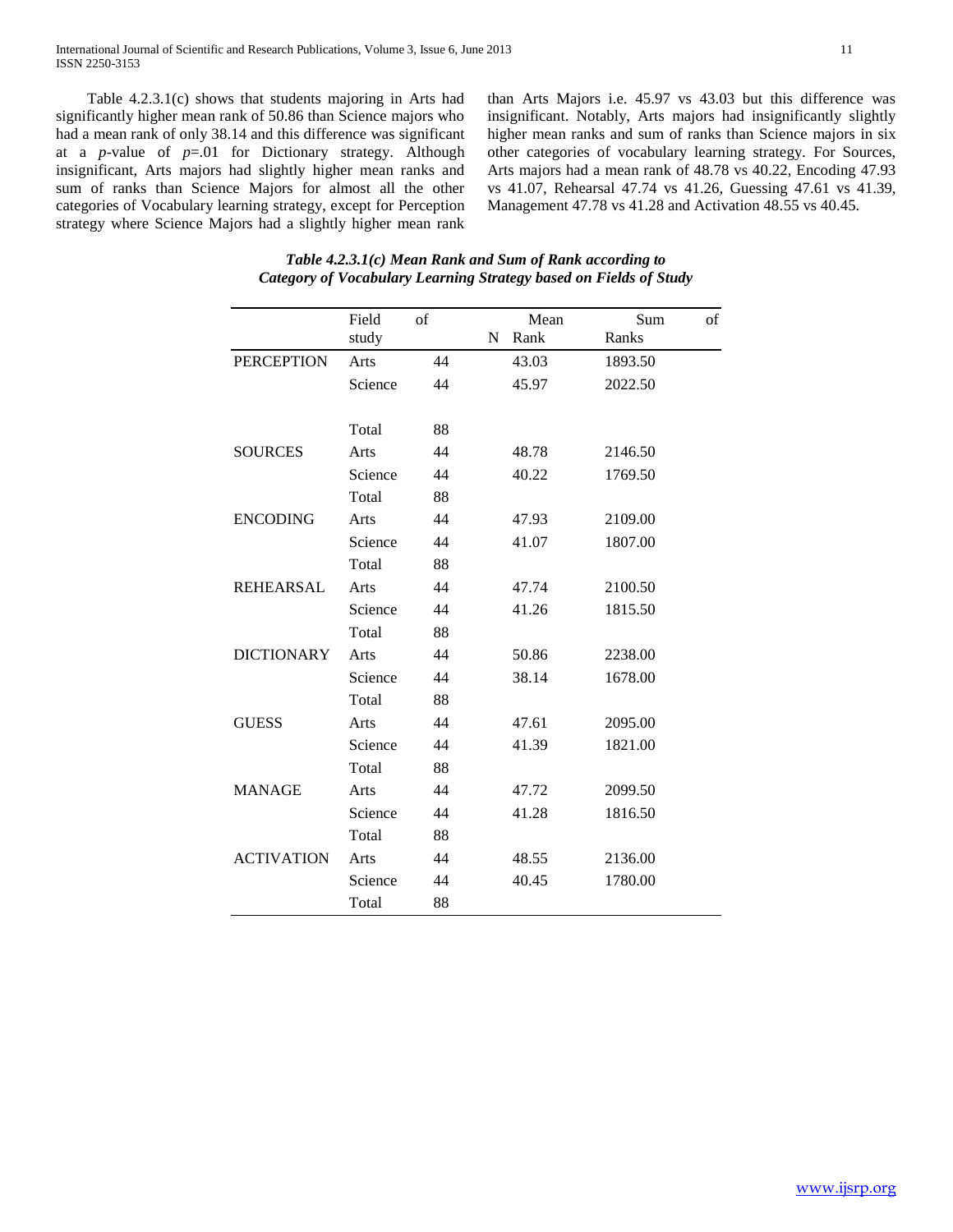## **4.2.3.2 Gender**

 There were 36 male students and 52 female students. For the purpose of comparison, two-sample t-test using Mann-Whitney U test was done to identify significant differences. In Table 4.2.3.2(a), the test shows that there was a significant difference between gender and strategy use with a *p*-value less than *p*<.05 i.e. *p*=.00 and *z*=-3.67.

*Table 4.2.3.2(a) Significant of Difference according to Gender*

|                | Summary of strategy |
|----------------|---------------------|
| Mann-Whitney U | 502.500             |
| Wilcoxon W     | 1168.500            |
|                | $-3.679$            |

Asymp. Sig. (2-tailed) .000 a. Grouping Variable: Gender

 The female students had higher mean rank of 52.84 than male students who had only 32.46 in strategy use. Table 4.2.3.2(b) below shows that female students had higher mean rank in almost all the categories of strategy use. They had significantly higher frequency of strategy use than male students in Dictionary use with a mean rank of 53.47 vs 31.54, Management 51.70 vs 34.10, Sources 51.26 vs 34.74, Encoding 50.27 vs 36.17, Rehearsal 49.01 vs 37.99 and Perception 48.89 vs38.15. However, there were no significant differences between gender and strategy use for Guessing and Activation as they showed a *p*-value of  $P = .86$  and  $p = .12$  respectively which were more than the significant  $p$ -value of  $p$ <.05.

| Table $4.2.3.2(b)$                                               |
|------------------------------------------------------------------|
| <b>Frequency of Strategy use based on Category of Vocabulary</b> |
| <b>Learning Strategies</b>                                       |

| Category          | Gender |    | N | Mean Rank | <b>Sum of Ranks</b> |
|-------------------|--------|----|---|-----------|---------------------|
| <b>PERCEPTION</b> | male   | 36 |   | 38.15     | 1373.50             |
|                   | female | 52 |   | 48.89     | 2542.50             |
|                   | Total  | 88 |   |           |                     |
| <b>SOURCES</b>    | male   | 36 |   | 34.74     | 1250.50             |
|                   | female | 52 |   | 51.26     | 2665.50             |
|                   | Total  | 88 |   |           |                     |
| <b>ENCODING</b>   | male   | 36 |   | 36.17     | 1302.00             |
|                   | female | 52 |   | 50.27     | 2614.00             |
|                   | Total  | 88 |   |           |                     |
| <b>REHEARSAL</b>  | male   | 36 |   | 37.99     | 1367.50             |
|                   | female | 52 |   | 49.01     | 2548.50             |
|                   | Total  | 88 |   |           |                     |
| <b>DICTIONARY</b> | male   | 36 |   | 31.54     | 1135.50             |
|                   | female | 52 |   | 53.47     | 2780.50             |
|                   | Total  | 88 |   |           |                     |
| <b>GUESS</b>      | male   | 36 |   | 43.94     | 1582.00             |
|                   | female | 52 |   | 44.88     | 2334.00             |
|                   | Total  | 88 |   |           |                     |
| <b>MANAGE</b>     | male   | 36 |   | 34.10     | 1227.50             |
|                   | female | 52 |   | 51.70     | 2688.50             |
|                   | Total  | 88 |   |           |                     |
| <b>ACTIVATION</b> | male   | 36 |   | 39.50     | 1422.00             |
|                   | female | 52 |   | 47.96     | 2494.00             |
|                   | Total  | 88 |   |           |                     |

#### **4.2.3.3 Self-Rated English Fluency**

 A majority of the students rated their English proficiency as average. Only 5 students rated their English proficiency as poor and only 7 students rated it as above average. Comparison of means of these two groups of proficiency levels was done using Two- independent samples *t*-test (Mann-Whitney U Test).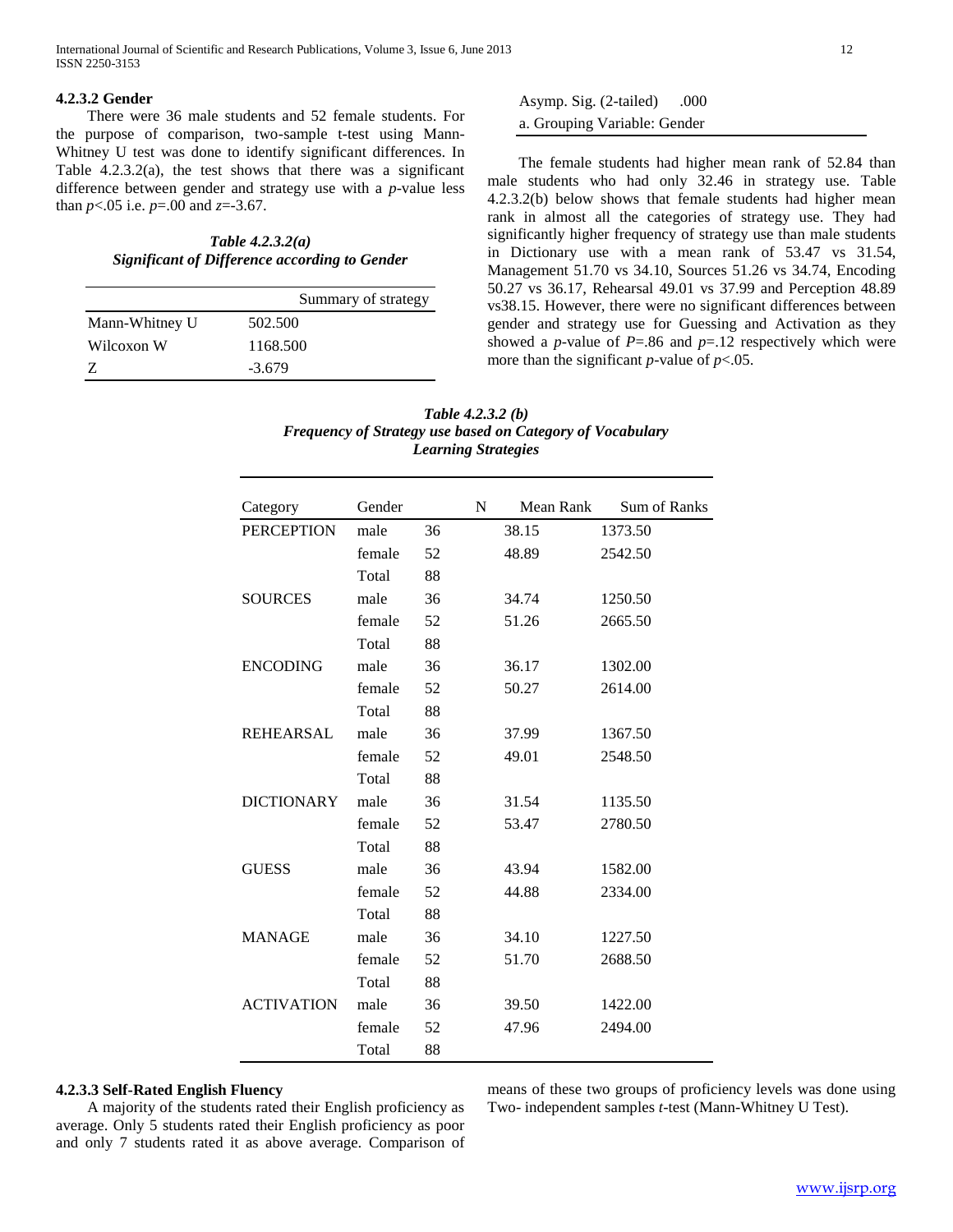| Table 4.2.3.3                                            |
|----------------------------------------------------------|
| <b>Significant Difference between the Poor and Above</b> |
| <b>Average English Proficiency Students.</b>             |

|                                  | <b>Summary of strategy</b>                |
|----------------------------------|-------------------------------------------|
| <b>Mann-Whitney U</b>            | 10.500                                    |
| Wilcoxon W                       | 25.500                                    |
| Z                                | -1.139                                    |
| Asymp. Sig. (2-tailed)           | .255                                      |
| Exact Sig. $[2*(1-tailed Sig.)]$ | .268 <sup>a</sup>                         |
|                                  | a. Not corrected for ties.                |
|                                  | b. Grouping Variable: English proficiency |

 Table 4.2.3.3 above shows that there was no significant difference in Vocabulary learning strategy between the poor and above average English Proficiency students. Although the zvalue was significant, the *p*-value was taken for this comparison due to the small number of samples i.e.  $nl = 5$ ;  $nl = 7$ . There was no statistical significant as *p*-value was more than  $p < .05$  i.e.  $p =$ .25.

## **4.2.3.4 Attitude toward vocabulary learning.**

 Analysing the data obtained from the respondents, it was discovered that only one of them had negative attitude toward vocabulary learning i.e. "I hate it". A majority of 52 respondents had neutral attitude that was neither like nor dislike vocabulary learning and 29 respondents had a positive attitude i.e "Like it" and 6 respondents rated their attitude as "Like it very much". Since only one respondent had negative attitude, comparison could not be done between respondents with negative attitude and positive attitude. Hence, evaluation was done between respondents with neutral attitude and positive attitude towards vocabulary learning.

 In order to evaluate the relationship between attitude toward vocabulary learning and strategy use by the samples under study, a Spearman"s rho correlation coefficient was generated between the attitude rating and frequency of strategy use. The results, as indicated in Table 4.2.3.4(a) shows that there was a moderate positive correlation of  $r = .539$  and *p*-value of  $p = .00$ .

| Table $4.2.3.4(a)$                                                        |
|---------------------------------------------------------------------------|
| The Correlation Coefficient between Attitudes toward Vocabulary Learning. |

|                                    |                            | Summary        |                                                              |
|------------------------------------|----------------------------|----------------|--------------------------------------------------------------|
|                                    |                            | of strategy    | Attitude                                                     |
| Spearman's rho Summary<br>strategy | Coefficient                | 1.000          | $.539***$                                                    |
|                                    | $Sig. (2-tailed)$          | ٠              | .000                                                         |
|                                    | N                          | 88             | 88                                                           |
| Attitude<br>towards                | Correlation<br>Coefficient | $.539***$      | 1.000                                                        |
| vocabulary                         | $Sig. (2-tailed)$          | .000           | ٠                                                            |
|                                    | N                          | 88             | 88                                                           |
|                                    |                            | of Correlation | **. Correlation is significant at the 0.01 level (2-tailed). |

 To evaluate the relationship between attitude toward vocabulary learning and categories of strategy use, a twoindependent *t*-test (Mann-Whitney U test) was computed. Table 4.2.3.4(b) shows that the respondents with a positive attitude (4 "I like it") had significantly higher use of strategies than those with a neutral attitude (3 "Neutral") in almost all the categories except for guessing. They showed higher mean ranks in Perception (49.31vs 36.37), Sources (53.21 vs 34.19), Encoding (49.78 vs 36.11), Rehearsal (52.57 vs 34.55), Dictionary (51.26 vs 35.26), Management (49.83 vs 36.08) and Activation (52.95 vs 34.34).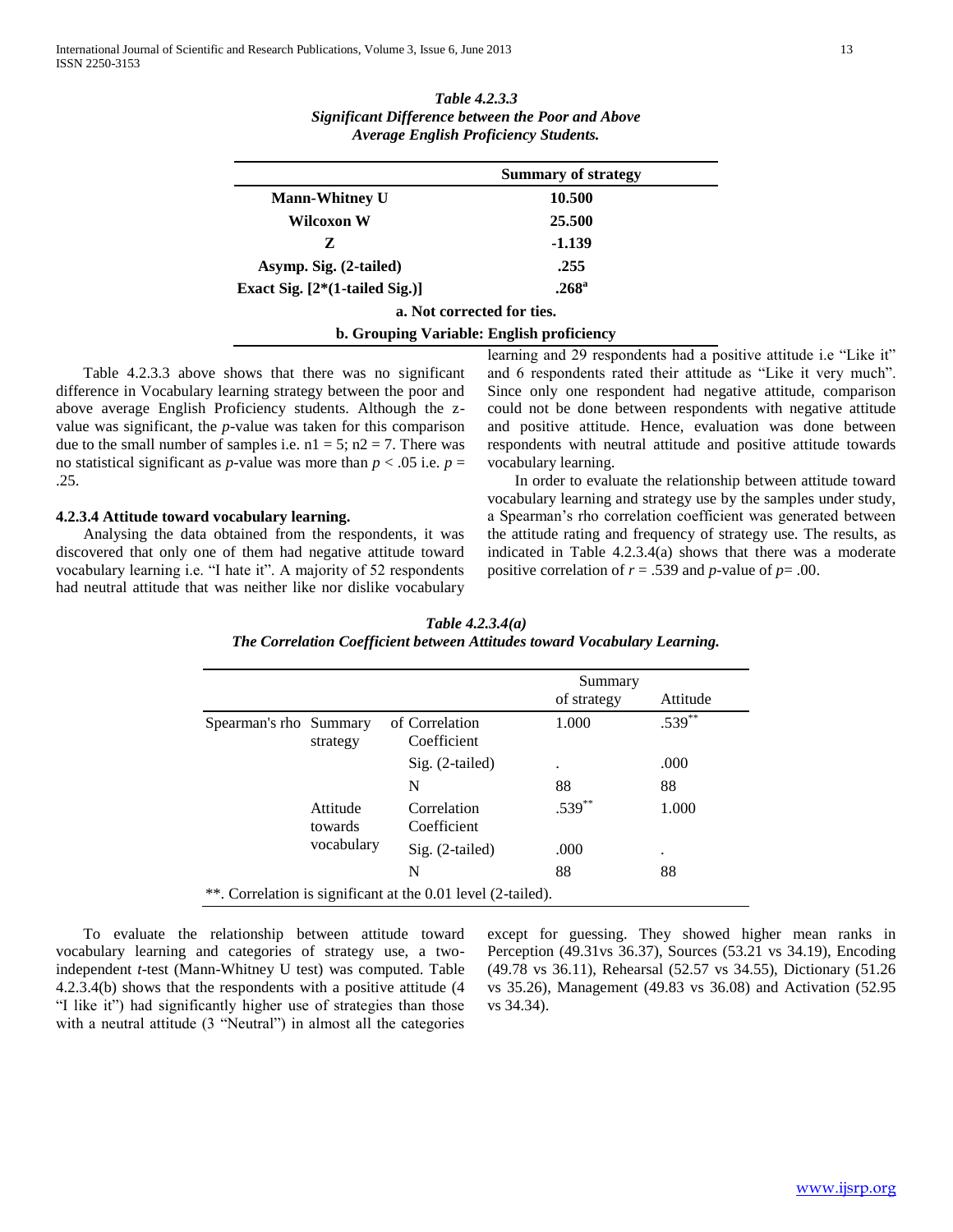|                   |           |    |   | Mean  | Sum     | of |
|-------------------|-----------|----|---|-------|---------|----|
|                   | Attitude  |    | N | Rank  | Ranks   |    |
| <b>PERCEPTION</b> | Neutral   | 52 |   | 36.37 | 1891.00 |    |
|                   | I like it | 29 |   | 49.31 | 1430.00 |    |
|                   | Total     | 81 |   |       |         |    |
| <b>SOURCES</b>    | Neutral   | 52 |   | 34.19 | 1778.00 |    |
|                   | I like it | 29 |   | 53.21 | 1543.00 |    |
|                   | Total     | 81 |   |       |         |    |
| <b>ENCODING</b>   | Neutral   | 52 |   | 36.11 | 1877.50 |    |
|                   | I like it | 29 |   | 49.78 | 1443.50 |    |
|                   | Total     | 81 |   |       |         |    |
| <b>REHEARSAL</b>  | Neutral   | 52 |   | 34.55 | 1796.50 |    |
|                   | I like it | 29 |   | 52.57 | 1524.50 |    |
|                   | Total     | 81 |   |       |         |    |
| <b>DICTIONARY</b> | Neutral   | 52 |   | 35.28 | 1834.50 |    |
|                   | I like it | 29 |   | 51.26 | 1486.50 |    |
|                   | Total     | 81 |   |       |         |    |
| <b>GUESS</b>      | Neutral   | 52 |   | 41.09 | 2136.50 |    |
|                   | I like it | 29 |   | 40.84 | 1184.50 |    |
|                   | Total     | 81 |   |       |         |    |
| <b>MANAGE</b>     | Neutral   | 52 |   | 36.08 | 1876.00 |    |
|                   | I like it | 29 |   | 49.83 | 1445.00 |    |
|                   | Total     | 81 |   |       |         |    |
| <b>ACTIVATION</b> | Neutral   | 52 |   | 34.34 | 1785.50 |    |
|                   | I like it | 29 |   | 52.95 | 1535.50 |    |
|                   | Total     | 81 |   |       |         |    |

*Table 4.2.3.4(b) Mean Rank and Sum Rank for Category of Vocabulary Learning Strategies by Attitude*

# **4.2.4. The vocabulary learning ltrategies employed in relation to students' perceptions of problems in vocabulary learning.**

 In order to find out about the problems faced by the Form 6 students in vocabulary learning, the respondents in this study were asked to rate the problems they faced in a five-point interval scale. The scales ranged from 1 ("not a problem"), 2 ("Quite a problem"), 3 ("Neutral"), 4 ("a problem") and 5 ("a major problem"). Table 4.4(a) shows an overall medium rating of the five problems with a mean of *M*=2.88 and a standard deviation of *SD*=.82.

*Table 4.2.4(a) Overall Perception of Problems*

|                     |       |   |        | Std.           |
|---------------------|-------|---|--------|----------------|
|                     |       | N |        | Mean Deviation |
| Summary<br>problems | of 88 |   | 2.8864 | .82031         |
| Valid N (listwise)  | 88    |   |        |                |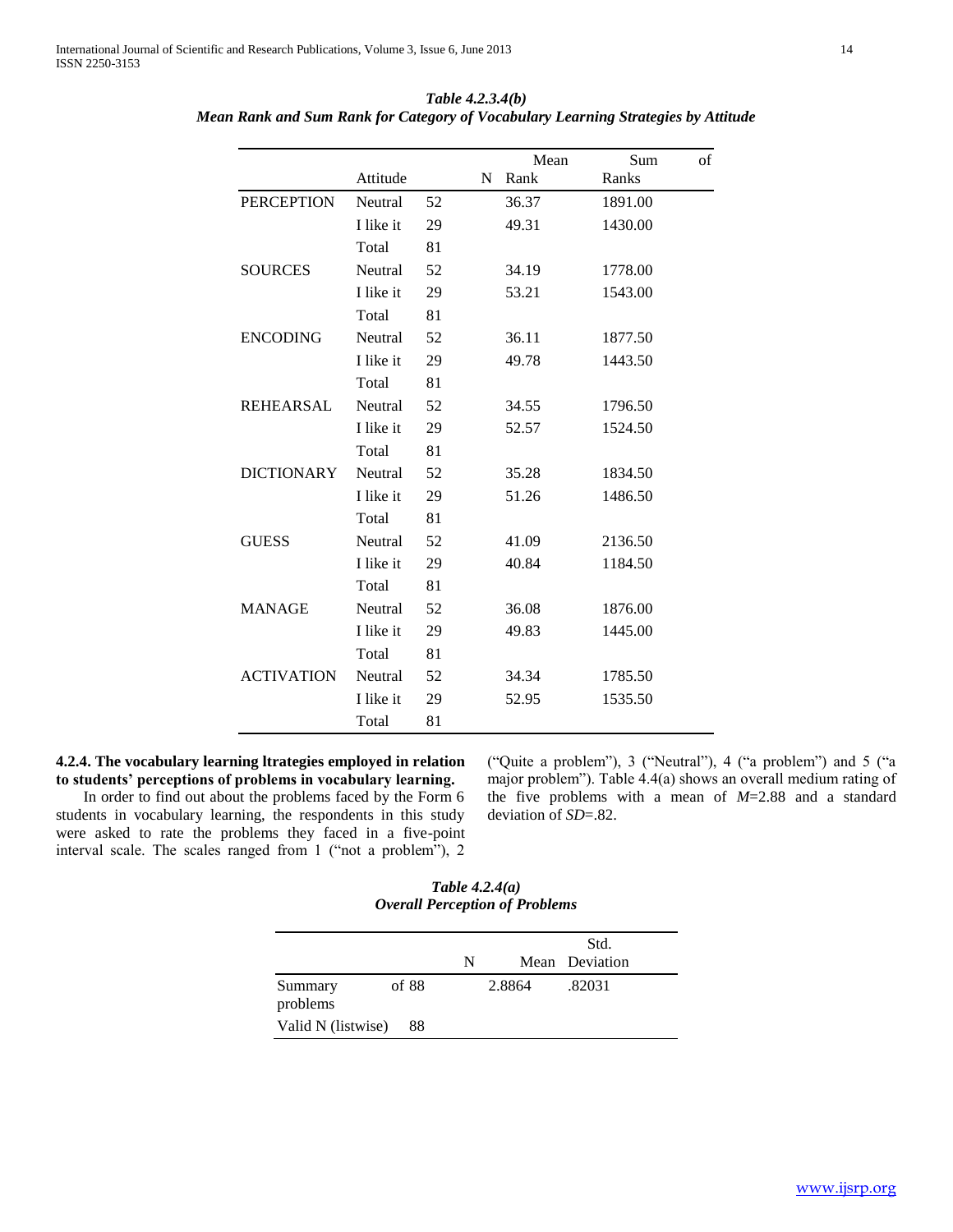|                                                                    |    | N | Mean   | Std.<br>Deviation |
|--------------------------------------------------------------------|----|---|--------|-------------------|
| cannot handle<br>multiple 88<br>$\mathbf{I}$<br>meanings of words. |    |   | 2.9886 | 1.03384           |
| I forget words I've learned.                                       | 88 |   | 2.9773 | 1.08254           |
| I cannot use words properly.                                       | 88 |   | 2.9318 | 1.11206           |
| I have difficulties increasing 88<br>my vocabulary.                |    |   | 2.9091 | 1.05739           |
| cannot remember<br>new 88<br>Ι.<br>words.                          |    |   | 2.6250 | 1.04290           |
| Valid N (listwise)                                                 | 88 |   |        |                   |
|                                                                    |    |   |        |                   |

*Table 4.2.4(b) Perceptions of Problems*

 Table 4.2.4(b) shows the ratings of the problems in descending order based on their means. This can be presented as follows: "I cannot handle multiple meanings of words"  $(M =$ 2.99; *SD* = 1.03), "I forget words I have learnt" ( $M=2.98$ ; *SD* =

1.08), "I cannot use words properly" (*M* = 2.93; *SD* = 1.11), "I have difficulties increasing my vocabulary" ( $M = 2.90$ ; *SD* = 1.05) and "I cannot remember new words"  $(M = 2.62; SD = 1.04)$ 

*Table 4.2.4(c) Correlation Coefficient between Perception of Problems and Strategy use*

|                           |                       |                            | Summary<br>strategy | of Summary<br>problem | of |
|---------------------------|-----------------------|----------------------------|---------------------|-----------------------|----|
| Spearman's rho Summary of | strategy              | Correlation<br>Coefficient | 1.000               | $-.158$               |    |
|                           |                       | $Sig. (2-tailed)$          |                     | .141                  |    |
|                           |                       | N                          | 88                  | 88                    |    |
|                           | Summary of<br>problem | Correlation<br>Coefficient | $-.158$             | 1.000                 |    |
|                           |                       | $Sig. (2-tailed)$          | .141                | ٠                     |    |
|                           |                       | N                          | 88                  | 88                    |    |

 Table 4.2.4(c) above shows that there is no correlation between students" perception of problems and strategy use with a very low negative correlation coefficient of  $r = -0.15$  and the relationship was insignificant with a  $p$ -value = .14. This signifies that students" perceptions of problems on vocabulary learning had very little or no effect on their strategy use. Taking a closer look, Table 4.2.4(d) shows that almost all the students' perceptions of problems had no correlation with the students' vocabulary learning strategy use except for problem no.4 "I cannot handle multiple meanings of words" with a correlation coefficient of  $r = .04$  but it was insignificant with a *p*-value = .71. There were no correlations and statistical significant of relationships between students" perceptions of problems and strategy use in the following: "I have difficulties increasing my vocabulary" ( $r = -0.10$ ;  $p = .35$ ), "I forget words I've learned" ( $r$  $= -0.02$ ;  $p = .84$ ), "I cannot use words properly" ( $r = -0.15$ ;  $p =$ .15) and "I cannot remember new words" ( $r = -0.28$ ;  $p = .00$ ).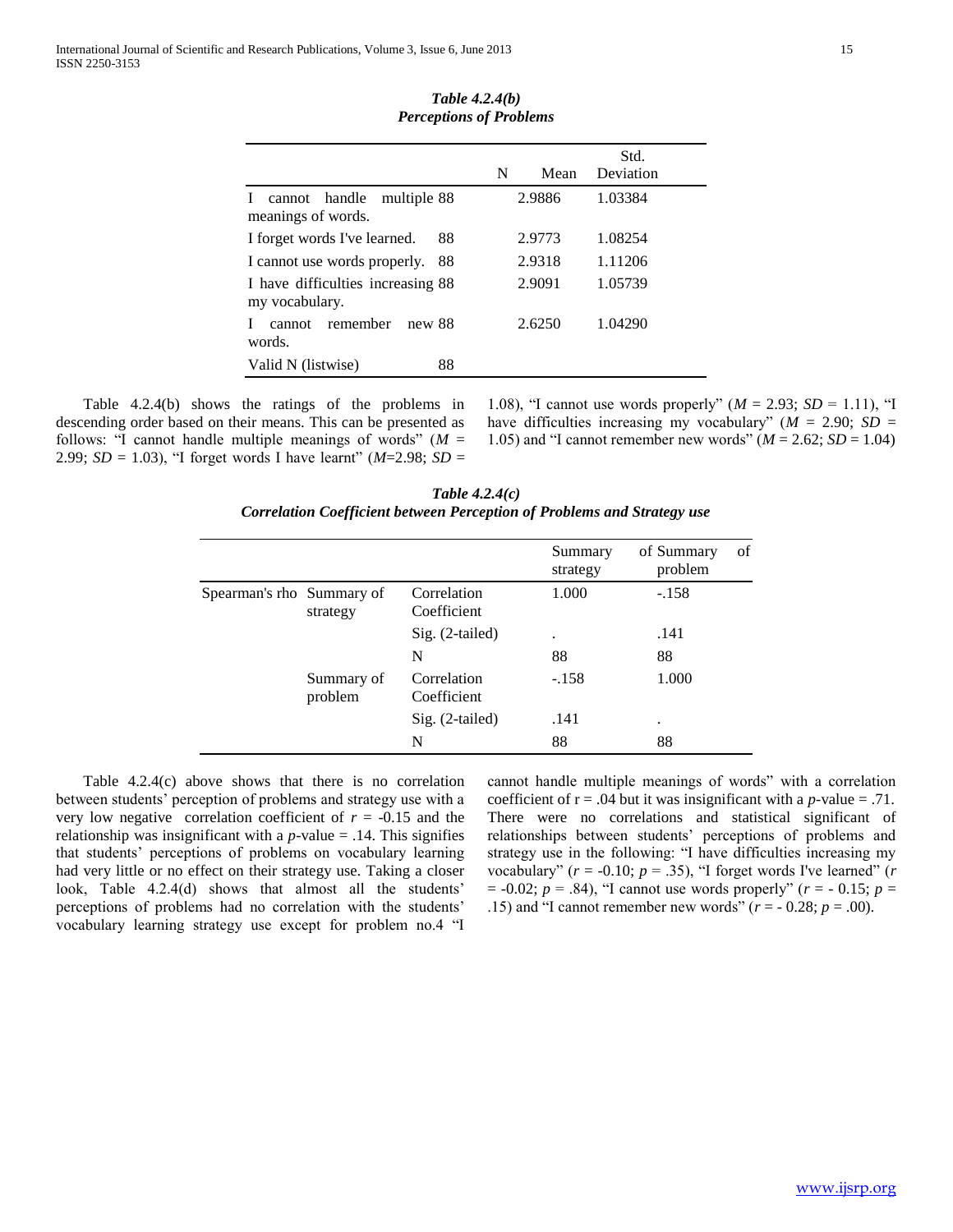|  |                                                              |                                     | Summary<br>strategy   | of |
|--|--------------------------------------------------------------|-------------------------------------|-----------------------|----|
|  | Spearman's rho Summary of strategy                           | Correlation<br>Coefficient          | 1.000                 |    |
|  |                                                              | $Sig. (2-tailed)$ .                 |                       |    |
|  |                                                              | N                                   | 88                    |    |
|  | I have difficulties increasing Correlation<br>my vocabulary. | Coefficient                         | $-.100$               |    |
|  |                                                              | Sig. (2-tailed) .354                |                       |    |
|  |                                                              | N                                   | 88                    |    |
|  | I forget words I've learned.                                 | Correlation<br>Coefficient          | $-.021$               |    |
|  |                                                              | Sig. (2-tailed) .843                |                       |    |
|  |                                                              | N                                   | 88                    |    |
|  | I cannot use words properly.                                 | Correlation<br>Coefficient          | $-.151$               |    |
|  |                                                              | Sig. (2-tailed) .159                |                       |    |
|  |                                                              | N                                   | 88                    |    |
|  | handle<br>L<br>cannot<br>meanings of words.                  | multiple Correlation<br>Coefficient | .040                  |    |
|  |                                                              | Sig. (2-tailed) .714                |                       |    |
|  |                                                              | N                                   | 88                    |    |
|  | remember<br>cannot<br>Ι<br>words.                            | new Correlation<br>Coefficient      | $-.283$ <sup>**</sup> |    |
|  |                                                              | Sig. (2-tailed) .007                |                       |    |
|  |                                                              | N                                   | 88                    |    |

*Table 4.2.4(d) The Correlation Coefficient between Students' perceptions of Problems and Strategy use*

## **4.3. Discussion**

## **1.3.1. The vocabulary learning strategy pattern of Form Six students.**

 The results of the study showed that the Form Six students chosen as samples for this study had a moderate frequency of strategy use in their efforts to learn new vocabulary. They demonstrated a peculiar pattern in vocabulary learning by employing more frequently strategies that were related to incidental vocabulary learning.

 Comparison in terms of category showed that guessing strategy as the most frequently used category of strategy, followed by perception and encoding strategies and management strategy as the least. This finding is in contrary with the findings by Gu & Johnson (1996) and Ming (2007) who found that activation strategy as the least whereby Ming (2007) carried out a study with College-level learners of English in China. This portrayed that the respondents of the present study preferred to learn new vocabulary through indirect study or incidental learning. In short, they preferred to learn vocabulary using contextualization as they guessed the meanings of new vocabulary according to how they were used in context. This ascertained the finding by Cohen & Aphek (1981) that contextualization strategies work better for learners who already

possess a fair level of L2 knowledge. Having learnt English for 11 or 12 years, the students to a certain extent had acquired the skill of contextualization in giving or finding for meanings of new vocabulary. Moreover, they had learnt this skill in MUET (Malaysian University English Test) class i.e. using contextual clues to guess meanings of new words. In this skill, they can guess the meaning of new words according to how they are used in contexts.

 Thus, this study also revealed that the students had acquired the skill of learning new words as used in context as learnt in their MUET lesson. Besides, it also showed that the students had selected the most important source of vocabulary learning as Nation (2005) stated that incidental learning through guessing from context was the most important of all sources of vocabulary learning particularly for native speakers and also true for second language learners. Nevertheless, these Form Six students did not solely depend on guessing strategy in their vocabulary learning because they also employed other strategies which were also given considerable emphasis. This is ascertained as the difference in the mean of guessing strategy and other strategies was very small. Nation (2005) also argued that incidental and direct intentional learning and teaching of vocabulary should be taken as complementary activities as each one enhancing the learning that comes from the other.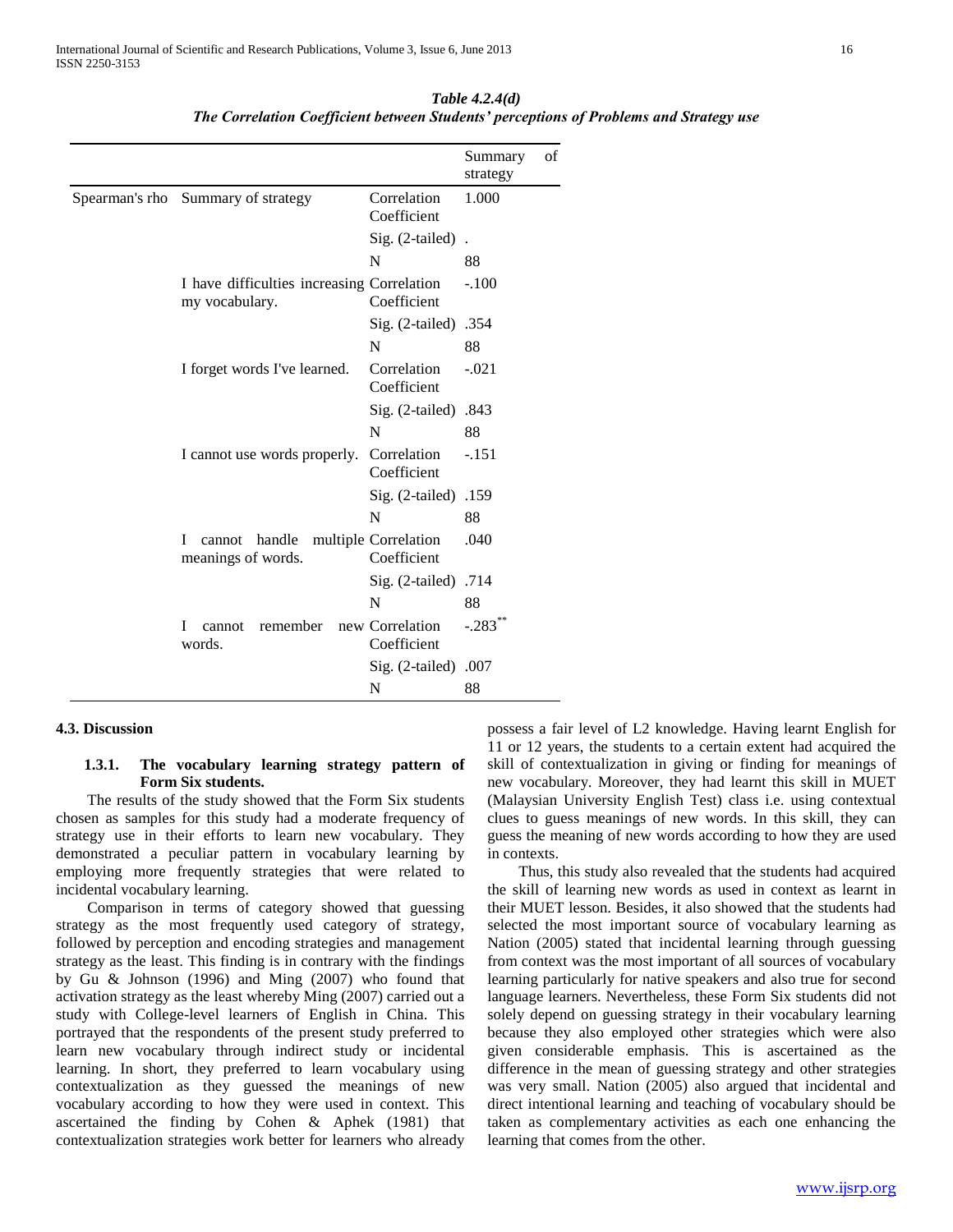Hence, the results also showed that the Form Six students still paid attention to word formation such as its pronunciation, grammatical patterns, example of how the words is used in English and by paying attention to the unfamiliar usage of a known word which are categorised under Perception strategy which was the second most frequently used strategy. Encoding strategy was another strategy that was also given a fair emphasis after Perception strategy in the students' efforts to learn new words. This strategy includes trying to remember the Bahasa Malaysia (BM) or Chinese equivalent of the new word, trying to remember the sentence in which the word is used to remember it, associating new words with those already known and distinguishing words with similar meanings, analyzing the structure of a word to remember it. Obviously this pattern in students' vocabulary learning portrayed that they were making considerable efforts to learn new English vocabulary to build up their vocabulary size partly to improve their comprehension and production which are vital to do well in MUET exam. Production which is termed as 'encoding' by Nation (2001) is required by learners to function in a language such as to speak, write or translate.

 Comparing individual vocabulary learning strategy use, it was revealed that they had the highest mean for the category of guessing "I guess the meaning of words I don"t know" (*M*=3.80; *SD*=0.94). The second frequently used strategy was "I listen to English songs, radio programs, watch English movies, etc to increase my vocabulary"  $(M = 3.77; SD = 1.07)$ . This was also in contrast with previous finding by Ming (2007) who found that learners were less likely to use extracurricular sources (such as listening to English songs, radio programs, watching English movies, reading stories, magazines, etc). Surprisingly, listening to extracurricular sources became the second most frequently used strategy by Form Six students of the present study. This shows that the students are very much influenced by their MUET Listening lessons as they are usually given listening exercises which are made up of different types of listening texts. MUET teachers usually encouraged their students to listen to variety of extracurricular sources to sharpen their listening skill in order to do well in their MUET Listening paper. The third frequently used strategy with a mean slightly lower than the second highest mean is "I try to remember the Bahasa Malaysia or Chinese equivalent of the word" ( $M = 3.71$ ;  $SD = 1.11$ ). This revealed that the Form Six students of the present study paid particular emphasis to remember the translation of the words learnt in their first language i.e. either in BM or Chinese. Hence, denoting that translation is still a beneficial technique used in learning vocabulary and it is proven effective especially for better comprehension. Hayati & Mohammadi (2009) in their study on task-based instruction vs. translation method in teaching vocabulary among Iranian secondary school students found that using translation in a communicative framework enhanced vocabulary learning at deeper levels of cognitive processing leading to deeper vocabulary gains for unknown words. They contended that their findings showed the use of translation as a cognitive strategy to help learners make effective cross-lingual comparisons at different stages of language learning to comprehend, to remember, and even produce target language.

 This is followed by six other strategies that had an average mean of between *M*=3.61 to *M*=3.68 which was still significant as they demonstrated an average frequency of sub-strategy use. This includes "I check to see if my guesses about the words are right or wrong" ( $M = 3.68$ ;  $SD = .95$ ), "I pay attention to the pronunciation of new word" ( $M = 3.64$ ;  $SD = .92$ ), "I highlight the words that seem important to me"  $(M = 3.62: SD = 1.03)$ , "I look up new words in an English-Bahasa Malaysia or English-Chinese dictionary" ( $M = 3.62$ :  $SD = 1.22$ ), " I pay attention to the example of how a word is used in English" ( $M = 3.61$ :  $SD =$ .90) and " When I look up a word in the dictionary, I read all the meanings of new words" ( $M = 3.61$ :  $SD = 1.10$ ). Eleven other sub-strategies were employed by these students with an average mean of between *M*=3.04 and *M*=3.53 and only eight substrategies attracted students with an average mean of between *M*=2.22 and *M*=2.96. These eight sub-strategies consisted of mainly Management strategy showing that the students did not frequently employ this strategy in their vocabulary learning. This is probably because they used guessing strategy, perception and encoding strategies more frequently as discussed earlier. Furthermore, using management strategy would require students to spend a considerable amount of time for managing their vocabulary learning such as jotting down new words that they want to learn, reviewing and making plans for their vocabulary learning, etc. which can be very tedious.

 Interestingly, quite a significant contrast also could be seen between "I look up new words in an English-Bahasa Malaysia or English-Chinese dictionary" ( $M = 3.62$ :  $SD = 1.22$ ), and "I look up new words in an English-English dictionary" (*M*=3.10; *SD*=1.24) implying that the Form Six students preferred to use a bilingual dictionary than a monolingual dictionary. This also implies that the students were more inclined to think in their first language i.e. either BM or Chinese than in the target language. This reconfirms the results of previous findings by Gu & Johnson (1996), Fan (2003) and Ming (2007). Surprisingly, the sample students did not seem to prefer reading as their popular source of learning new vocabulary. It was found that reading outside class hours, "I read stories, magazines etc outside class to increase my vocabulary (SOU)" was the  $14<sup>th</sup>$  frequently used strategy with a mean of *M*=3.15; *SD* = 1.13.

# **1.3.2. Vocabulary Learning Strategies in relation to field of study.**

 Although there was a significant difference between students majoring in Science (English as the medium of instruction for all Science subjects) and students majoring in Arts (BM as the medium of instruction for all Arts subjects except for MUET), the results of the study did not correlate with the findings in previous studies. Chiang (2004) and Ming (2007) found that the English majors generally exceeded non-English majors in their overall frequency of vocabulary learning strategy use. In contrast, in the present study the Arts majors who used BM as their medium of instructions for their Arts subjects had higher frequency of vocabulary learning strategy use than Science majors who used English for all their Science subjects as they had a mean rank of 50.11 while the latter only had 38.89. However, Arts majors had significantly higher mean ranks and sum of ranks than Science majors only in Dictionary use with a significant *p*-value of  $p=01$  while in seven other categories of vocabulary learning strategy namely Sources, Activation,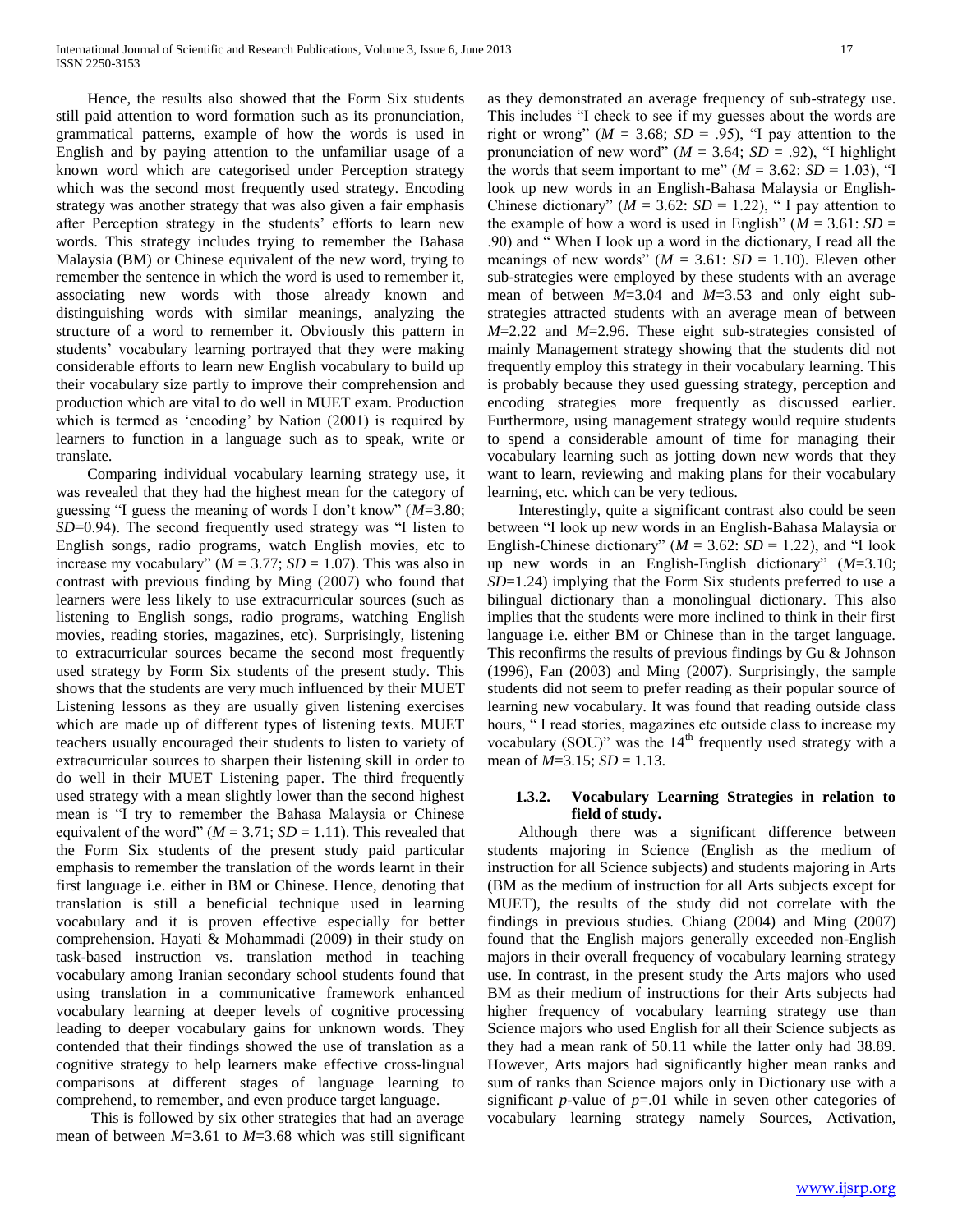Encoding, Rehearsal, Management, Guessing and Perception, the differences were insignificant.

 Science majors only had a slightly higher frequency of VL strategy use in Perception strategy than Arts majors with a mean rank of 45.97 than 43.03 for the latter but this difference was insignificant as it had a  $p$ -value of  $p = .58$ . Specifically, this group of students (Science students) preferred learning new vocabulary more by paying attention to the pronunciation of new word, unfamiliar usage of a known word and the grammatical pattern of a new word with mean ranks of 47.60, 47.15 and 45.66 respectively versus 41.40, 41.85 and 43.34 respectively for Arts majors. Besides, they also frequently used (See Table 1 in Appendices) "I analyse the structure (root and affix) of a word to remember it (e.g. in-formal, color-less, etc) that had a high mean rank of 45.78 as compared to 43.22 for Arts majors. This implies that they learnt new words in the target language by frequently focusing more on the word-formation or form than using other strategies such as dictionary use which constituted a mean rank of only 38.14 as compared to Arts majors who have 50.86. The rationale of employing this strategy according to Mohseni-Far (2008) is because knowledge of lexical roots (etymological information and morphological origins), for instance, can assist in vocabulary development in that it helps learners predict or guess what a word means, explains why a word is spelt the way it is, and remember the word by knowing how its current meaning develops from its morphological roots.

 Significantly, as stated earlier, Arts majors had the highest mean rank in Dictionary strategy use i.e. about 50.86 as compared to Science majors with a mean rank of only 38.14. Hence, Arts majors use dictionary more frequently than Science majors when learning new words in the target language. Specifically, they preferred to use bilingual dictionary (I look up new word in an English-BM or English-Chinese dictionary) more frequently than Science majors with a mean rank of 50.89 as compared to only 38.11 for the latter (See Table 1 in Appendices). This wide difference in the mean ranks between the two groups of students also revealed that Arts majors were more inclined to think in BM when learning new words. Nevertheless, the Arts majors still showed a slightly higher mean rank in the use of monolingual dictionary or English-English dictionary (I look up new words in English-English dictionary) with a mean rank of 46.61 than 42.39 for Science majors. Considerably, they (Arts majors) also had a slightly higher mean rank of about 46.19 in "I carry a pocket dictionary to look up new words I don"t know" than Science majors who have 42.81. An obvious significant difference could be seen between the two majors in "When I look up a word in the dictionary, I read all the meanings of new words" where Arts majors had a mean rank of 49.80 whereas Science majors had a mean rank of 39.20 (See Table 1 in Appendices).

 There are three types of dictionaries: bilingual, monolingual and bilingualized and can be found in either paper or electronic form. Using dictionaries i.e. either bilingual or monolingual, has its own strengths and weaknesses in building students' vocabulary knowledge. Hunt, Beglar (2005) as cited in Mohseni-Far (2008) contended that bilingual dictionaries have short and easy to understand definitions and they can be used to improve the reading comprehension of lower proficiency L2 learners and assist vocabulary learning at all levels of proficiency.

 All this suggests that this group of students really made considerable efforts to learn new words in the target language by frequently using their dictionary. This is probably because they needed to build up their vocabulary since they were taking MUET at STPM level. As compared with the Science majors, they (Arts majors) had less contact hours in the target language in their present academic years since they were using BM as their medium of instruction for all their STPM subjects except for MUET. Thus, they needed to put in considerable efforts to learn new words in order to improve their English and scored good band for their MUET.

# **1.3.3. Vocabulary learning strategies by gender**

 A significant difference was discovered between vocabulary learning strategy use and gender. This finding did not correlate with the finding by Zhang (2009) who found that there were only slight differences between male and female subjects' perspective and Strategy use of vocabulary learning in his study among undergraduate English majors in Western China. Nevertheless, this finding correlated with the findings by Oxford, Nyikos & Ehman (1988) as cited in Zhang (2009) that the use of learning strategies significantly correlates with gender and they found that the females were generally more skillful than males at using learning strategies. This is ascertained by the present study as the females outperformed the males in frequency of strategy use.

 The present study revealed that female students had higher use of learning strategy than male students as female students had higher mean rank of 52.84 than male students who had only 32.46 in strategy use. Significantly, it was ascertained that female students had better frequency of strategy use in vocabulary learning as they had higher mean rank in almost all the categories of strategy use. They had significantly higher frequency of strategy use than male students in Dictionary use with a mean rank of 53.47 vs 31.54, Management 51.70 vs 34.10, Sources 51.26 vs 34.74, Encoding 50.27 vs 36.17, Rehearsal 49.01 vs 37.99 and Perception 48.89 vs38.15. However, there were no significant differences between gender and strategy use for Guessing and Activation as they showed *p*-value of *P*=.86 and *p*=.12 respectively which were more than the significant *p*-value of  $p<.05$  (See Table 2 in Appendices). The result of the present study seemed to show that the females organized their vocabulary learning better than the males as they had higher frequency of use in Dictionary use, Management, Sources, Encoding, Rehearsal and Perception strategy. Nation (2005) said that learners who organized their vocabulary learning made better progress than those who did not. Through the researcher's observation as an English and MUET teacher, it was discovered that the females were better language users as they usually outperformed their male counterparts in writing, speaking, listening and reading in school assessments or exams.

 Looking at the significant differences between the two gender in terms of frequency of sub-strategy use (See Table 2 and Table 3 in Appendices), it was found that the females had higher frequency of use in "I highlight the words that seem important to me (MAN)" with a mean rank of 52.13 than 33.49 for males and a  $p$ -value of  $p = < .05$ . Secondly, the female students also showed higher frequency of use for "I carry a pocket dictionary to look up a word I don"t know (DIC)" with a mean rank of 51.06 than 35.03 for males and a significant difference of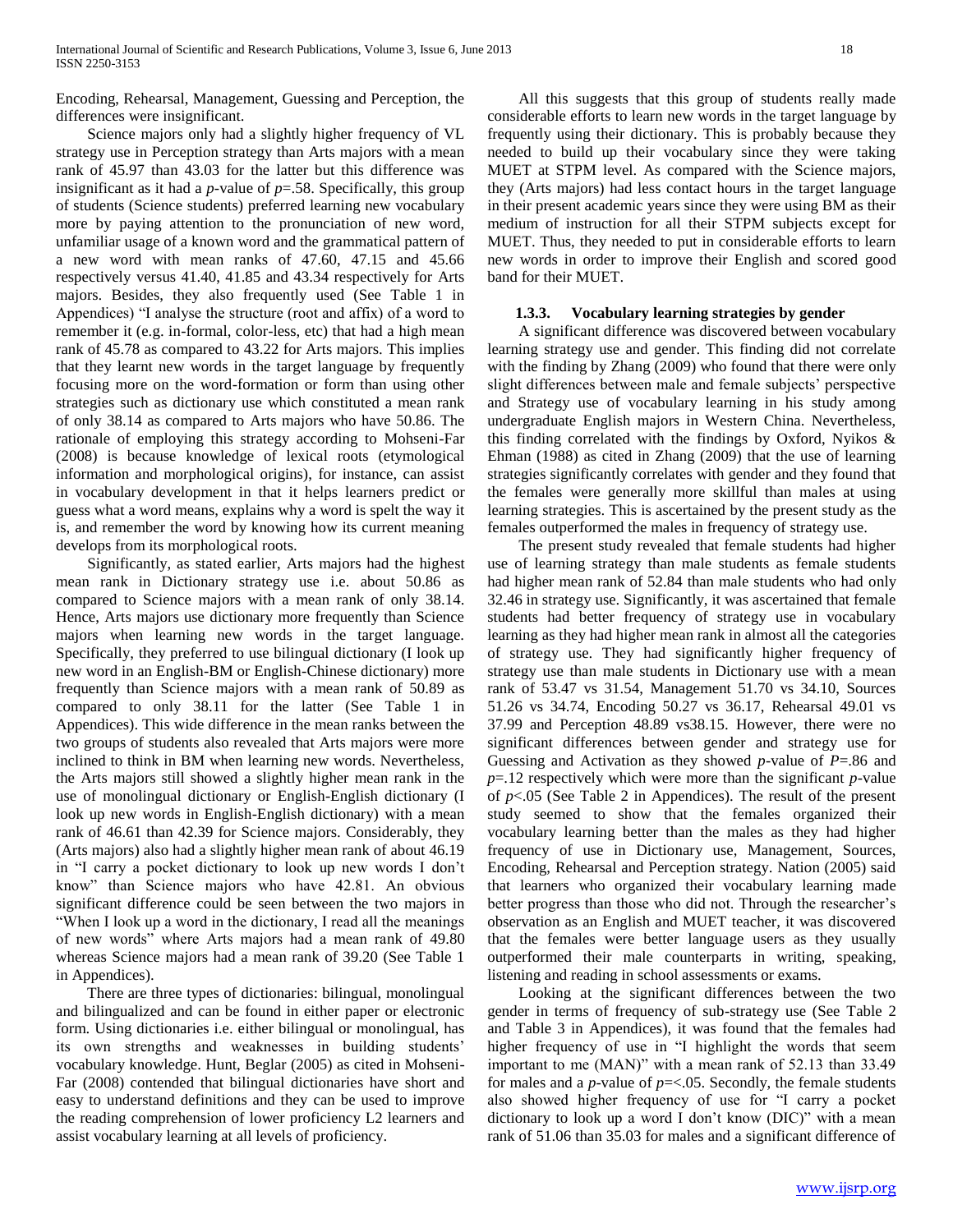$p=$  .003. Closely to this, with a significant difference of  $p=005$ , the females also outperformed the males in "When I look up a word in the dictionary, I read all the meanings of new words (DIC)" with a mean rank of 50.68 vs 35.57 for males. Besides, the females also showed a higher mean rank of 50.92 in "I keep a vocabulary notebook to jot down new words I want to learn (MAN)" than 35.22 for males with a significant difference of *p*=003. Still significant, the females also outperformed the males in "When I come across a new word, I make a note of it (SOU)" with a mean rank of 50.48 than 35.86 and a significant *p*-value of *p*=.005. From this finding, it was learnt that the female respondents used a lot of direct intentional study in their attempt to acquire new vocabulary as they carefully planned their vocabulary learning by highlighting important words, looking up for meanings of words in a dictionary, jotting new words in a vocabulary notebook, etc. The male respondents only showed a higher mean rank of 49.21 in "I guess the meaning of words I don"t know (GUE)" than females who have 41.24 but this difference was insignificant as it had a *P*-value of *p*=0.13.

 Both gender used textbook as an important resource for them to learn new words as they had almost similar mean rank of 42.8 for males and 45.7 for females for the strategy "I use textbook to learn new words (SOU)". This revealed that the use of textbook for MUET lessons was still beneficial as teachers usually highlighted to students new words in a particular text and discussed the meanings or asked students to give the meanings according to context. Next, they also both showed almost similar mean rank for "I make up my own sentences using the words I just learn (ACT)" with a mean rank of 42.15 and 46.13 respectively. Making sentences using the newly learnt words is vital as it can help to ensure better comprehension and retention. They also both paid attention to the pronunciation of new words (PER) with a mean rank of 41.50 and 46.58 and paid attention to the grammatical patterns of a new word with a mean rank of 41.97 and 46.25 for male and female respectively. All these learning strategies are related to the learning experiences they experienced in a MUET class. It is also significant to note here about the important role played by their first language namely Bahasa Malaysia (BM) and Chinese. The result of the study relating to this showed that both genders paid particular importance to "I try to remember the Chinese or BM equivalent of the words" (ENC) with a mean rank of 41.31 and 46.71 and "I group word in my own way to remember them" (MAN) with a mean rank of 41.83 and 46.35 for males and females respectively.

# **1.3.4. Vocabulary use by self-rated English proficiency**

 As a majority of the students rated their English proficiency as average, comparison could not be done in depth as only 5 students rated their English proficiency as poor and only 7 students rated it as above average. Nevertheless, there was no significant difference in Vocabulary learning strategy between the poor  $(n= 5)$  and above average  $(n=7)$  English Proficiency students. Although the z-value was significant, the *p*-value was taken for this comparison due to the small number of samples that was  $n1 = 5$ ;  $n2 = 7$ . There was no statistical significant as *p*value was more than  $p < .05$  i.e.  $p = .26$ . Thus, the vocabulary learning strategy patterns of these two groups of students could not be identified in this study. Besides, comparison with other

research studies could not be done. But, interestingly, almost all the samples for this study rated their English proficiency as average showing that they had an average level of proficiency in the target language.

#### **1.3.5. Attitude towards Vocabulary Learning.**

 Apparently, a majority of the samples taken for this study had an undecided attitude towards vocabulary learning as 52 of them rated a "neutral" attitude i.e. neither like nor dislike vocabulary learning. As only one student rated a dislike towards vocabulary learning, comparison could not be done between those who liked and those who disliked. Therefore, comparison was done between those students who had neutral attitude and those who liked vocabulary learning. The results indicated that there was a moderate positive correlation of  $r = .539$  and *p*-value  $= 0.000.$ 

 The two-independent *t*-test (Mann-Whitney U test) shows that the respondents with a positive attitude (4 "I like it") had significantly higher use of strategies than those with a neutral attitude (3 "Neutral") in almost all the categories except for guessing where those who had a neutral attitude had a slightly higher frequency of use with a mean rank of 41.09 than 40.84 for students with positive attitude. The results of the study showed that students who had positive attitude had the highest mean rank in Sources (53.21 vs 34.19) revealing that they frequently used strategies that involved reading, listening and watching. This is followed by Activation (52.95 vs 34.34), Rehearsal (52.57 vs 34.55), Dictionary use (51.26 vs 35.26), Management (49.83 vs 36.08) and Encoding (49.78 vs 36.11) and Perception (49.31vs 36.37) strategies. This correlated with studies by previous researchers such as Ming (2007) who found that students with a positive attitude expressed a frequent use in all categories and that learner attitude directly affected the learning process.

 The high number of about 52 respondents who classified their attitude as "neutral" toward vocabulary learning portrayed that many of the Form Six students under study were not sure about the need to take positive efforts to improve their vocabulary learning. This is ascertained as this group of students preferred to use guessing strategy and used less frequently the sources strategy which required them to read English resources such as stories, magazines, etc outside class, listening to English songs, radio programs and watching to English movies. Obviously, they were lacking in the necessary inputs to increase their vocabulary compared to respondents who had a positive attitude. Wen & Johnson (1997) as cited in Critchley (1998) found that while all learners consistently used guessing as a strategy, the high achievers tended to guess according to the reading context. Notably, when reading for pleasure, high achievers often guessed word meaning without referring a dictionary but during intensive reading, guesses "were consistently checked against the dictionary" (Wen & Johnson, 1997, p. 37). On the other hand, lower level readers tended to depend more heavily on guessing from context in every situation. These findings were supported by qualitative results which showed that the highest achievers were those most skeptical of guessing strategies, as opposed to low achievers, who approved strongly to guessing in all contexts (Critchley, 1998).

 The result of previous study by Ming (2007) is also repeated as it was discovered that students with a negative (in the present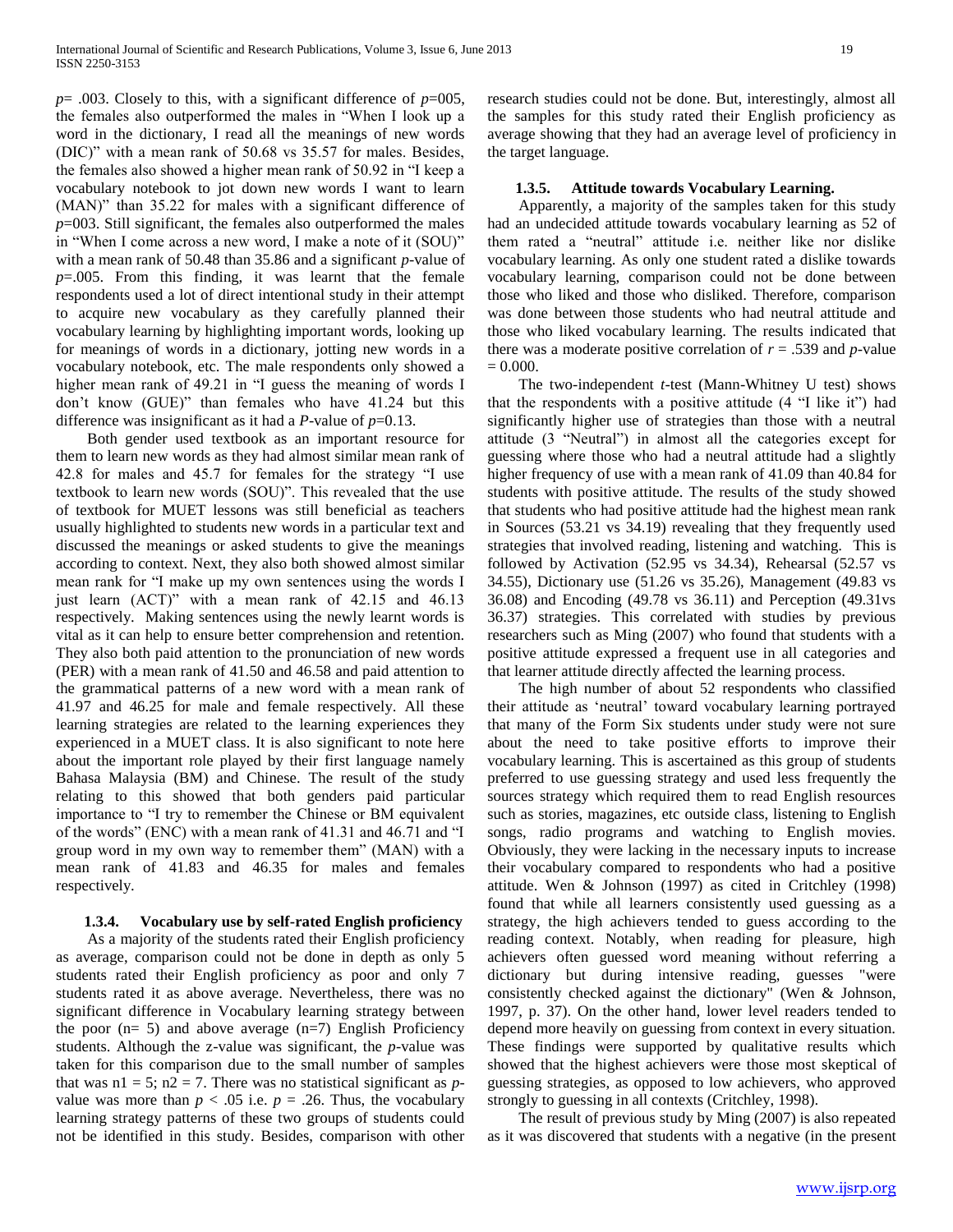study: neutral attitude) attitude also showed a significantly low use of Activation and dictionary use. Hence, this reveals that students with negative attitude did not really make efforts to learn the new words that they came across in reading compared to students who had positive attitude. Knight (1994) as cited in Gu (2003) discovered that students who used a dictionary as well as guessed through context learned more words immediately after reading and also remembered more after two weeks. Besides, she also discovered that low verbal ability participants benefited more from the dictionary and contextual guessing than high verbal ability participants. Significantly, another finding by Knight was in line with Hulstijn (1993) who found that high verbal ability students would look up a word even if they had successfully guessed its meaning (Gu, 2003).

# **1.3.6. Vocabulary learning strategy use in relation to students' perceptions of problems.**

 Consistent with previous study by Ming (2007), the respondents of the present study showed an overall medium rating of perceptions of problem in vocabulary learning. They rated all the problems with almost similar means. In contrast with Ming"s (2007) study who found that the Chinese learners had problem in increasing their vocabulary, in the present study respondents rated "I cannot handle multiple meanings of words" as the biggest problem. This reflects the need of these Form Six students to have more practice in using the new vocabulary learnt in context to enable them to understand the differences in meaning of this word. This also shows the dire need for them to use dictionary to see differences in meanings either using monolingual or bilingual dictionary. With slightly lower mean, this is followed by "I forget words I have learnt", "I cannot use words properly" , "I have difficulties increasing my vocabulary" and "I cannot remember new words" These problems in vocabulary learning still need to be addressed although they did not directly affect their frequency of vocabulary strategy use.

Nevertheless, in contrast with findings by previous researchers such as Ming (2007), the present study shows that there was no correlation between students" perception of problems and strategy use. Thus, students' perceptions of problems on vocabulary learning had very little or no effect on their strategy use. In other words, there was no significant relationship between students" perceptions of problems on vocabulary learning strategy use. Taking a closer look, almost all the students' perceptions of problems had no correlation with the students' vocabulary learning strategy use except for problem no.4 "I cannot handle multiple meanings of words" with a correlation coefficient of  $r = .04$  but it was insignificant with a *p*-value = .71. In short, there were no correlations and statistical significant of relationships between students" perceptions of problems and strategy use in the following: "I have difficulties increasing my vocabulary" ( $r = -0.10$ ;  $p = .35$ ), "I forget words I've learned" ( $r$  $= -0.02$ ;  $p = .84$ ), "I cannot use words properly" ( $r = -0.15$ ;  $p =$ .16) and "I cannot remember new words"  $(r = -0.28; p = .00)$ . Hence, students' perception of problems did not hinder students from learning new vocabulary.

# **5. Summary of findings**

 The results of this study revealed that the respondents chosen for this study had a medium frequency of vocabulary

learning strategy use employing both intentional and incidental strategies of vocabulary learning. Apparently, their overall pattern of strategy use was very much influenced by the reading skills that they had learnt in their MUET lessons. Guessing strategy for instance is related to using contextual clues when giving meanings of new words which involved guessing those meanings based on how the words are used in context. Besides, they also frequently learnt new vocabulary by paying attention to the formation of the new words such as their pronunciation, grammatical patterns, etc. Dictionary use also became an important strategy in students' efforts to learn new words especially using bilingual dictionary. Significantly, there was a significant difference of strategy use between the two fields of studies – Arts and Science majors whereby Arts majors who used BM as their medium of instruction for all subjects except for MUET had higher frequency of strategy use than Science majors. However, there was no significant difference in frequency of strategy use in terms of self-rated English proficiency. This could not be done in depth due to the small samples and as a result the pattern of relationship between the poor proficiency group and above average group could not be established. Nevertheless, comparison in terms of attitude towards vocabulary learning showed that the positive respondents had higher frequency of strategy use than the students with neutral attitude. Surprisingly, students' perceptions of problems in vocabulary learning did not have any significant effects on student frequency of strategy use.

#### V. CONCLUSION

 The results of this present study leave some pedagogical implications that are beneficial for Form Six (Pre-university) curriculum. MUET teachers teaching Form Six students should continue to help these students build their vocabulary by exposing them to varieties of reading materials which require students to do inferring or learning words from context. Mohseni-Far (2008 ) contended that the vast majority of words learned in L1 result from extensive and manifold exposures rather than direct instruction, therefore successful vocabulary learning in a L2 should proceed in the same way. He also assured that reading is one of the most important ways that learners gain lexical knowledge incidentally and thus, concentration on meaning-focused reading will result in incremental increases in vocabulary size, the elaboration of lexical knowledge and development of reading fluency.

 Despite the importance of learning words from context, teachers should not neglect the use of direct intentional study such as the use of dictionary and other strategies to build up vocabulary knowledge. Nation (2005) argued that although learning vocabulary from context appeared to be largely incidental learning, a deliberate, intentional focus on developing the skills and strategies needed to carry out such learning is required. He also reiterated that because of the importance of guessing from context, it is worthwhile for both teachers and learners to spend time working on guessing strategies. Fraser (1999) as cited in Nation (2005) found that more vocabulary was retained from inferring from context (in this study termed as contextualization) when: it was followed up by consulting a dictionary and first language based word identification was used that is, the learners retrieved an L1 synonym for the unknown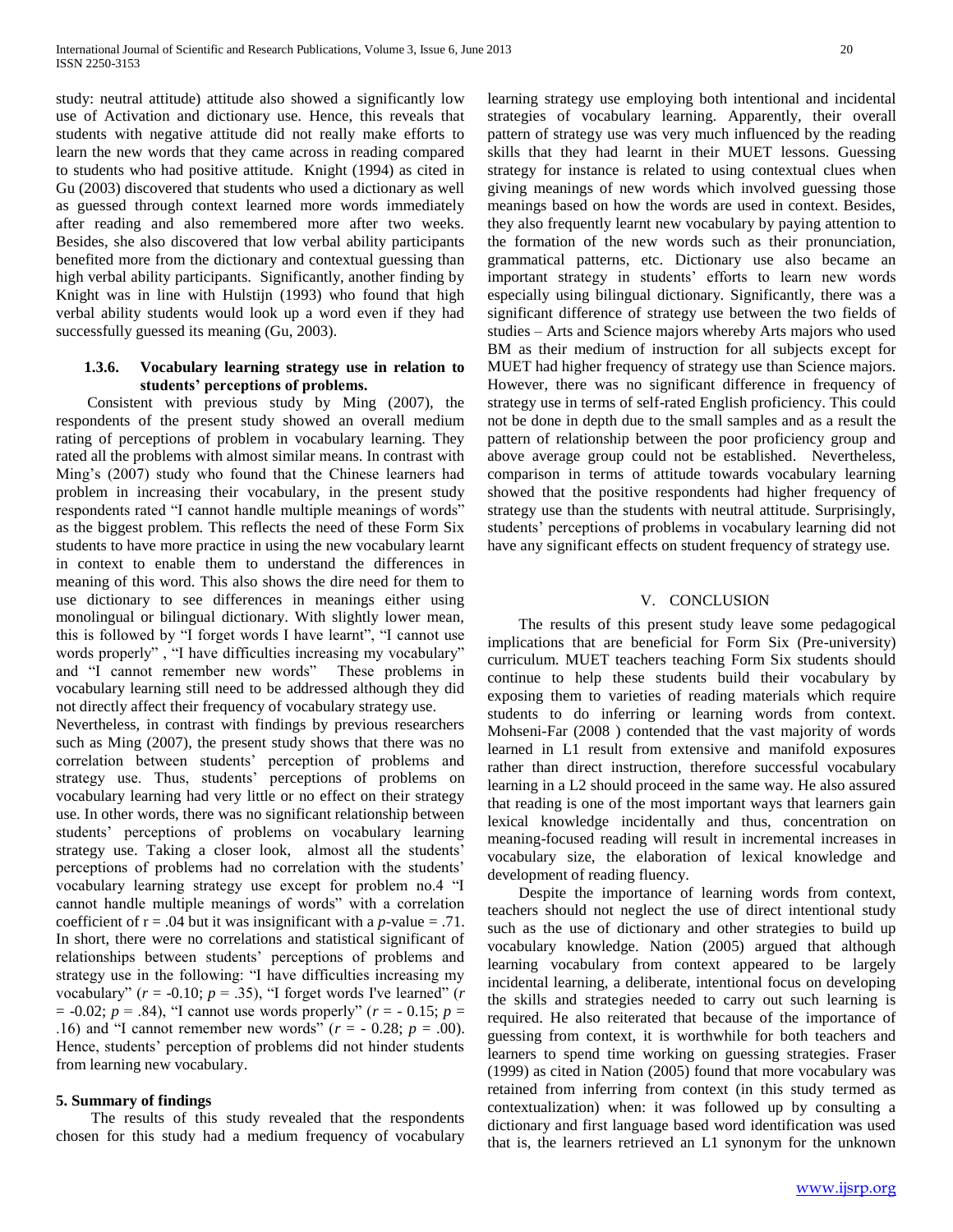word. As cited in Shostak (2002) that researchers agree that although reading is indeed important, to achieve deeper, richer levels of lasting vocabulary understanding, direct instruction is more effective and more efficient than incidental learning (McKeown & Beck, 1988). Planned vocabulary instruction in specific words is what is needed, including specialized vocabulary instruction in the content areas (Baker, Simmons, and Kameenui, 1995b).

 Notably, as recommendation for future studies, future researchers interested in doing similar study can employ bigger samples and more defined dependent variables. Besides, other methods of data collection can be employed such as interviews and observations to obtain more detailed and reliable data concerning respondents' pattern of vocabulary learning strategy use to obtain more thorough and conclusive study. Despite the limitations underlying this exploratory research, its findings leave some significance understanding and knowledge about the pattern of vocabulary learning strategies of pre-university students that may bring new impetus for future research studies.

Appendix 1

**Questionnaire**

Vocabulary learning strategies employed by the Form 6 students

Researcher

### FRANKIE SUBON

# MARA UNIVERSITY OF TECHNOLOGY KOTA SAMARAHAN

# SARAWAK

Dear respondent,

This survey is carried out to examine vocabulary learning strategies of the Form 6 students of SMK Sungai Tapang, Samarahan. Your kind co-operation in responding to this questionnaire sincerely is very much appreciated. All the information given will be kept confidential.

# **Section A: Vocabulary Learning strategies**

Rate the following vocabulary learning strategies that you use to learn new words according to the frequency scales below. Circle the number in the box for your choice.

1 - Never  $2 -$  Rarely  $3 -$  Sometimes  $4 -$  Very often  $5 -$  Always

|   | Vocabulary learning strategies                                                    |                |   |  |
|---|-----------------------------------------------------------------------------------|----------------|---|--|
|   | I pay attention to the pronunciation of a new word.                               |                | 3 |  |
|   | I use my textbook to learn new words.                                             | $\mathfrak{D}$ | 3 |  |
| 3 | I try to remember the sentence in which the word is used<br>to remember the word. | $\mathfrak{D}$ | 3 |  |
| 4 | I repeat a new word out loud several times to remember<br>it.                     |                | 3 |  |
|   | I pay attention to the examples of how a word is used in                          |                |   |  |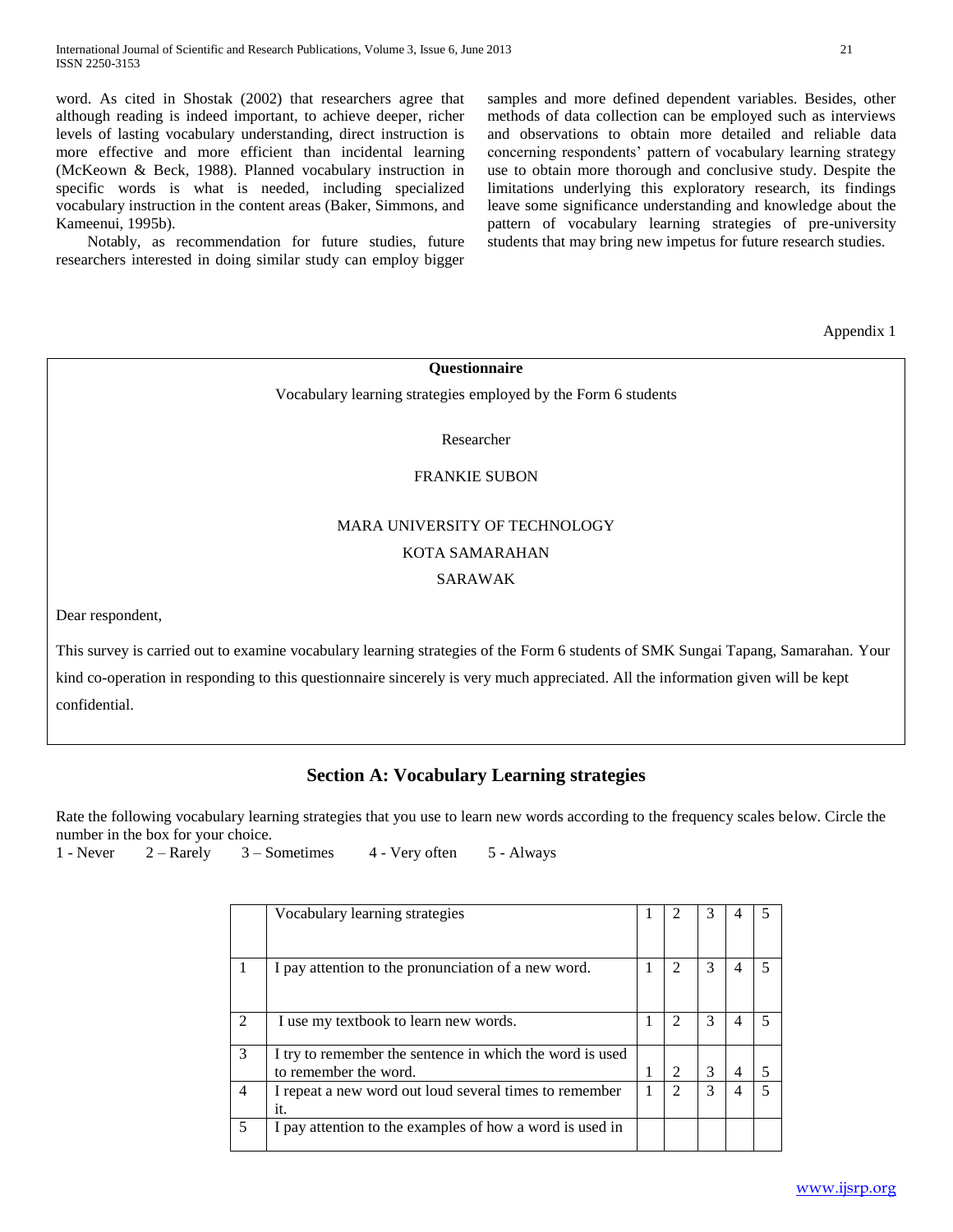|    | English.                                                                   | 1            | 2              | 3              | 4              | 5              |
|----|----------------------------------------------------------------------------|--------------|----------------|----------------|----------------|----------------|
| 6  | I carry a pocket dictionary (including an electronic                       |              |                |                |                |                |
|    | dictionary) to look up the words I don't know.                             | 1            | 2              | 3              | 4              | 5              |
| 7  | I pay attention to the grammatical patterns (e.g. parts of                 |              |                |                |                |                |
|    | speech, countable/uncountable) of a new word.                              | 1            | 2              | 3              | 4              | 5              |
| 8  | I analyze the structure (root and affix) of a new word to                  |              |                |                |                |                |
|    | remember it (e.g. in-formal, color-less).                                  | 1            | 2              | 3              | 4              | 5              |
| 9  | I associate new words with those I already know.                           | $\mathbf{1}$ | $\mathfrak{D}$ | 3              | 4              | 5              |
| 10 | I guess the meaning of words I don't know.                                 | 1            | 2              | 3              | 4              | 5              |
| 11 | I pay attention to the unfamiliar usage of a known word.                   | 1            | $\mathfrak{D}$ | 3              | 4              | 5              |
| 12 | I highlight the words that seem important to me.                           | 1            | $\overline{2}$ | 3              | 4              | 5              |
| 13 | When I look up a word in the dictionary, I read all the                    |              |                |                |                |                |
|    | meanings of new words.                                                     | 1            | 2              | 3              | $\overline{4}$ | 5              |
| 14 | I check to see if my guesses about the words are right or                  |              |                |                |                |                |
|    | wrong.                                                                     | $\mathbf{1}$ | 2              | 3              | $\overline{4}$ | 5              |
| 15 | I look up new words in an English-Chinese dictionary.                      | $\mathbf{1}$ | $\overline{2}$ | $\overline{3}$ | 4              | $\overline{5}$ |
| 16 | I try to remember the Chinese equivalent of the word.                      | 1            | $\overline{2}$ | 3              | 4              | 5              |
| 17 | I distinguish words with similar meanings.                                 | 1            | 2              | 3              | 4              | 5              |
| 18 | I listen to English songs, radio programs, watch English                   |              |                |                |                |                |
|    | movies etc. to increase my vocabulary.                                     | 1            | 2              | 3              | 4              | 5              |
| 19 |                                                                            |              |                |                |                |                |
|    | I read stories, magazines etc. outside class to increase<br>my vocabulary. | 1            | 2              | 3              | 4              | 5              |
| 20 | I use the newly-learned words as much as possible in                       |              |                |                |                |                |
|    | speaking and writing.                                                      | 1            | 2              | 3              | 4              | 5              |
| 21 | When I come across a new word, I make a note of it.                        | 1            | $\mathfrak{D}$ | 3              | 4              | 5              |
| 22 | I review my vocabulary regularly.                                          | 1            | 2              | 3              | 4              | 5              |
| 23 | I make plans for my vocabulary learning.                                   | 1            | 2              | 3              | 4              | 5              |
| 24 | I make up my own sentences using the words I just                          |              |                |                |                |                |
|    | learnt.                                                                    | $\mathbf{1}$ | $\overline{2}$ | 3              | 4              | 5              |
| 25 | I group words in my own way to remember them.                              | 1            | 2              | 3              | 4              | 5              |
| 26 | I keep a vocabulary notebook to jot down new words I                       |              |                |                |                |                |
|    | want to learn.                                                             | 1            | 2              | 3              | 4              | 5              |
| 27 | I look up new words in an English-English dictionary.                      | 1            | 2              | $\overline{3}$ | $\overline{4}$ | $\overline{5}$ |
| 28 | I repeatedly visualize the new word to remember it.                        | $\mathbf{1}$ | $\overline{2}$ | 3              | 4              | 5              |
|    |                                                                            |              |                |                |                |                |

# **Section B/Bahagian B (Demographic)**

**Tick** the boxes and fill in the blanks with the required information. ⁄

| Ī. | Race    |  |
|----|---------|--|
|    | Malay   |  |
|    | Iban    |  |
|    | Bidayuh |  |
|    |         |  |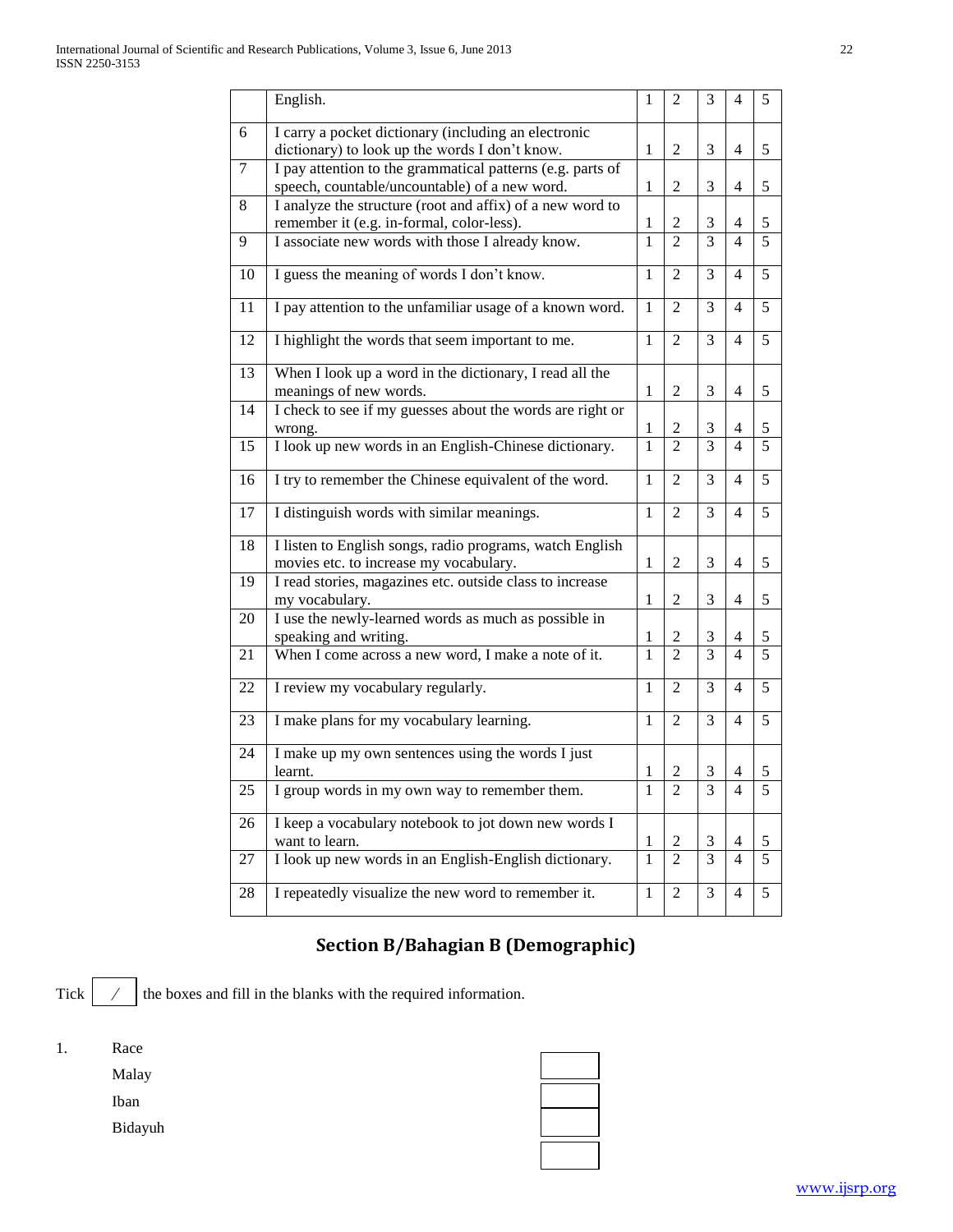|    | Chinese                        |  |
|----|--------------------------------|--|
|    |                                |  |
| 2. | Gender                         |  |
|    | Male                           |  |
|    | Female                         |  |
| 3. | Age: years/tahun               |  |
| 4. | The class you are in now: Form |  |
|    |                                |  |
| 5. | The most preferred hobby.      |  |
|    | Watching television.           |  |
|    | Surfing the internet           |  |
|    | Reading                        |  |
|    | Gardening                      |  |
|    | Fishing                        |  |
|    | Others (Please state)          |  |

………………………………………………………………

6. Rate your proficiency in English by making a X in the box

| Excellent     |  |
|---------------|--|
| Above average |  |
| Average       |  |
| Below average |  |
| Poor          |  |

7. Rate your attitude towards vocabulary learning by making a X in the box provided.

- 1. I don"t like it
- 2. I hate it
- 3. Neutral
- 4. I like it
- 5. I like it very much

8. Rate your perceptions of problems in vocabulary learning according to the following rating. Mark a X in the box provided.

1 - Not a problem

2 - Quite a problem

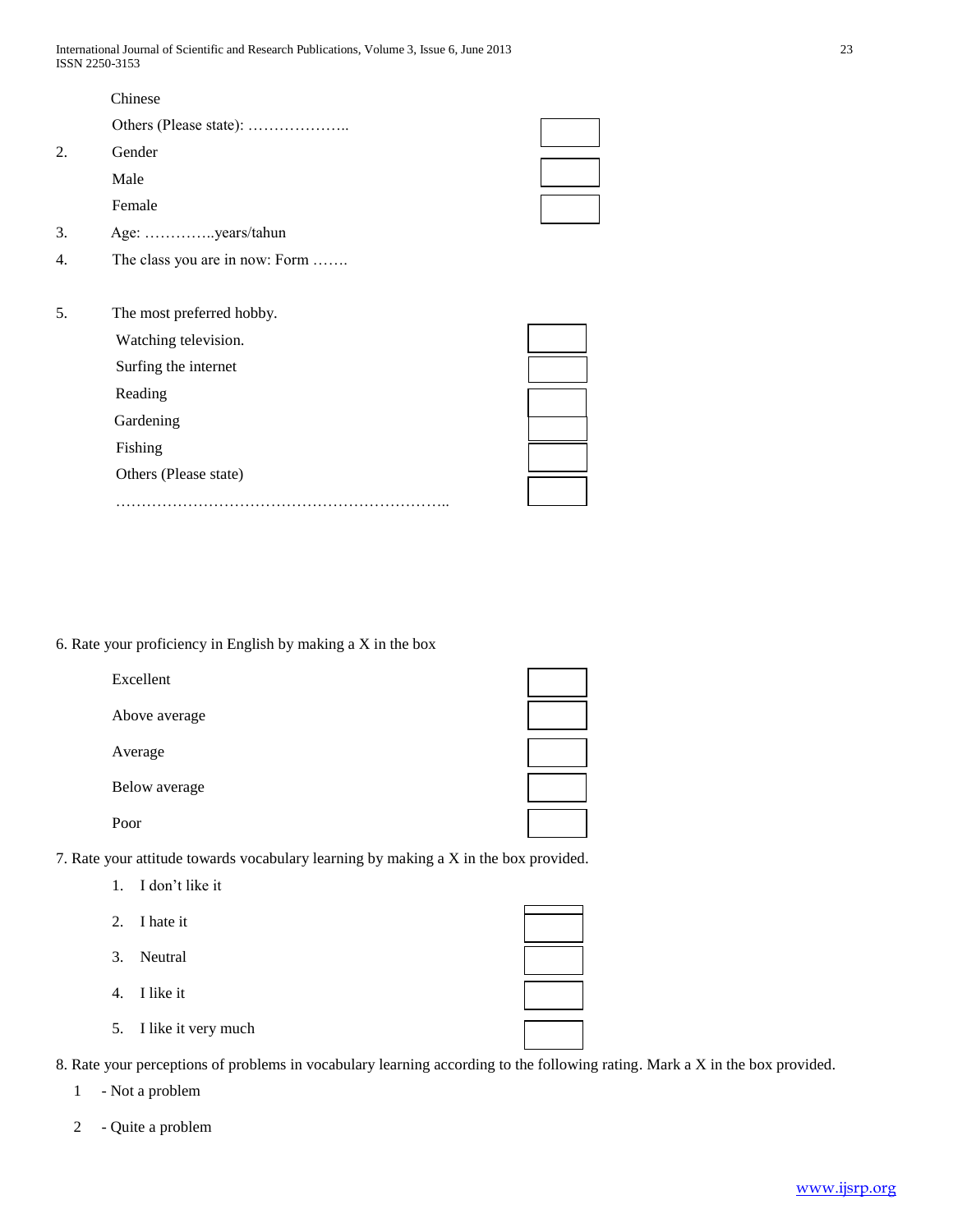International Journal of Scientific and Research Publications, Volume 3, Issue 6, June 2013 24 ISSN 2250-3153

- 3 Neutral
- 4 A problem
- 5 A major problem

|              | Problems                                     |  | 3 |  |
|--------------|----------------------------------------------|--|---|--|
| a            | I have difficulties increasing my vocabulary |  |   |  |
| b            | I forget words I've learned                  |  |   |  |
| $\mathbf{C}$ | I cannot use words properly                  |  |   |  |
| d            | I cannot handle multiple meanings of words   |  |   |  |
| e            | I cannot remember new words.                 |  |   |  |

THANK YOU

Appendix 2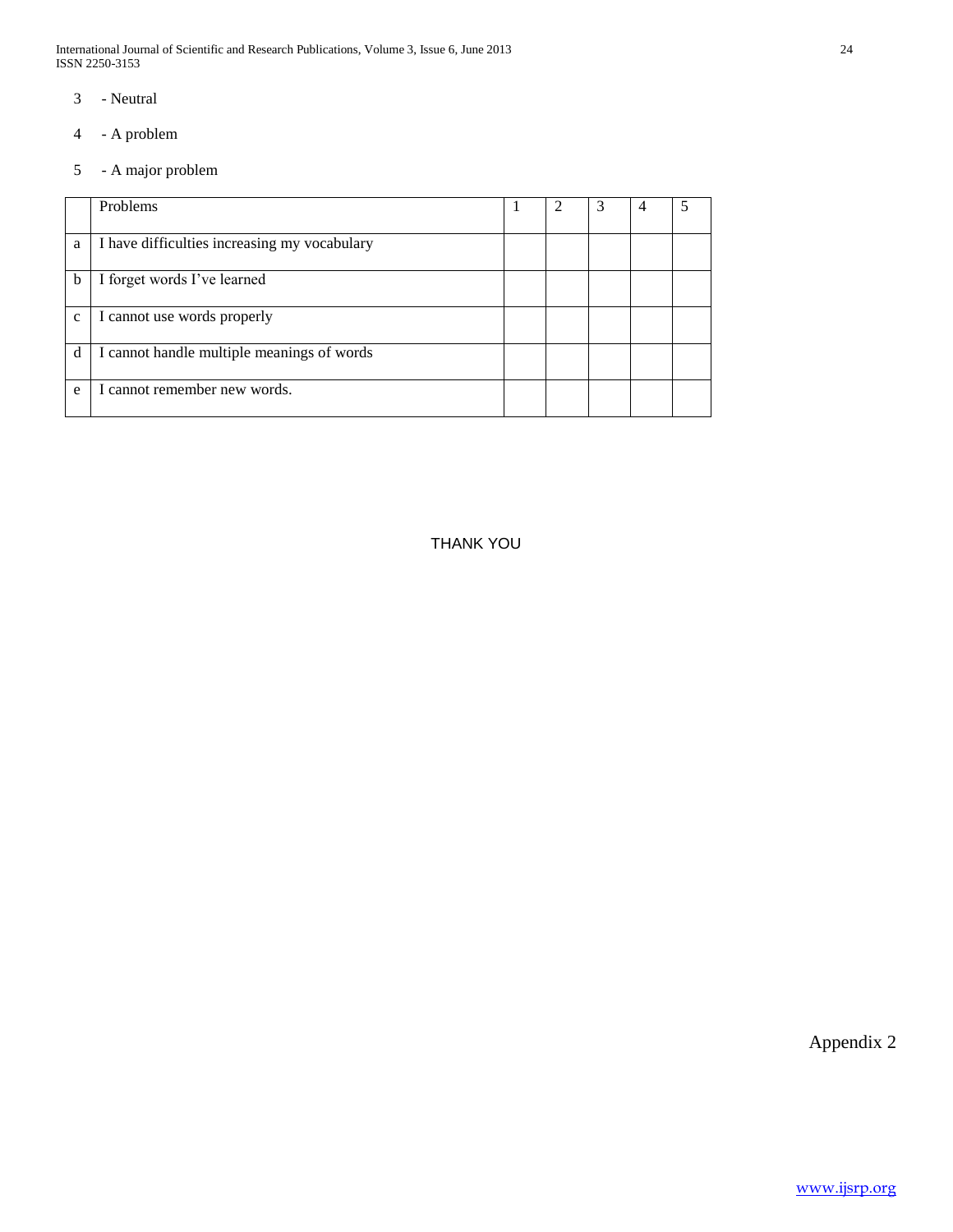| Table 1                                            |  |
|----------------------------------------------------|--|
| Mean Rank and Sum Rank according to Field of study |  |

|                                                                         |                                                                  | Field_study      |    | N        | Mean Rank      | Sum of Rank        |
|-------------------------------------------------------------------------|------------------------------------------------------------------|------------------|----|----------|----------------|--------------------|
| I pay attention to the pron of new Arts                                 |                                                                  |                  |    | 44       | 41.40          | 1821.50            |
| word (PER)                                                              |                                                                  | Science          |    | 44       | 47.60          | 2094.50            |
|                                                                         |                                                                  | Total            |    | 88       |                |                    |
| I use textbook to lern new words                                        |                                                                  | Arts             |    | 44       | 46.19          | 2032.50            |
| (SOU)                                                                   |                                                                  | Science          |    | 44       | 42.81          | 1883.50            |
|                                                                         |                                                                  | Total            |    | 88       |                |                    |
|                                                                         | I try to remember the sentence in<br>Arts                        |                  |    | 44       | 46.84          | 2061.00            |
| which the word is used to<br>remember it (ENC)                          |                                                                  | Science          |    | 44       | 42.16          | 1855.00            |
|                                                                         | Total<br>Arts                                                    |                  |    | 88       |                |                    |
|                                                                         | I repeat a new word out loud                                     |                  |    | 44       | 46.86          | 2062.00            |
| several times to remember it<br>(REH)                                   |                                                                  | Science<br>Total |    | 44       | 42.14          | 1854.00            |
|                                                                         | Arts                                                             |                  |    | 88       |                |                    |
|                                                                         | I pay attent to the eg of how a<br>word is used in English (PER) |                  |    | 44       | 47.97          | 2110.50            |
|                                                                         |                                                                  | Science<br>Total |    | 44       | 41.03          | 1805.50            |
|                                                                         |                                                                  |                  |    | 88       |                |                    |
| I carry a pocket dic to look up the Arts<br>words I don't know (DIC)    |                                                                  |                  |    | 44       | 46.19          | 2032.50            |
| I pay attention to the grammatical Arts<br>patterns of a new word (PER) |                                                                  | Science          |    | 44       | 42.81          | 1883.50            |
|                                                                         |                                                                  | Total            |    | 88<br>44 |                |                    |
|                                                                         |                                                                  | Science          |    | 44       | 43.34<br>45.66 | 1907.00<br>2009.00 |
|                                                                         |                                                                  | Total            |    | 88       |                |                    |
| I analyse the structure of a word                                       |                                                                  | Arts             |    | 44       | 43.22          | 1901.50            |
| to remember it.(ENC)                                                    |                                                                  | Science          |    | 44       | 45.78          | 2014.50            |
|                                                                         |                                                                  | Total            |    | 88       |                |                    |
| I associate new words with those                                        |                                                                  | Arts             |    | 44       | 47.38          | 2084.50            |
| I already know (ENC)                                                    |                                                                  | Science          |    | 44       | 41.63          | 1831.50            |
|                                                                         |                                                                  | Total            |    | 88       |                |                    |
| I guess the meaning of words I                                          | Arts                                                             |                  | 44 | 43.33    |                | 1906.50            |
| don't know (GUE)                                                        | Science                                                          |                  | 44 | 45.67    |                | 2009.50            |
|                                                                         | Total                                                            |                  | 88 |          |                |                    |
| I pay attention to the unfamiliar                                       | Arts                                                             |                  | 44 | 41.85    |                | 1841.50            |
| usage of a known word (PER)                                             | Science                                                          |                  | 44 | 47.15    |                | 2074.50            |
|                                                                         | Total                                                            |                  | 88 |          |                |                    |
| I highlight the words that seem<br>Arts                                 |                                                                  |                  | 44 | 49.56    |                | 2180.50            |
| important to me.(MAN)                                                   | Science                                                          |                  | 44 | 39.44    |                | 1735.50            |
|                                                                         | Total                                                            |                  | 88 |          |                |                    |
| When I look up a word in the                                            | Arts                                                             |                  | 44 | 49.80    |                | 2191.00            |
| dictionary, I read all the                                              | Science                                                          |                  | 44 | 39.20    | 1725.00        |                    |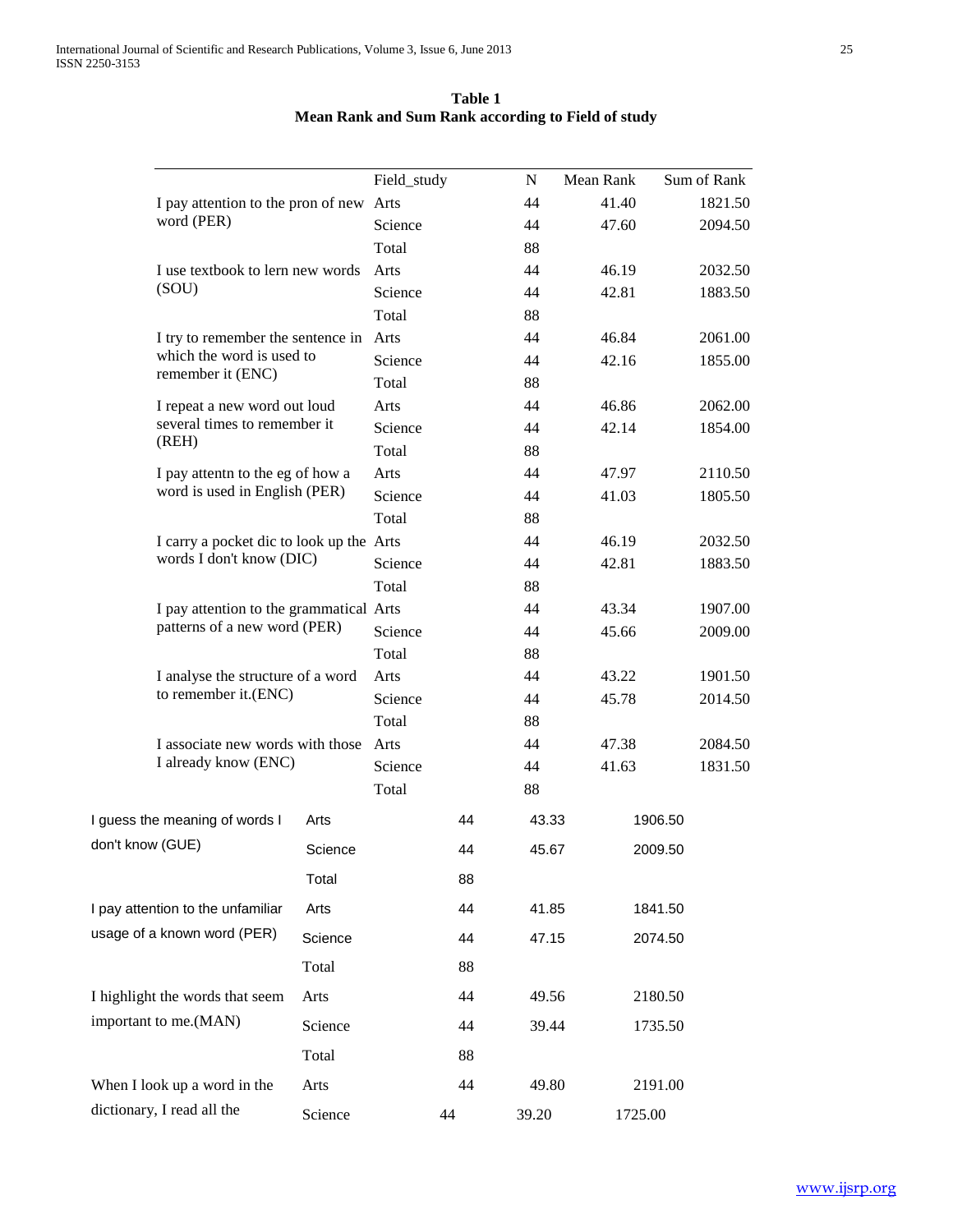| meanings of new words.(DIC)                          | Total   | 88 |       |         |
|------------------------------------------------------|---------|----|-------|---------|
| I check to see if my guesses abt                     | Arts    | 44 | 51.90 | 2283.50 |
| the words are right or wrong                         | Science | 44 | 37.10 | 1632.50 |
| (GUE)                                                | Total   | 88 |       |         |
| I look up new words in an                            | Arts    | 44 | 50.89 | 2239.00 |
| English-BM or English-Chinese                        | Science | 44 | 38.11 | 1677.00 |
| dic(DIC)                                             | Total   | 88 |       |         |
| I try to remember the BM or                          | Arts    | 44 | 49.06 | 2158.50 |
| Chinese equivalent of the word.                      | Science | 44 | 39.94 | 1757.50 |
| (ENC)                                                | Total   | 88 |       |         |
| I distinguish words with similar                     | Arts    | 44 | 42.89 | 1887.00 |
| meanings.(ENC)                                       | Science | 44 | 46.11 | 2029.00 |
|                                                      | Total   | 88 |       |         |
| I listen to English songs, radio                     | Arts    | 44 | 51.10 | 2248.50 |
| programs, watch English movies,                      | Science | 44 | 37.90 | 1667.50 |
| etc to increase my vocab.(SOU)                       | Total   | 88 |       |         |
| I read stories, magazines etc                        | Arts    | 44 | 46.40 | 2041.50 |
| outside class to increase my                         | Science | 44 | 42.60 | 1874.50 |
| vocabulary.(SOU)                                     | Total   | 88 |       |         |
| I use the newly-learned words as                     | Arts    | 44 | 48.20 | 2121.00 |
| much as possible in speaking and                     | Science | 44 | 40.80 | 1795.00 |
| writing.(ACT)                                        | Total   | 88 |       |         |
| When I come across a new word,                       | Arts    | 44 | 43.99 | 1935.50 |
| I make a note of it (SOU)                            | Science | 44 | 45.01 | 1980.50 |
|                                                      | Total   | 88 |       |         |
| I review my vocabulary                               | Arts    | 44 | 46.02 | 2025.00 |
| regularly (MAN)                                      | Science | 44 | 42.98 | 1891.00 |
|                                                      | Total   | 88 |       |         |
| I make plans for my vocabulary                       | Arts    | 44 | 49.27 | 2168.00 |
| learning (MAN)                                       | Science | 44 | 39.73 | 1748.00 |
|                                                      | Total   | 88 |       |         |
|                                                      |         |    |       |         |
| I make up my own sentences<br>using the words I just | Arts    | 44 | 47.14 | 2074.00 |
| learnt.(ACT)                                         | Science | 44 | 41.86 | 1842.00 |
|                                                      | Total   | 88 |       |         |
| I group words in my own way to                       | Arts    | 44 | 47.05 | 2070.00 |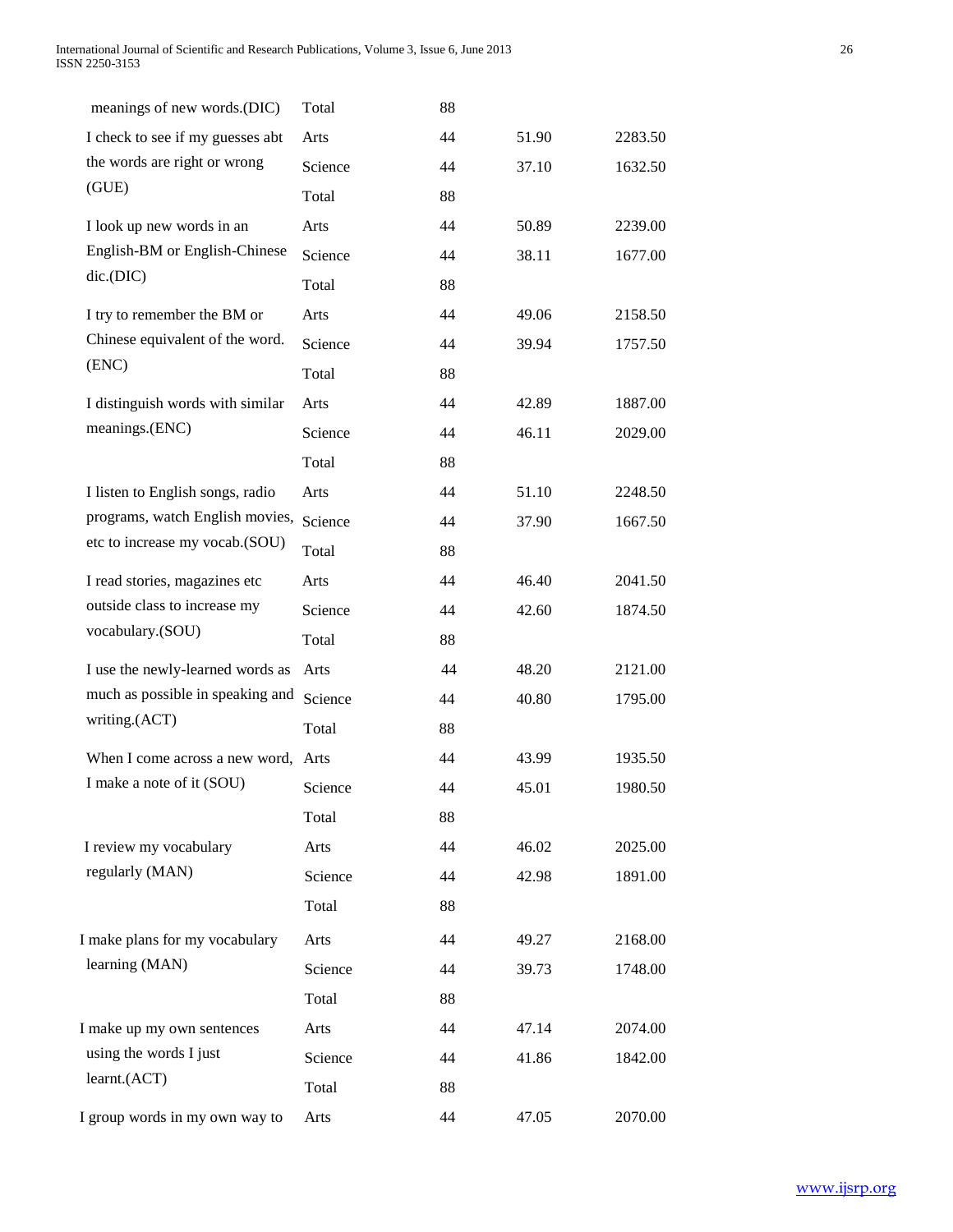| remember them. (MAN)            | <b>Science</b> | 44 | 41.95 | 1846.00 |
|---------------------------------|----------------|----|-------|---------|
|                                 | Total          | 88 |       |         |
| I keep a vocabulary notebook to | Arts           | 44 | 43.18 | 1900.00 |
| jot down new words I want to    | Science        | 44 | 45.82 | 2016.00 |
| learn.(MAN)                     | Total          | 88 |       |         |
| I look up new words in an       | Arts           | 44 | 46.61 | 2051.00 |
| English-English                 | <b>Science</b> | 44 | 42.39 | 1865.00 |
| dictionary.(DIC)                | Total          | 88 |       |         |
| I repeatedly visualize the new  | Arts           | 44 | 47.58 | 2093.50 |
| word to remember it. (REH)      | Science        | 44 | 41.42 | 1822.50 |
|                                 | Total          | 88 |       |         |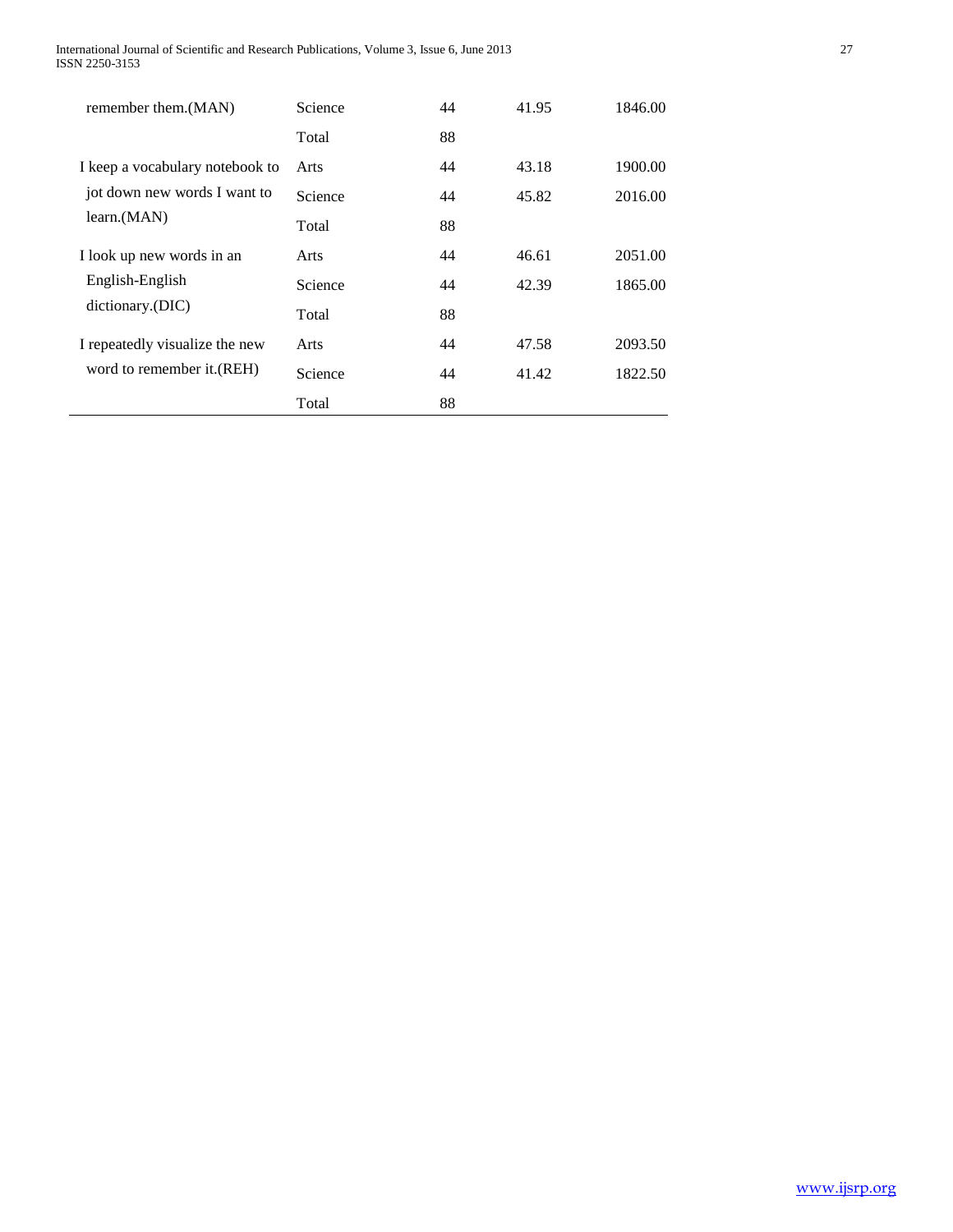# Appendix 3

**Table 2 Significant Differences of Vocabulary Learning Strategy use by Gender**

|                             | <b>PER</b>                   | <b>SOU</b> | ENC.     | <b>REH</b> | DIC.     | <b>GUE</b>             | <b>MAN</b> | ACT                                                              |  |
|-----------------------------|------------------------------|------------|----------|------------|----------|------------------------|------------|------------------------------------------------------------------|--|
| Mann-<br>Whitney U          |                              |            |          |            |          |                        |            | 707.500 584.500 636.000 701.500 469.500 916.000 561.500 756.000  |  |
| Wilcoxon W                  |                              |            | $\theta$ | $\Omega$   | $\theta$ |                        |            | 1373.50 1250.50 1302.00 1367.50 1135.50 1582.00 1227.50 1422.000 |  |
| Z                           | $-1.956$                     | $-3.005$   | $-2.570$ | $-2.029$   |          | $-3.987 - 174 - 3.199$ |            | $-1.559$                                                         |  |
| Asymp. Sig.<br>$(2-tailed)$ | .050                         | .003       | .010     | .042       | .000.    | .862                   | .001       | .119                                                             |  |
|                             | a. Grouping Variable: Gender |            |          |            |          |                        |            |                                                                  |  |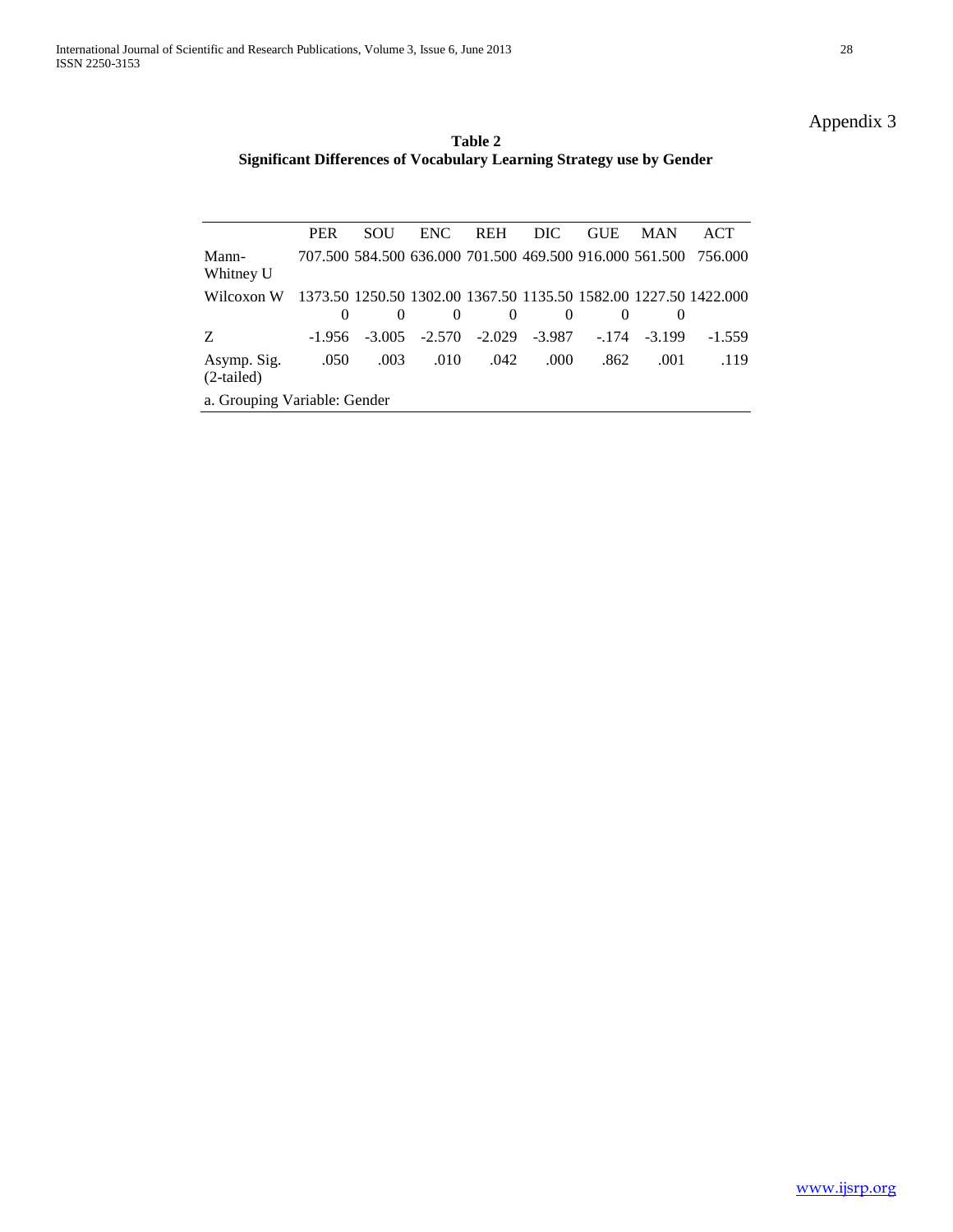# Appendix 4

# **Table 3**

# **Mean Ranks and Sum Ranks of Vocabulary Learning Strategies by Gender**

|                                                                  | Gender | N        | Mean Rank      | Sum of Ranks       |
|------------------------------------------------------------------|--------|----------|----------------|--------------------|
| I pay attention to the pron of                                   | male   | 36       | 41.50          | 1494.00            |
| new word (PER)                                                   | female | 52       | 46.58          | 2422.00            |
|                                                                  | Total  | 88       |                |                    |
|                                                                  | male   |          |                |                    |
| I use textbook to lern new<br>words (SOU)                        | female | 36<br>52 | 42.79<br>45.68 | 1540.50<br>2375.50 |
|                                                                  | Total  |          |                |                    |
|                                                                  | male   | 88       |                | 1455.00            |
| I try to remember the<br>sentence in which the word is           |        | 36       | 40.42          |                    |
| used to remember it (ENC)                                        | female | 52       | 47.33          | 2461.00            |
|                                                                  | Total  | 88       |                |                    |
| I repeat a new word out loud<br>several times to remember it     | male   | 36       | 38.32          | 1379.50            |
| (REH)                                                            | female | 52       | 48.78          | 2536.50            |
|                                                                  | Total  | 88       |                |                    |
| I pay attentn to the eg of how male<br>a word is used in English |        | 36       | 39.32          | 1415.50            |
| (PER)                                                            | female | 52       | 48.09          | 2500.50            |
|                                                                  | Total  | 88       |                |                    |
| I carry a pocket dic to look                                     | male   | 36       | 35.03          | 1261.00            |
| up the words I don't know<br>(DIC)                               | female | 52       | 51.06          | 2655.00            |
|                                                                  | Total  | 88       |                |                    |
| I pay attention to the                                           | male   | 36       | 41.97          | 1511.00            |
| grammatical patterns of a<br>new word (PER)                      | female | 52       | 46.25          | 2405.00            |
|                                                                  | Total  | 88       |                |                    |
| I analyse the structure of a                                     | male   | 36       | 39.38          | 1417.50            |
| word to remember it.(ENC)                                        | female | 52       | 48.05          | 2498.50            |
|                                                                  | Total  | 88       |                |                    |
| I associate new words with                                       | male   | 36       | 40.93          | 1473.50            |
| those I already know (ENC)                                       | female | 52       | 46.97          | 2442.50            |
|                                                                  | Total  | 88       |                |                    |
| I guess the meaning of words male                                |        | 36       | 49.21          | 1771.50            |
| I don't know (GUE)                                               | female | 52       | 41.24          | 2144.50            |
|                                                                  | Total  | 88       |                |                    |
| I pay attention to the                                           | male   | 36       | 38.64          | 1391.00            |
| unfamiliar usage of a known                                      | female | 52       | 48.56          | 2525.00            |
| word (PER)                                                       | Total  | 88       |                |                    |
| I highlight the words that                                       | male   | 36       | 33.49          | 1205.50            |
| seem important to                                                | female | 52       | 52.13          | 2710.50            |
| me.(MAN)                                                         | Total  | 88       |                |                    |
| When I look up a word in the male                                |        | 36       | 35.57          | 1280.50            |
| dictionary, I read all the                                       | female | 52       | 50.68          | 2635.50            |
| meanings of new<br>words.(DIC)                                   | Total  | 88       |                |                    |
| I check to see if my guesses                                     | male   | 36       | 40.56          | 1460.00            |
| abt the words are right or                                       | female | 52       | 47.23          | 2456.00            |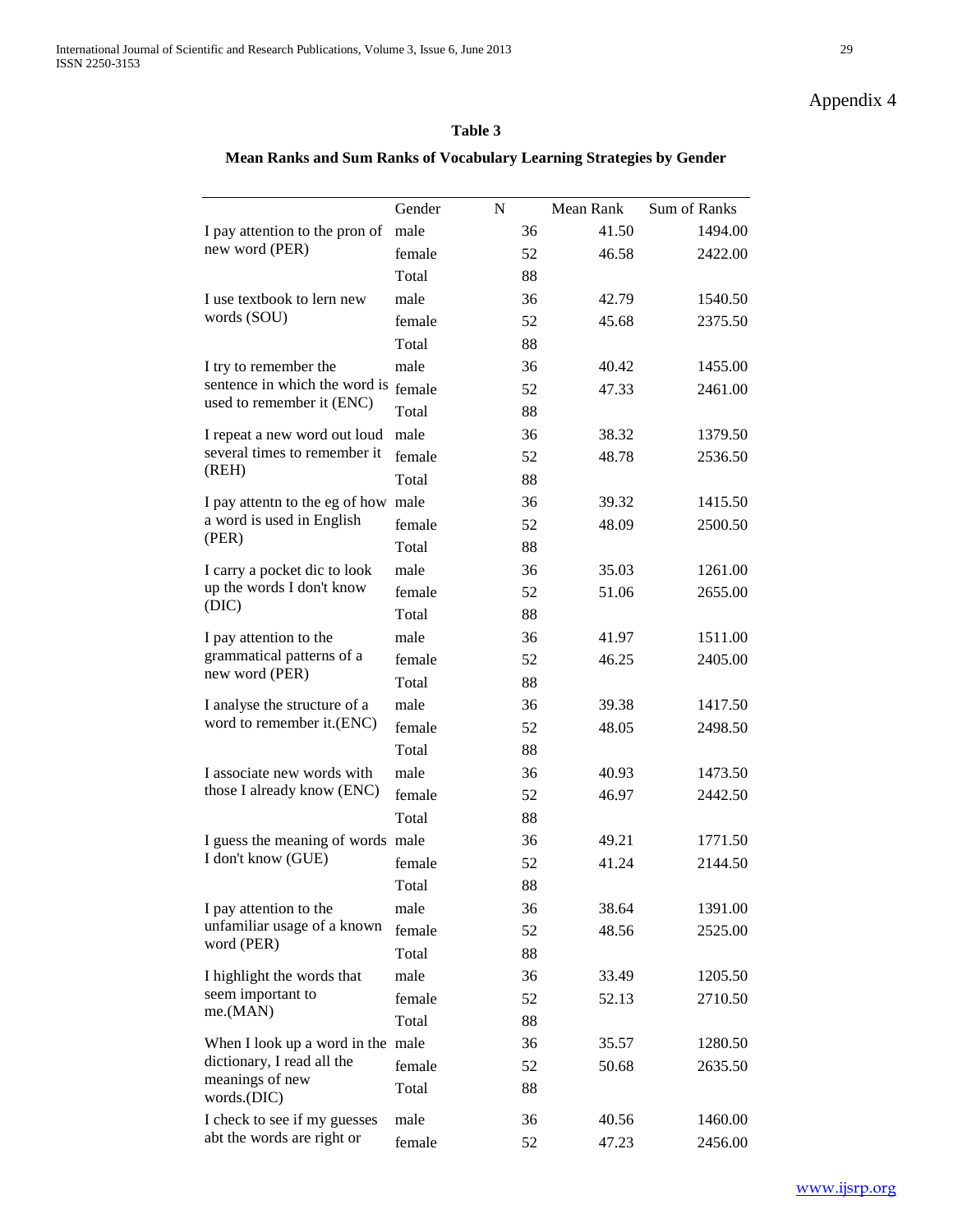| wrong (GUE)                                     | Total  | 88 |       |         |
|-------------------------------------------------|--------|----|-------|---------|
| I look up new words in an                       | male   | 36 | 38.56 | 1388.00 |
| English-BM or English-                          | female | 52 | 48.62 | 2528.00 |
| Chinese dic.(DIC)                               | Total  | 88 |       |         |
| I try to remember the BM or                     | male   | 36 | 41.31 | 1487.00 |
| Chinese equivalent of the                       | female | 52 | 46.71 | 2429.00 |
| word. (ENC)                                     | Total  | 88 |       |         |
| I distinguish words with                        | male   | 36 | 40.90 | 1472.50 |
| similar meanings.(ENC)                          | female | 52 | 46.99 | 2443.50 |
|                                                 | Total  | 88 |       |         |
| I listen to English songs,                      | male   | 36 | 40.18 | 1446.50 |
| radio programs, watch<br>English movies, etc to | female | 52 | 47.49 | 2469.50 |
| increase my vocab.(SOU)                         | Total  | 88 |       |         |
| I read stories, magazines etc                   | male   | 36 | 37.17 | 1338.00 |
| outside class to increase my                    | female | 52 | 49.58 | 2578.00 |
| vocabulary.(SOU)                                | Total  | 88 |       |         |
| I use the newly-learned                         | male   | 36 | 40.25 | 1449.00 |
| words as much as possible in                    | female | 52 | 47.44 | 2467.00 |
| speaking and writing.(ACT)                      | Total  | 88 |       |         |
| When I come across a new                        | male   | 36 | 35.86 | 1291.00 |
| word, I make a note of it                       | female | 52 | 50.48 | 2625.00 |
| (SOU)                                           | Total  | 88 |       |         |
| I review my vocabulary                          | male   | 36 | 36.88 | 1327.50 |
| regularly (MAN)                                 | female | 52 | 49.78 | 2588.50 |
|                                                 | Total  | 88 |       |         |
| I make plans for my                             | male   | 36 | 40.69 | 1465.00 |
| vocabulary learning (MAN)                       | female | 52 | 47.13 | 2451.00 |
|                                                 | Total  | 88 |       |         |
| I make up my own sentences                      | male   | 36 | 42.15 | 1517.50 |
| using the words I just                          | female | 52 | 46.13 | 2398.50 |
| learnt.(ACT)                                    | Total  | 88 |       |         |
| I group words in my own                         | male   | 36 | 41.83 | 1506.00 |
| way to remember                                 | female | 52 | 46.35 | 2410.00 |
| them.(MAN)                                      | Total  | 88 |       |         |
| I keep a vocabulary notebook male               |        | 36 | 35.22 | 1268.00 |
| to jot down new words I                         | female | 52 | 50.92 | 2648.00 |
| want to learn.(MAN)                             | Total  | 88 |       |         |
| I look up new words in an                       | male   | 36 | 37.64 | 1355.00 |
| English-English                                 | female | 52 | 49.25 | 2561.00 |
| dictionary.(DIC)                                | Total  | 88 |       |         |
| I repeatedly visualize the new male             |        | 36 | 40.64 | 1463.00 |
| word to remember it.(REH)                       | female | 52 | 47.17 | 2453.00 |
|                                                 | Total  | 88 |       |         |
|                                                 |        |    |       |         |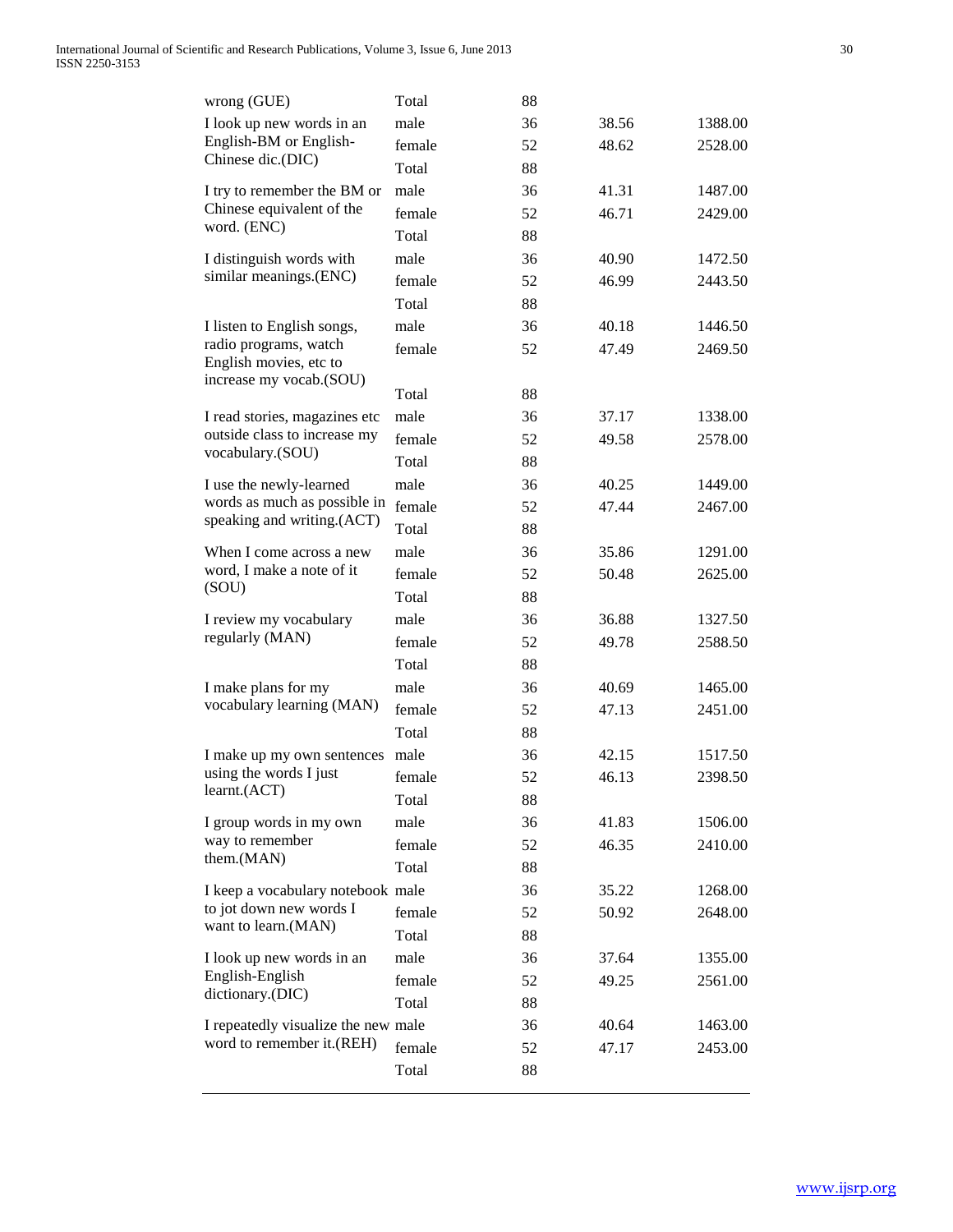#### ACKNOWLEDGMENT

 This dissertation would not have materialised without the undivided cooperation of all those who have contributed directly or indirectly towards its completion. First and foremost, I would like to extend my heartiest gratitude to my supervisor, Dr Bromeley Philip for his continuous support, advice, patience and guidance. Without him by my side, I would not be able to complete this dissertation as planned. Next, my sincere thanks to twenty Form 6 students for their cooperation and kindness in answering the questionnaires during the pilot testing on 12 July 2010 and the eighty-eight Form Six students for the academic year 2009-2010 and 2010-2011 who were involved as samples for this study. Not forgetting my family; wife and children, for their prayers and supports. Above all, I would like to offer my thanks and glory to God for the wisdom granted to me in completing this dissertation.

#### **REFERENCES**

- [1] Chi, P. H. L (2009) Investigating the most frequently used and most useful vocabulary language learning strategies among Chinese postsecondary students in Hong Kong. Electronic Journal of Foreign Language Teaching, 6, 77–87. Retrieved October 10, 2010 from [http://e](http://e-flt.nus.edu.sg/v6n12009/lip.htm)[flt.nus.edu.sg/v6n12009/lip.htm](http://e-flt.nus.edu.sg/v6n12009/lip.htm)
- [2] Constantinescu, A. I. (2007) Using Technology to Assist in Vocabulary Acquisition and Reading Comprehension. The Internet TESL Journal, Vol. XIII, No. 2. Retrieved January 10, 2011 from <http://iteslj.org/Articles/Constantinescu-Vocabulary.html>
- [3] Doughty, C. J. & Long, M. H. (Ed.). (2005) The handbook of second language acquisition. Australia: Blackwell Publishing.
- [4] Ellis, R. (1985) Understanding second language acquisition. New York: Oxford University Press.
- [5] Ellis, R. (1994) The study of second language acquisition. New York: Oxford University Press.
- [6] Fan, M. Y. (2003) Frequency of use, perceived usefulness, and actual usefulness of second language vocabulary strategies: A study of Hong Kong learners. Modern Language Journal, 87, 222-241.
- [7] Garson, G. D. (2006) Survey research. Retrieved October 12, 2009 from <http://faculty.chass.ncsu.edu/garson/PA765/survey.htm>
- [8] Gu, P. Y. (2003) Vocabulary Learning in a Second Language: Person, Task, Context and Strategies. TESL-EJ journal, 7, 1-25. Retrieved February 6, 2010 fro[m http://www-writing.berkeley.edu/TESl-EJ/ej26/a4.html#top](http://www-writing.berkeley.edu/TESl-EJ/ej26/a4.html#top)
- Gu, Y. & Johnson, R.K. (1996) Vocabulary learning strategies and language learning outcomes. UK: University of Hong Kong.
- [10] Hamzah, M. S. G,, Kalipour, R. & Abdullah, S. K. (2009) Vocabulary learning strategies of Iranian undergraduate EFL students and its relation to their vocabulary size. European Journal of Social Sciences, 11, 39-50. Retrieved March 8, 2010 from
- [11] [http://www.eurojournals.com/ejss\\_11\\_1\\_04.pdf](http://www.eurojournals.com/ejss_11_1_04.pdf)
- [12]
- [13] Hatch, E. & Brown, C. (2000) Vocabulary, semantics, and language education. UK: Cambridge University Press.
- [14] Hayati, A. M. & Mohammadi, M. (2009) Task-based instruction vs.translation method in teaching vocabulary: The case of Iranian secondary school students. Iranian Journal of Language Studies (IJLS), 3(2), 153-176. Retrieved January 26, 2011 from <http://ijls.net/volumes/volume3issue2/hayati2.pdf>
- [15] Hulstijn, J. H. (2005) Incidental and intentional learning. In Doughty, C. J. & Long, M. H (Ed.), The handbook of second language acquisition: (pp.349) Australia: Blackwell Publishing.
- [16] Hunt, A. & David Beglar, D. (1998) The Language Teacher: Current Research and practice in teaching vocbulary. Retrieved September 6, 2008, fro[m http://www.jalt-publications.org/tlt/files/98/jan/hunt.html](http://www.jalt-publications.org/tlt/files/98/jan/hunt.html)
- [17] Lachini, K. (2007). Vocabulary learning strategies and L2 proficiency.<br>Retrieved November 23, 2011, from [http://jalt](http://jalt-publications.org/archive/proceedings/2007/E063.pdf)[publications.org/archive/proceedings/2007/E063.pdf](http://jalt-publications.org/archive/proceedings/2007/E063.pdf)
- [18] Leaver, B. L., Ehrman, M. & Shekhtman, B. (2005) Achieving success in second language acquisition. UK: Cambridge university press.
- [19] Lightbrown, P. M. & Spada, N. (2006) How language are learned. New York: Oxford University Press.
- [20] Meara, P. (1995). The importance of an early emphasis on L2 vocabulary. The Language Teacher, 19 (2), 8-10. Retrieved June 2, 2010 from <http://www.jalt-publications.org/tlt/files/95/feb/meara.html>
- [21] Ming, W. (2007) An examination of vocabulary learning of college-level learners of English in China. The Asian Journal, 9, 93-114. Retrieved June 23, 2010 fro[m http://www.asian-efl-journal.com/June\\_07\\_mw.php](http://www.asian-efl-journal.com/June_07_mw.php)
- [22] Mohseni-Far, M. (2008) In search of the best technique for vocabulary acquisition. Estonian papers in Applied Linguistic, 4, 21-138.
- [23] Nation, P (2002) Best practice in vocabulary teaching and learning. In Richards, J. C. & Renandya, W. A. (Ed.), Methodology in language teaching, An anthology of current practice (pp. 267-272). USA: Cambridge University Press
- [24] Nation, P. & Waring, R. (1997) Vocabulary size, text coverage and word lists. In Schmitt, N. & McCarthy, M. (eds), Vocabulary description, acquisition and pedagogy:.(pp. 6) United Kingdom: Cambridge University Press.
- [25] Pittman, W. (2003) Building vocabulary through prefixes, roots and suffixes. The Internet TESL Journal, 7, 1-3. Retrieved March 6, 2010 from <http://iteslj.org/Techniques/Pittman-BuildingVocabulary.html>
- [26] Richards, J. C. & Renandya, W. A. (Ed.). (2002) Methodology in language teaching: An anthology of current practice. USA: Cambridge University Press.
- [27] Robb, T. N. & Susser, B. (1989). Extensive reading vs skills building in an EFL context. Retrieved September 22, 2008, from Reading in a Foreign Language, 12(2). Kyoto Sango University and Doshisha Women"s Junior College, Japan[. http://www.cc.kyoto-su.ac.jp/~trobb/robbsuss.html](http://www.cc.kyoto-su.ac.jp/~trobb/robbsuss.html)
- [28] Schmitt, N. & McCarthy, M. (eds) (1997) Vocabulary description, acquisition and pedagogy. UK: Cambridge University Press.
- [29] Sheehan, A. (2004) Making sense of words. Retrieved September 26, 2008, from Bureau of Educational and Cultural Affairs, Office of English Language Programs Web site: <http://forum.state.gov/vols/vol42/no1/p02.htm>
- [30] Shostak, J. (2002) The value of direct and systematic vocabulary instruction [Electronic version]. Professional development series, 7, pp. 1-2.
- [31] Smith, S., Kilgarriff, A. & Sommers, S.(n.d.) Making better wordlists for ELT: Harvesting vocabulary lists from the web using WebBootCat. Retrieved September 24, 2008, from Ming Chuan University Lexical Computing Ltd, UK, English Language Center Web site.
- [32] Sökmen, A. J. (1997). Current trends in teaching second-language vocabulary. In Schmitt & McCarthy 1997:237-57.
- [33] Thornbury, S. (2002) How to teach vocabulary. England: Pearson Education Limited.
- [34] Tschirner, E. (2004) Breadth of vocabulary and advanced English study: An empirical investigation. Electronic Journal of Foreign Language Teaching, 27-39. Retrieved May 23, 2010 from [http://e](http://e-flt.nus.edu.sg/v1n12004/tschirner.htm)[flt.nus.edu.sg/v1n12004/tschirner.htm](http://e-flt.nus.edu.sg/v1n12004/tschirner.htm)
- [35] Wa-Mbaleka, S. (2002) L2 vocabulary learning: How do we meet learners' need for effective learning and sustained motivation? Retrieved November 23, 2010 fro[m http://www.cal.nau.edu/english/tesl\\_presentations.asp](http://www.cal.nau.edu/english/tesl_presentations.asp)
- [36] Waring, R. (2002) Why should we build up a Start-up vocabulary quickly? Retrieved September 24, 2008, from <http://www1.harenet.ne.jp/~waring/vocab/principles/early.htm>
- [37] Wu, W. S. (2005) Use and Helpfulness Rankings of Vocabulary Learning Strategies Employed by EFL Learners in Taiwan. Journal of Humanities and Social Sciences, 1, 7-13. Retrieved July 22, 2010 from <http://journal.dyu.edu.tw/dyujo/document/h1-2-7-13.pdf>
- [38] (2000-2005) Helping Students Learn Vocabulary-Acquisition Skills. Retrieved September 22, 2008, from a division of the Educational and Professional Publishing Group of The McGraw-Hill Companies, Inc., Glencoe/McGraw-Hill Web site: [http://www.glencoe.com/sec/teachingtoday/subject/vocab\\_acquisition.phtml](http://www.glencoe.com/sec/teachingtoday/subject/vocab_acquisition.phtml)